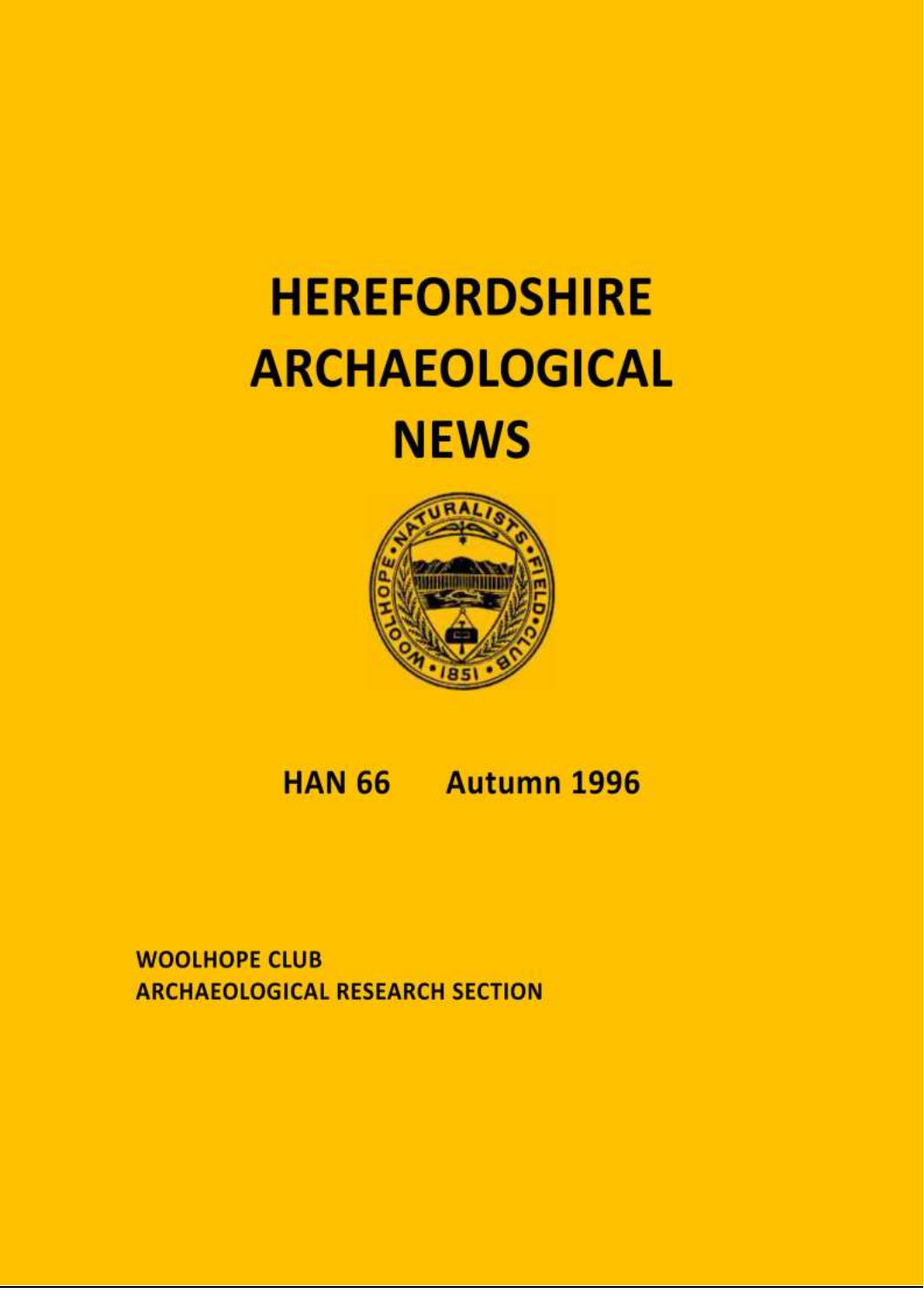# **Contents**

|                                                                       | 2  |  |
|-----------------------------------------------------------------------|----|--|
|                                                                       |    |  |
| Annual Day School of Local History Groups and the WEA                 | 4  |  |
|                                                                       |    |  |
|                                                                       | 6  |  |
|                                                                       | 9  |  |
|                                                                       | 12 |  |
| The Field Name Survey - The Use of Field Names                        | 18 |  |
| Recent Archaeological Work in the Walton Basin, Radnor, 2/3/96        | 19 |  |
| Field Meeting at Kington and Huntington, 24/3/96 by Peter Halliwell,  |    |  |
| Roger Stirling-Brown, Bruce Coplestone-Crow and Paul Remfry           | 22 |  |
| Field Meeting at Richard's Castle and Bircher, 14/4/96,               |    |  |
| by Peter Halliwell and Peter Curnow                                   | 37 |  |
| Field Meeting at Colwall, 12/5/96 by Paul Remfry and Marion Percy  37 |    |  |
| Investigations at Penyclawdd and the Black Mountains, 9/6/96,         |    |  |
| by Graham Sprackling and Peter Halliwell  44                          |    |  |
| Castles of the Bailiwick of Guernesy, by Peter Halliwell  48          |    |  |
|                                                                       | 53 |  |

#### **Subscriptions 1996**

These are now due and should be paid to the Treasurer Mr J V Harding Cheques should be made payable to Woolhope Club/ARS. The current subscription is still £3.50 per year, payable at the beginning of the year. Some members have still not paid their subscriptions, prompt payment would be much appreciated. If you have paid please accept our apologies for this second reminder. This newsletter is sent out in the expectation that subscriptions will be paid. If members are not sure if they have paid or not, perhaps they could contact the Treasurer.

#### **Disclaimer**

The views expressed in articles represent the opinions of the writers, and not necessarily those of the Woolhope Naturalists Field Club or the Archaeological Research Section. The accounts of field meetings are as faithful a record as possible of events and discoveries. Copyright HAN and individual authors.

#### **Material for Publication**

With the computerisation of HAN it would be appreciated if contributors could take note of the following points. It is requested that all corrections should be made in the margin **in pencil** and on no account should any be made in the actual text. The OCR software used to scan your text does not like to find anything other than text, especially writing between the lines. Spelling mistakes should also be picked up by the spell checker, so correcting them in the actual text sent in is actually not helpful, but is counter-productive for the OCR which becomes confused by smudged type and irregular work. It would also be helpful, if possible, for contributors to send their work in on floppy disk. Most formats are acceptable, please enquire if you are not sure.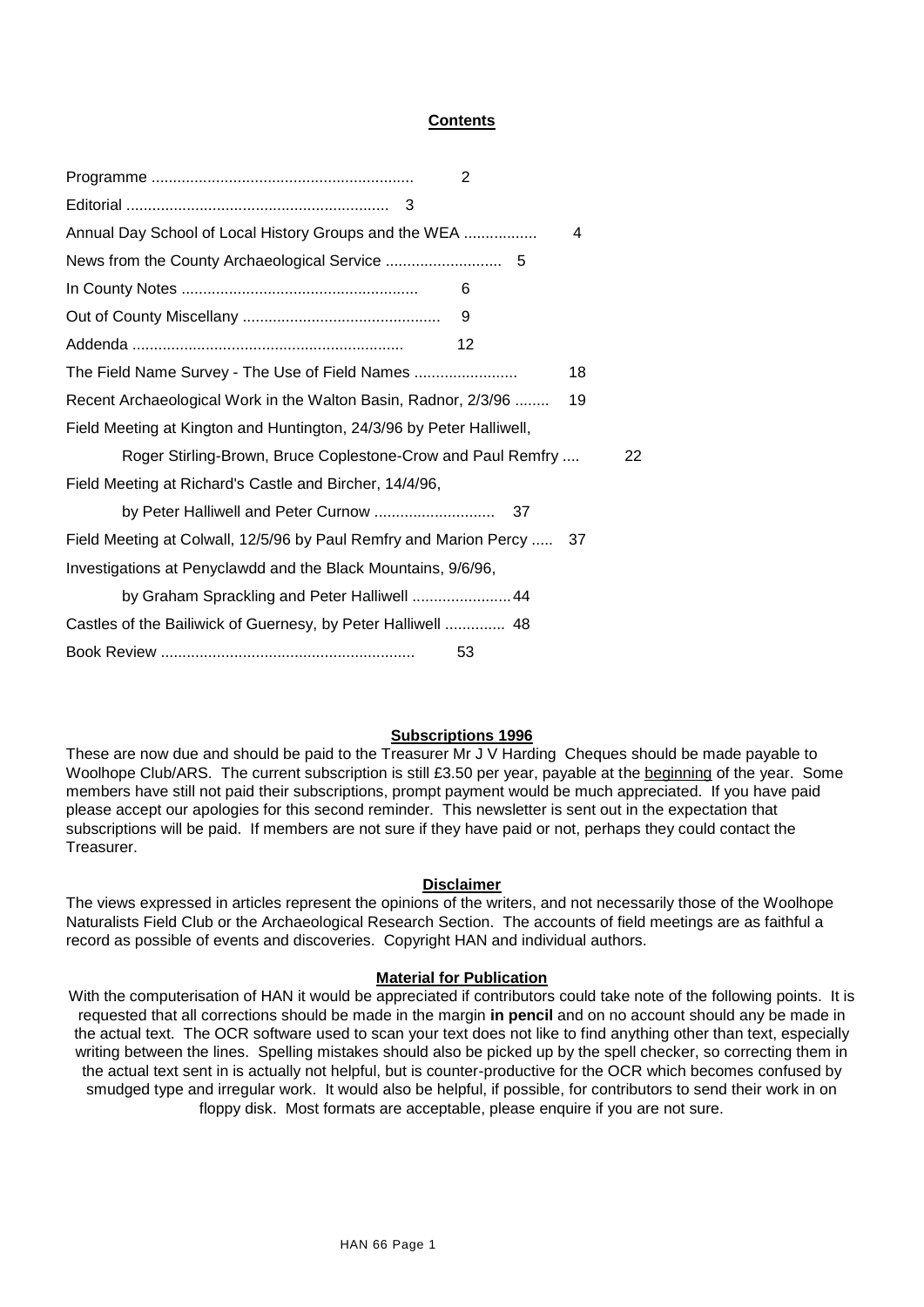# **ARCHAEOLOGICAL RESEARCH SECTION**

# **Programme September 1996 - June 1997**

| <b>SUNDAY</b><br>8 September | Investigations at Edwyn Ralf  | Meet at Orleton Church<br>Leader Rosamund Skelton                     |
|------------------------------|-------------------------------|-----------------------------------------------------------------------|
| <b>SUNDAY</b>                | Investigations in the Pipe    | Meet at Pipe Aston Church                                             |
| 13 October                   | Aston area                    | Leader Peter Halliwell                                                |
| <b>SATURDAY</b>              | 7th Annual Shindig            | Riverside Hotel, Monmouth                                             |
| 23 November                  | Hosted by the Monmouth        | Cost of Buffet Supper £5                                              |
|                              | <b>Archaeological Society</b> | Time of start probably 3pm                                            |
| <b>FRIDAY</b><br>4 December  | <b>AGM and Annual Dinner</b>  | Golden River Restaurant, Commercial<br>Street, Hereford. 7.30 for 8pm |
| <b>SATURDAY</b>              | <b>Woolhope Annual Winter</b> | Shire Hall, Committee Room 1                                          |
| 7 December                   | <b>Meeting ARS Report</b>     | Hereford, 2.15pm                                                      |
| 1997                         |                               |                                                                       |
| <b>WEDNESDAY</b>             | County Archaeology up-date    | Teacher's Centre, Blackfriars St.                                     |
| 29 January                   | by County Archaeological      | Hereford, 7.30pm. Refreshments                                        |
|                              | Service                       | Small admission charge                                                |
| <b>SUNDAY</b>                | Investigations at             | Meet at Bodenham Village Hall                                         |
| 9 February                   | <b>Hampton Court</b>          | <b>Leader Rosamund Skelton</b>                                        |
| <b>SUNDAY</b>                | Investigation in the          | Meet at Ewyas Harold Memorial                                         |
| 2 March                      | Abbey Dore area               | Hall. Leader Ruth Richardson                                          |
| <b>SUNDAY</b>                | Investigations in the         | Meet at Aberedw Church                                                |
| 6 April                      | Aberedw area                  | Leader Peter Halliwell                                                |
| <b>SUNDAY</b>                | Investigations in the         | Meet at Clifton upon Teme Church                                      |
| 11 May                       | <b>Teme Valley</b>            | <b>Leader Paul Remfry</b>                                             |
| <b>SUNDAY</b>                | Kentchurch Court              | Meet at Kentchurch Church                                             |
| 15 June                      | and Grosmont                  | Leader Graham Sprackling                                              |
| <b>SUNDAY</b>                | Investigations in the         | Provisional                                                           |
| July                         | Kington area                  |                                                                       |

It is intended that at each field meeting all archaeologically suggestive field names in the area should be checked. This programme has been distributed to all members in the Woolhope Naturalists Field Club in an abbreviated form.

#### **Programme Notes**

- 1. All Sunday Meetings start at 10.30am sharp
- 2. The February meeting is a field meeting not an evening in door lecture
- 3. In the case of bad weather please contact the Leader or the Chairman
- 4. Guests are very welcome
- 5. Please wear suitable clothing and footwear for field meetings, and bring food and drink. It is not always possible to arrive at a hostelry at lunch time
- 6. Members requiring transport should contact the Leader or Chairman who will endeavour to arrange, but no guarantee can be given
- 7. Members and guests are reminded that field meetings are undertaken at their own risk
- 8. Please note the AGM starts at 7.30 and not at 7.30 for 8pm as previously
- 9. There will be no field meeting in November, the Annual Shindig will take its place. The provisional meeting as shown in the programme of HAN 65 is cancelled
- 10 Due to unforseen circumstances at the last minute the September field meeting will be at Edwyn Ralf and not Orleton, but the **meeting place remains Orleton Church** as it was too late to inform members of the new venue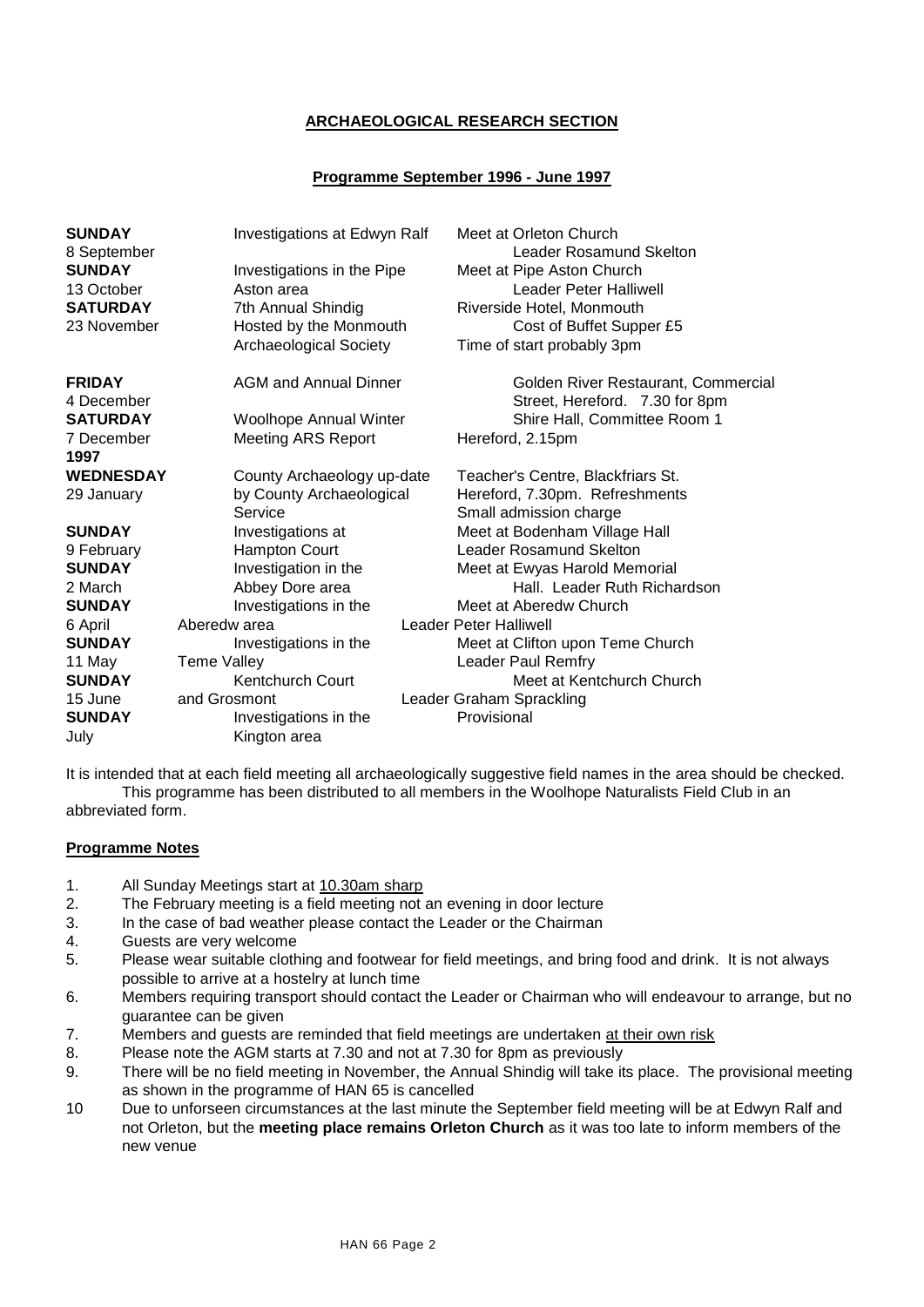# **No. 66 Autumn 1996**

# **Editorial**

It is regretted that in the programme issued to the general membership of the Woolhope Club, the July field meeting led by Jean O'Donnell was omitted due to computer error, apologies to Jean. It is also regretted that in HAN 65 Erratum was used when it should have been in the plural form.

Also on both the ARS programme and the Woolhope programme the field meeting on 13/10/96 at Pipe Aston had the meeting places as Michaelchurch Escley Church instead of Pipe Aston Church. Such are the joys of computers hey ho for the old days of "cut and paste". Part of the problem can be laid at the doors of the Post Office, who had earlier announced that postage rates would rise on 1/4/96 and the newsletter was reconstructed in a hurry to meet the deadline. As it eventually transpired the increase did not take effect till 1/7/96; such is the Post Office of today.

Paul Remfry is again to be congratulated on the excellent job he did in producing the master copy of HAN 65 for duplication. He is again responsible for the art work in this issue. The editor is most grateful for his expertise and assistance. Elizabeth and Ron Remfry must again be thanked for proof reading this issue.

The editor would also like to express his thanks to Arthur Harris of the Much Birch Resource Centre for his expert help in duplicating HAN 65 and also this issue.

Thanks are also due to all those members who delivered copies of HAN 65 by hand to save on the postage charges.

The editor had hoped that by now the archaeological future of Herefordshire would have been finally settled, but it was not to be. It is difficult to ascertain exactly what is holding up the county re-organisation; whether it be malice or inefficiency is not clear. There would appear to be two possible alternatives either separate archaeological organisations for Herefordshire and Worcestershire, or some sort of umbrella group for the two counties.

We are disappointed to learn of the staff cuts in the County Archaeological Service and in the City of Hereford Archaeological Unit. This cannot auger well for the future.

Editor

#### **Hereford Old School Building** - Request for information

John Kirkwood writes asking if any members have any information about the Old Manor House School, 22 St Owen Street, Hereford. The original building was apparently demolished in 1952 due to its dilapidation. It had previously been visited by the Woolhope Club in the early 1920's, who had found it in a lovely condition and well worth keeping as an example of 15th C architecture. John has two fully detailed surveys of the building. Please contact John direct.

#### **Annual Garden Party**

This year the garden party was held on the evening of Saturday 10th August 1996. This is the seventh time that the ARS has enjoyed the hospitality of Beryl and John Harding at their home. It was most unfortunate that a heavy rain storm immediately before the start at 6-30pm prevented a thorough inspection of their gardens and in fact of eating outside. A few brave souls did venture outside for a quick inspection of the gardens, well kept as ever. Some 25 members attended and enjoyed an excellent meal and enlivened conversation.

It is easy to write how grateful we are to Beryl and John, without really considering all the work and preparation that has to be done to ensure that the garden party was the success that it always has been. We are in danger of taking the Hardings for granted, and this we must never do.

All those members who brought food and drink, such an essential part of any party, must be gratefully thanked. The buffet table was a very attractive sight before it was demolished. The workers toiling in the kitchen must not be forgotten for their stirling efforts.

#### **The Shindig**

The 7<sup>th</sup> Shindig will be hosted by the Monmouth Archaeological Society on Saturday 23/11/96 at the Riverside Hotel, Monmouth. This year we will be joined by the Chepstow Archaeological Society.

The cost is anticipated at £5.00 for the Buffet Supper. No firm time is yet available for the commencement of the event, but 3pm has been suggested with a hands on session with Nick Barton.

PRH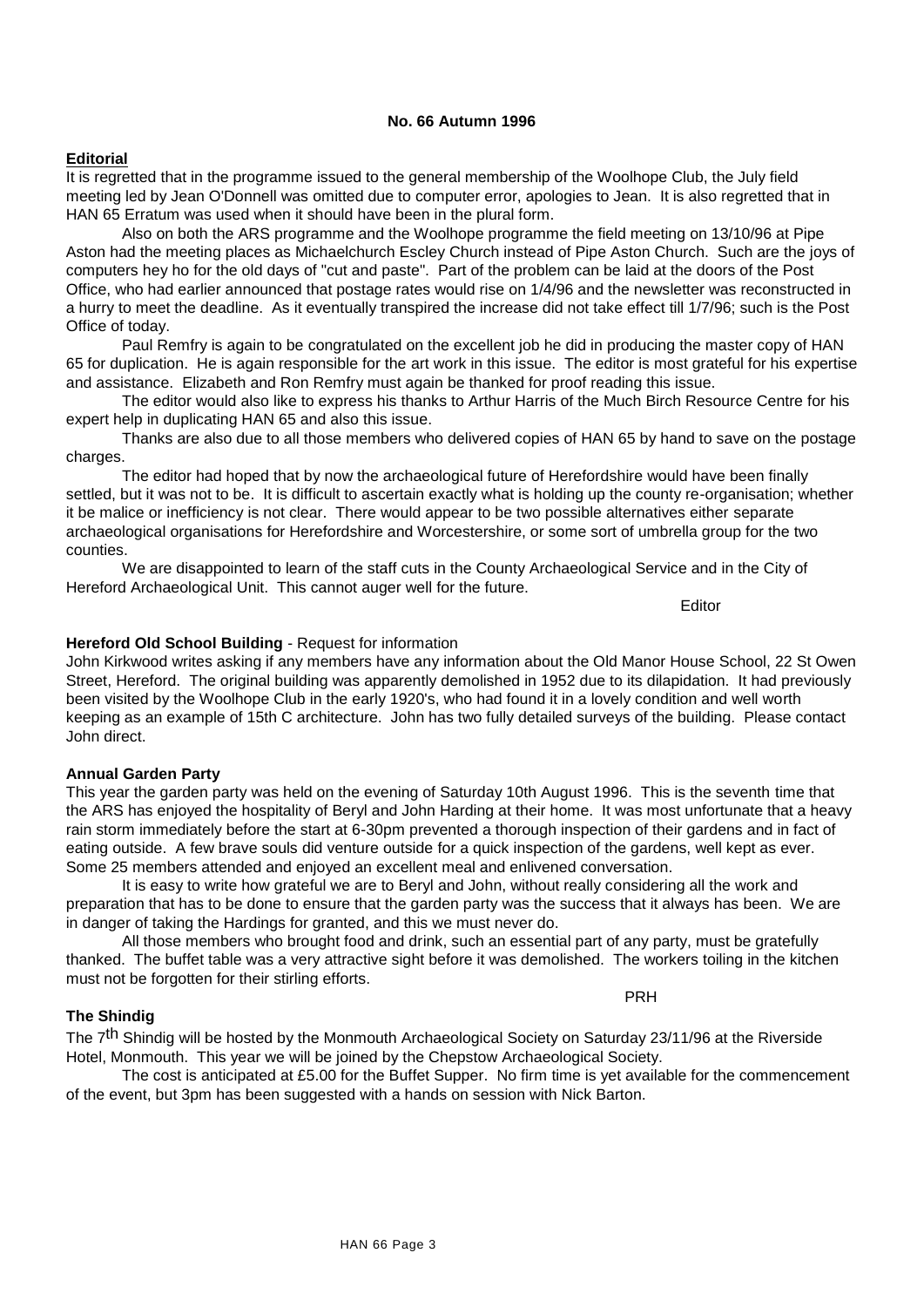# **Annual Day School of Local History Groups and the WEA**

The School was hosted for 1996 by the Weobley Local History Society on Saturday 8 June at the Hopelands in Weobley, and attracted a record attendance of 130. The theme for the day '15<sup>th</sup> C Herefordshire and the Rise of the Tudors' was explored in the opening lecture by Prof. Ralph Griffiths of the University College of Swansea to an enthusiastic reception. Then followed, in the now popular format, a number of morning tutorial groups or workshops, with related outings in the afternoon. It was also well worth making time to study the rather small number of individual and Society exhibits and the professional display from the Record Office. Prizes were awarded to the Weobley Society and to Mrs Harley.

#### **Henry Tudor and the Road to Bosworth Field**

Prof. Griffiths gave a vivid and entertaining account of the early life and eventual challenge for the throne of Henry Tudor, Henry VII to be. It was fitting to the day that import-ant scenes were set in Weobley itself.

This is a story in which the climax must be revealed first because the detective work lies in identifying the events and influences which led to an incredible outcome. Bosworth Field (1485) was an historical landmark because no reigning monarch had been killed in battle since 1066. Although Richard III had lost popular support, he must have felt confident as he faced this young pretender, only 28 years old, unknown in England and leading an improbable army largely recruited in France and from Scotland; Public Enemies Numbers One and Two (in England) as Prof. Griffiths said. The details of the battle remain obscure since no contemporary account appeared and the first published history was twenty years after the event.

Henry was born in 1457 at Pembroke Castle of parents well-conn-ected in the nobility. His mother Margaret Beaufort was cousin to Henry VI and his paternal grandmother, Katherine of Valois, then married to Owen Tudor, was the widow of Henry V. Henry was heir to the earldom of Richmond and, in a Yorkist England, it seemed that this must be the limit of his ambitions, Henry's father having died before the birth of his son; his mother made the boy a ward of the Herberts of Raglan but the Duke died as the second phase of the wars-began (1469-71) and Henry was lodged with the Devereux family in Weobley. His early teenage years there were shared with other sprigs of the nobility (Lord Powys, Percy, Earl of Northumberland, Richard Corbett) and they had friends among local families such as the Crofts and the Talbots. Weobley must have come to know the young members of this circle all too well.

Henry then spent some years in Brittany, on good terms with the French and no doubt prominent in the colony of exiled and disaffected English. In 1483, on the death of Edward IV and the ruthless pursuit of the crown by Richard III, the Duke of Buckingham rebelled. The Duke was well-known in Herefordshire and hitherto a Yorkist sympathiser, as were most of the gentry of the County. But his supporters were too few and all suffered exile or death. A new challenger to Richard's tyranny was now wanted by both Lancastrians and Yorkists and Henry had broad support in taking on this role. On the 7<sup>th</sup> of August 1485, Henry landed his French/Scots troops, with some Welsh and English, at Milford Haven in the old family territory of Pembrokeshire. Richard's supporters held south-east Wales so the advance must be further N. The Vaughans and other Yorkists barred the way in Herefordshire and the old loyalties of the Weobley Circle had evaporated. Only Talbot responded and Northumberland, when the battle came, was on Richard's side. Powys offered no direct support but would allow passage across his land. So the route chosen followed the Welsh coast northwards and then turned inland through Shrews-bury and onwards to Bosworth conveniently close to Watling Street (unromantically, the A5) and also to the intersection with the Fosse Way. The decisive encounter took place on the 22<sup>nd</sup> of August and effectively launched the 24 year reign of Henry VII.

No doubt there was glory and reward for those who had advanced the campaign but as Prof. Griffiths concluded, regretfully, 'Herefordshire and Weobley had missed the boat.'

#### **Workshops**

1. Jim Tonkin led a group on the foundation of religious houses followed by a most successful visit to Wigmore Abbey with very generous access provided by the owner.

2. The conduct of war in the 15<sup>th</sup> C was studied with Charles Hopkinson with a visit to Mortimer's Cross, a talk about the battlefield and the opportunity to identify the mistakes in the official information display. 3. Hal Dalwood of the County Archaeological Service explained the Organisation of towns and boroughs (Weobley returned two MPs until 1832) followed by a tour of the castle and borough.

4. The development of the manor to the beginning of its decline by the 15<sup>th</sup> C was demonstrated by Sian Collins of the Record Office with a wealth of documentary evidence. She explained the working of the Court and the life of the tenantry and even fitted in a brief introduction to the standard terminology of medieval Latin. The hour available passed much too quickly.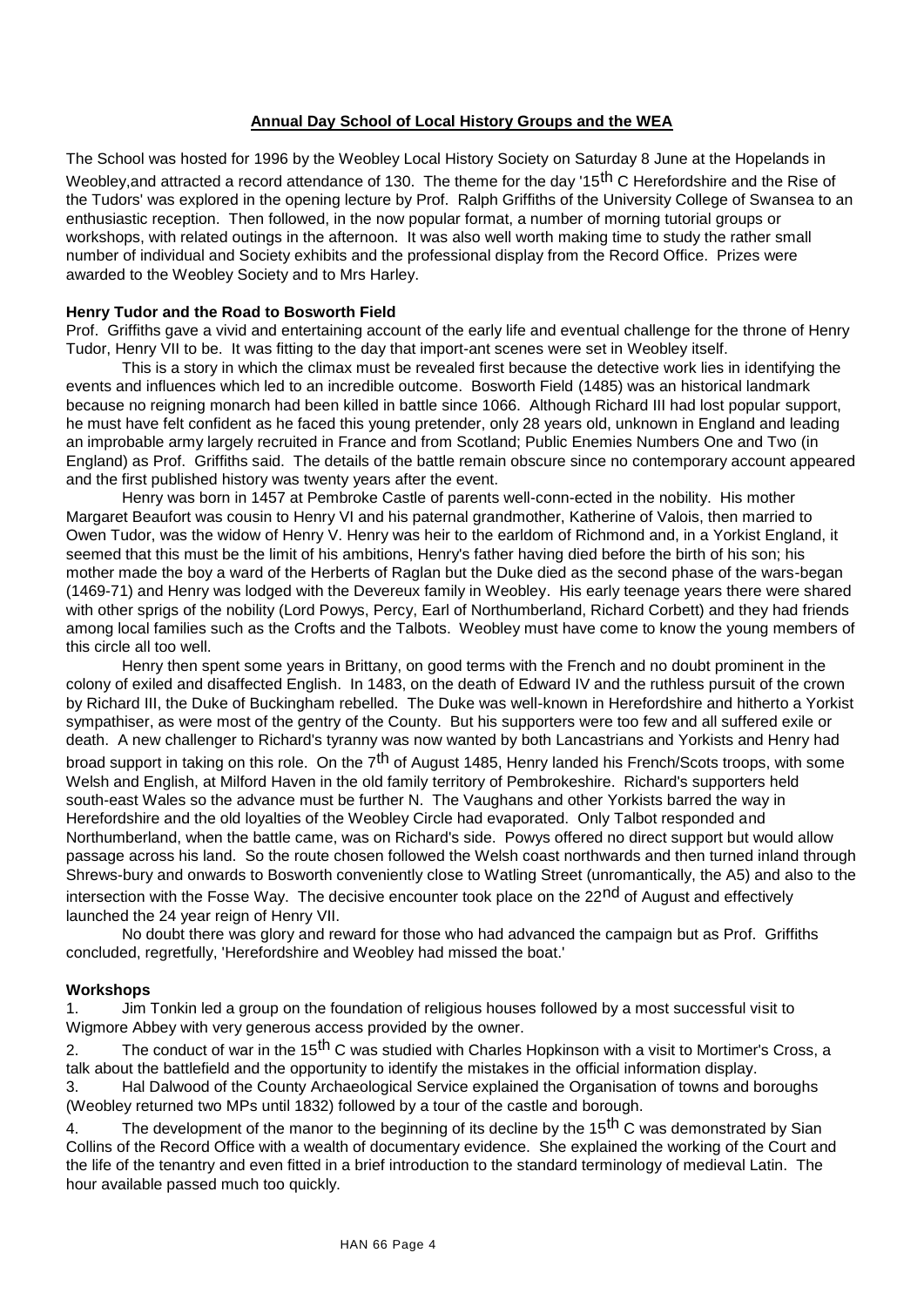5. Mike Smith could accommodate only a small group for a talk on the detail of jointing and general construction of timber-framed buildings. A much larger group enjoyed his afternoon tour of Weobley which declares its medieval wealth by the mere survival of so many 14<sup>th</sup> C houses with close studding and uncommon features such as the coved jetty.

Following tea and a session of brief reports on the outings, there was unanimous approval for votes of thanks to the tutors and to the organisers for a most successful day. It was announced that the Day School for 1997 would be at Ewias Harold.

Stephen Guest 14.6.96

# **NEWS FROM THE COUNTY ARCHAEOLOGICAL SERVICE**

# **Sites and Monuments Record**

The County Sites and Monuments Record has recently been through a Data Audit, funded by the Royal Commission on Historical Monuments. This has indicated a range of issues and areas for potential development of this vast database for the future. One of the issues identified is the requirement of resources to enable future developments, which could make the SIR more accessible, or even put some of the data onto the Internet. A particular problem is increasing the representativity of the SIR. From ten identified sources it was estimated that 10,000 new sites could be added across the two counties (along with an equivalent number of amendments to existing records), increasing the total number of sites on the SIR to 34,000. However, this was likely to require two person years of work, in addition to existing SIR staffing, to achieve.

# **IRIS and the Monuments Protection Programme for Industrial Archaeology**

In the next few months we expect to receive public consultations regarding Dove farming, Icehouses, Stone extraction, Clay extraction, Engineering and a variety of other industries. If readers have a knowledge of any particularly important sites with remains of these industries (notably stone quarries), please write with details to the SIR Officer now, so that he can pass on your representations to the MPP Industry team employed by English Heritage.

#### **4th Archaeology Dayschool**

The 4th Annual Archaeology Dayschool takes place on the 26<sup>th</sup> October at its previous venue in Worcester. Subjects of particular interest to readers in Herefordshire are summaries of environmental work in the Lugg Valley, recent discoveries from aerial photography, research in the Walton Valley and current plans for Wigmore Castle. Other talks include recent recording of a steam mill at Chaddesley Corbett, Croome Court Park, the English Rivers Palaeolithic Survey, Metal detecting and archaeology, and excavations at Worcester Cathedral. Contact Deborah Overton at the Service for booking forms.

#### **Planning Applications**

Few people realise how much unsung work is undertaken by our Planning Archaeologists, Helena Kelly and Suzanne Hartley. In the first six months of 1996, a total of around 1600 planning applications and other consultations appeared on lists in Herefordshire (outside Hereford City). Of these, the plans for nearly 400 were considered, and the planning authority was advised of archaeological conditions or issues in more than 90 instances. Most of these sites were visited before advice was issued. Watching briefs and monitoring visits were also undertaken at a number of sites.

Duncan Brown, SIR Officer County Archaeological Service Tel: 01905 611086 Hereford and Worcester County Council Tolladine Road, Worcester WR4 9NB Fax: 01905 29054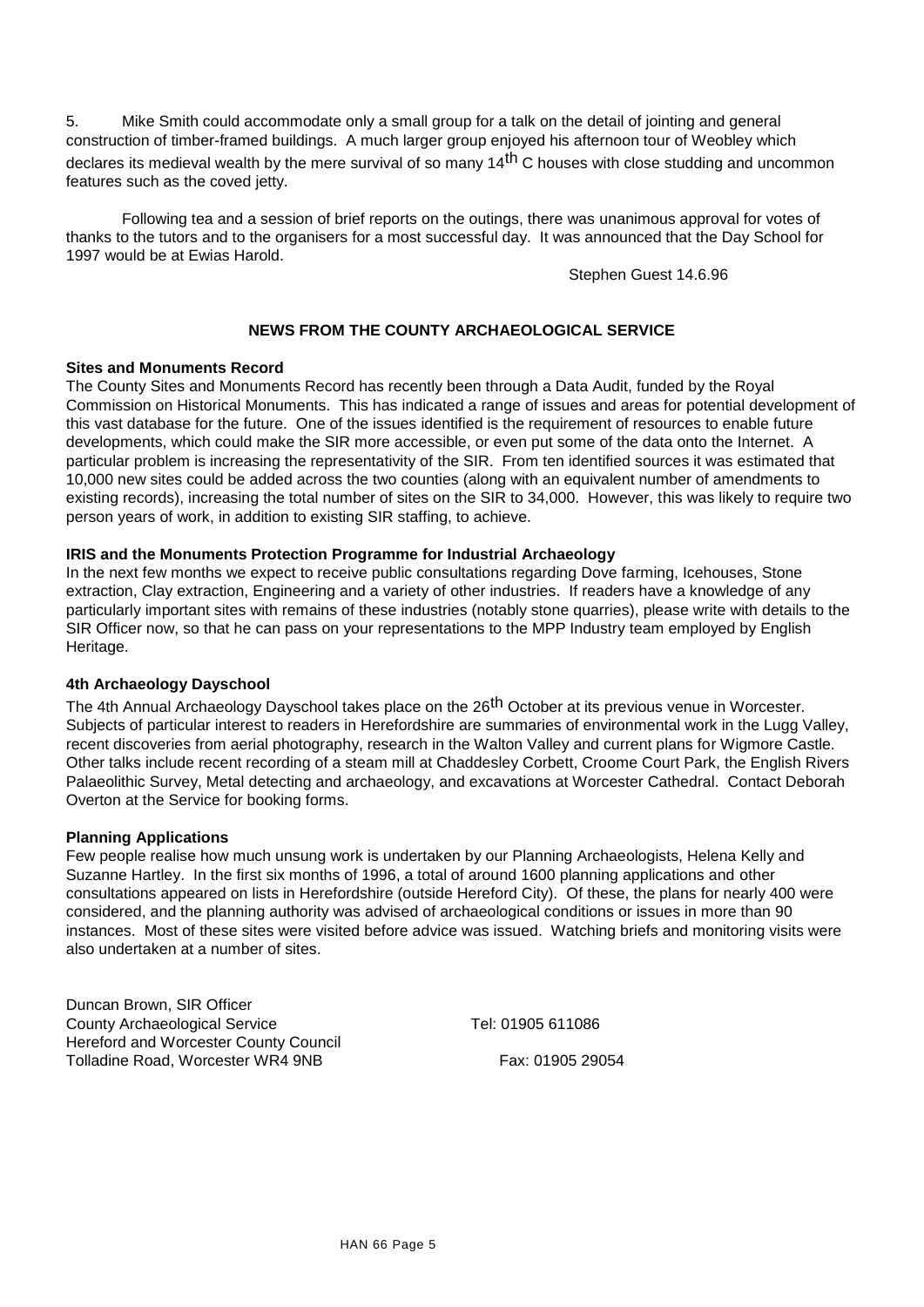#### **In County Notes**

#### **Council For British Archaeology - W Midlands**

CBA- W Midlands, formerly CBA Group 8, held their AGM at the St John's House Museum, Warwick on Saturday afternoon 22/6/96.

After the AGM, the CBA - W Midlands secretary Philip Wise, of the Warwickshire Museum, gave a short introductory talk on the history and topography of Warwick, to be followed by a guided walk round Warwick.

The writer feels that the Organisation could do with more support in Herefordshire, though it is true that the main Woolhope Club is a member. The W Midland group includes Shropshire, Hereford & Worcester, Staffordshire, Warwickshire and the W Midlands County, and produces an annual magazine which details the main archaeological events of the region.

With the possible approaching demise of the County of Hereford & Worcester, perhaps Herefordshire should look more westwards to its truer links with the Welsh Border counties and Gloucester, and even establish links with CBA - Wales.

CBA - Wales (formerly CBA Group 2) previously had a Marches section which included Herefordshire and Shropshire, but this appears to have died the death.

For many reasons, both governmental and bureaucratic, Herefordshire is difficult to slot into an English region, and so tends to get lumped in with the W Midlands. At least archaeologically it could be said to have a possibly greater affinity with Eastern Wales.

PRH

#### **Kenchester from the air**

Last year's particularly dry summer has helped to reveal new evidence of the internal layout of Kenchester Roman town (MAGNIS). A number of aerial photographs taken by Chris Musson and Robert Chappell on a single flight over the town have helped to identify at least one new major building and new details of several others. Some of these photographs are now in the Sites and Monuments Record collection.

Extracted from "Archaeology" No 149 newsletter of the county Archaeological Service.

# **Wellington Beaker burial**

An exceptionally rich Beaker period grave has been revealed at Redlands Quarry at Marden in Herefordshire. The discovery came during salvage recording at the site which has previously produced evidence of extensive and well preserved Neolithic, Bronze Age and Roman activity to the N of Wellington Brook and it is now evident that significant remains extend to the S of the brook.

The burial was accompanied by the richest artefactual assemblage of its period yet discovered in the County, consisting of a complete highly decorated beaker, a severely corroded bronze knife or razor, a shale archer's wristguard, four barbed and tanged arrowheads. a large flint projectile point, a "strike-a-light", three triangular points and three flint knives. The inhumation was very poorly preserved, the only recognisable elements being tooth enamel; and the position of the body was not identifiable, though the size of the grave suggests a crouched inhumation. The accompanying artefact indicate that the burial was almost certainly of a wealthy male.

A number of other features recorded some distance to (he S included one containing two flint flakes and a small quantity of poorly preserved pottery, provisionally identified as grooved-ware, a late Neolithic/Beaker type.

This newly-recorded area was clearly a scene of activity during this period, including at least one wealthy burial and other features associated with broadly contemporary activity. Alluvial deposits which had buried these features suggest a local rise in the water level and intermittent flooding from the later Bronze Age, which effectively ended human activity in the vicinity.

The burial is highly significant as Beaker period graves have rarely been found in the County, and its importance is enhanced by the comparative wealth of grave goods which include the only metalwork from a grave of this period in the County. This high status burial in a low lying area close to water is of particular interest in view of middle and later Bronze Age traditions of waterside ritual sites.

Extracted from "Archaeology" No 14 newsletter of the county archaeological Service

#### **Groups Forum**

A Groups Forum was held by the county archaeological service on Saturday 2/3/96 at their new headquarters in Tolladine Road, Worcester from 1 Pm to 5 Pm. It was most unfortunate that on the same day there was a day school organised by the Clwyd Powys Trust and the Radnorshire Society on the work of the Trust in the Radnor Basin.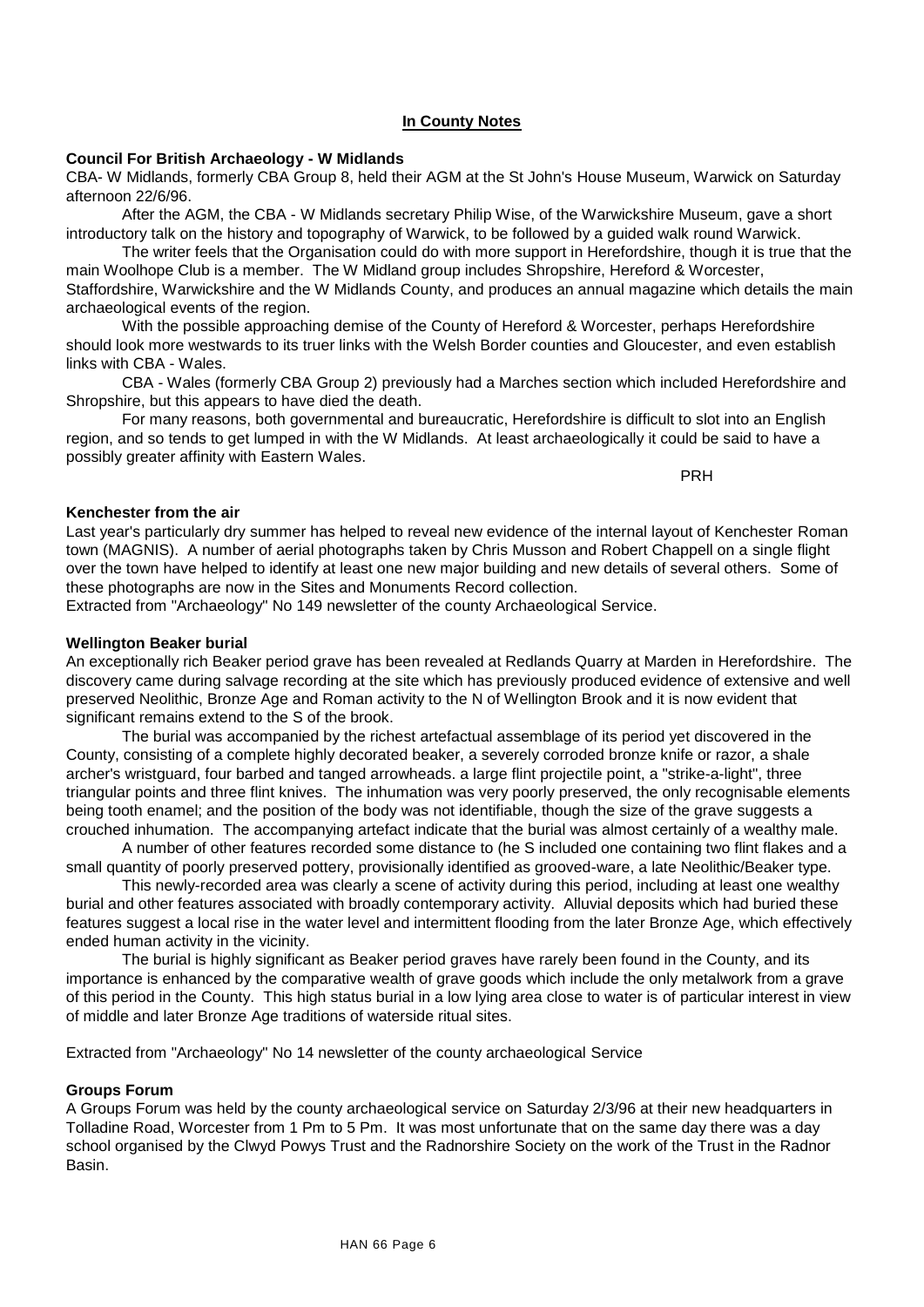There were two opportunities to inspect the archaeological service's new offices together with an update on recent archaeological happenings in the county.

Various groups gave presentations of their recent work and achievements.

#### **Leominster Archaeology Dayschool**

Members of the Hereford and Worcester Archaeology Service presented a day long series of lectures on work carried out in Leominster and surrounding parts of the county over the past few years. It was held at Leominster Library, 8 Buttercross on Saturday, 13 April, between 10 AM and 5 PM. Due to the room size, a maximum crowd of 50 people attended. Many more tickets could have been sold. There were six lectures introduced by Malcolm Atkin, the County Archaeologist.

Victoria Butteux, a member of the County Service, gave a talk on the general development of Leominster throughout the Middle Ages and Post Medieval period as part of the Central Marches Historic Towns Survey. This Survey, covering the counties of Hereford and Worcester and Shropshire, has taken place over the past two years. It includes 64 towns both modern and deserted. Basic survey methods have been aided by recent economic development within the town which allowed several digs to take place. Excavations at Bargates, Buttercross, Kingdom Hall, Hop Pole, Greyhound, the Priory, Friends Cemetery and Ryelands St. have come at an opportune moment for the Survey. These show the location of the town ditch to the S and W of the town centre. By the 14<sup>th</sup> C these defences go out of use and suburbs are expanding beyond them. The dig at the Hop Pole pub at the northern edge of Leominster revealed waterlogged deposits and evidence of flax-making in the 14<sup>th</sup>-15<sup>th</sup> C. Through this work, a very plausible historic map of the town has been developed.

Duncan Brown, the County SMR Officer, gave a talk on Leominster Priory. Traces of the old Priory, which was founded in the 12<sup>th</sup> C, are still visible within the fabric of the present church of St. Peter and St. Paul. Because all the profits of the priory went to its mother house at Reading, it never housed more than twelve monks and their abbot although it was one of the largest landowners in N Herefordshire. As well as architectural evidence, there were two digs. One E of the church carried out in 1853 by Freeman, which exposed the curved ground plan of the cloisters. In 1979 Duncan Wilson was recording stones in the N wall of the church, which because of the heights of the windows and remnants of a chimney, appears to have been an infirmary containing a chapel. A dig revealed a culvert, diverted from nearby Pinsley Brook and much 14th C material under the floor. A ground plan map of the Priory complex has been developed.

Marjorie Jelinek, of the Religious Society of Friends, spoke about the history of the Quakers in the area. The Quaker presence has been strong since 1656 when George Fox, the sect's founder, first came to the town. Persecution of early converts preserves their names on 17<sup>th</sup> C legal documents and their privations are also recorded in testimonies called 'The Sufferings'. In 1689, a Toleration Act allowed them to build a meeting house on S St. The property of this building, later called Kingdom Hall, was excavated recently by the County Service, showing the location of the original town ditch as well as a large Quaker cemetery. The histories of several important local Quaker families were also discussed, these included the Southalls, the Newmans, and the Alexanders.

After lunch Derek Hurst of the County Service gave a detailed account of a dig before the Buttercross was erected. This took place beneath the very building we were in. The area excavated had been back yards behind Medieval town buildings, which in later centuries were extended to cover those yards. Pits, ovens and post holes were revealed. Later building showed walls cellars and a latrine built next to a bread oven! Slag and coal on the site indicated iron work in the 13<sup>th</sup> C, a time when it was unusual to use coal instead of charcoal. More elaborate structures in the later Middle Ages told of a more prosperous time for the town than earlier. Analysis of pips and grains found in the pits showed that figs and grapes were among the fruits commonly eaten and that cereal grains were processed outside the town. There was one pot shard from St. Onge in northern France and some from Hampshire, but the rest were from Herefordshire, S Shropshire, and Worcestershire. A large amount of the Worcestershire pottery came from Hanley Castle.

Next, Roger Stirling Brown spoke about castle sites he had investigated in the Herefordshire countryside. He has done a survey of minor earthworks in the county and thinks there were more masonry castles than has been realized before. Using standard survey methods and some small excavations, as well as examining the results of erosion, he has found buried stonework on and around these sites, both mounded and moated, most of which have never before been closely examined. These included several earthworks at Eardisley, Ivington, and Kingsland. He has also studied some large castles with standing stone walls such as Hay and Clifford and has found new features which may help clarify the history of these places.

The last talk, given by James Dinn of the County Service, was on the Marches Upland Survey, which was started in 1991 and is now in the writing up stage. The project was commissioned by English Heritage to check on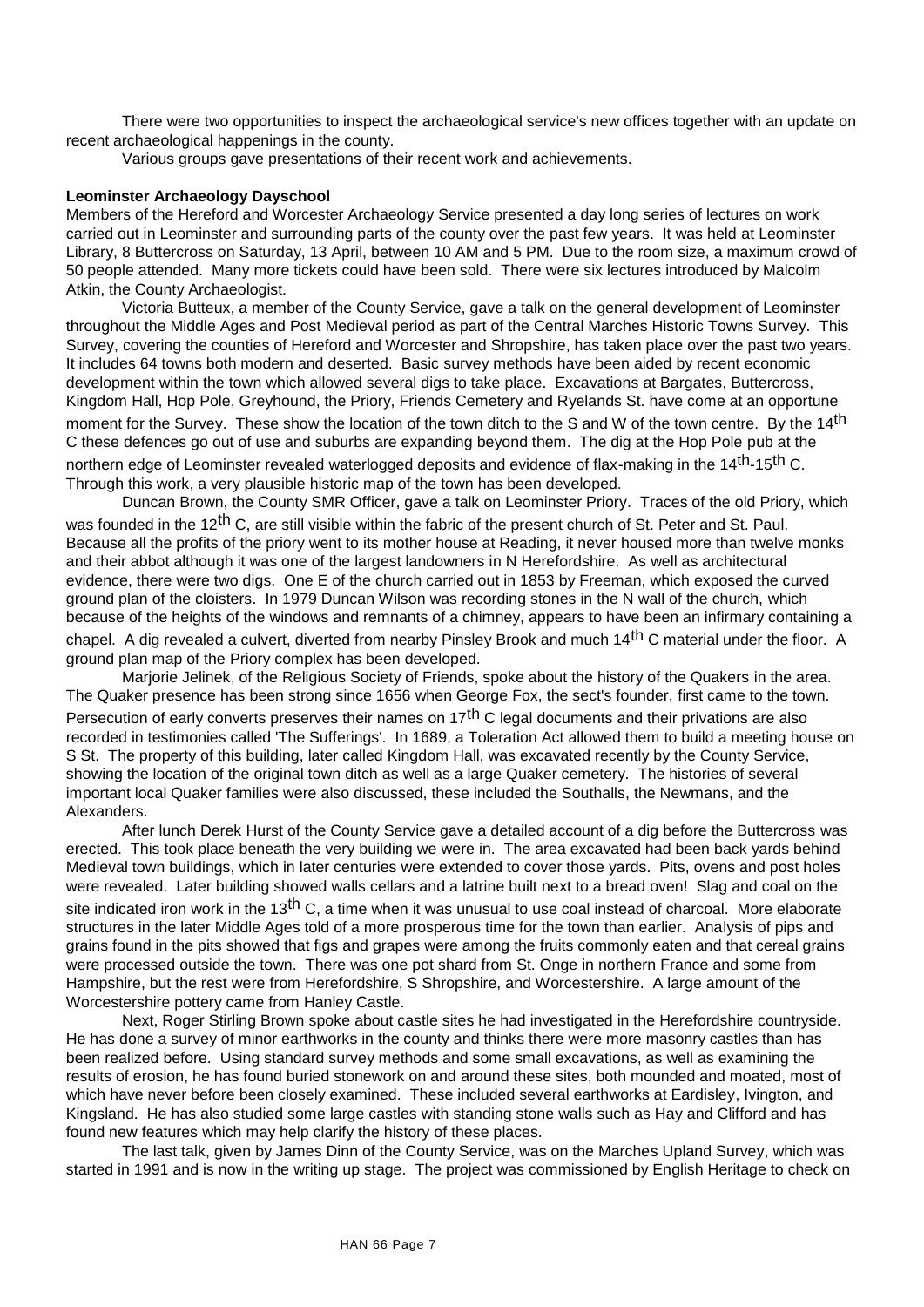the management of upland sites in the extreme western parts of Herefordshire and Shropshire and draws on the experience of other upland surveys, particularly that of Wales. One kilometre wide transacts running E to west, against the grain of the countryside, were walked by a team of archaeologists and sites both known and newly discovered were noted and counted. 115 square kilometres were walked. There were 400 known sites in the area before the Survey and 3,500 after. The condition of many of these remote but important sites could also be checked. Apart from the barrows, hill forts, standing stones, dykes, and castles of this area, early roads, mines, abandoned villages, and field systems have also been preserved in this rural landscape. The purpose of this survey was to help protect these sites by identifying them. In the process many more have been found.

All the talks were accompanied by slides and overhead projections. There was also an exhibition in the meeting room and corridor of documents relating to the early Quakers of Leominster.

Margaret Feryok

# **Ivington Camp (SO 484 547) - Potential Destruction of Archaeological Site**

This site was visited on 28/2/93 (HAN 60 pp 55-57). Roger Stirling-Brown reports that considerable damage appears to have been done to this site by the new owner in consequence of the development of the leisure industry. The matter has been reported to the County Archaeological officer.

# **Twyford (SO 396 590 approx)**

Roger Stirling-Brown reports that there is the possibility of a Roman site near Twyford at a potential crossing of the River Arrow.

# **Out of County Miscellany**

# **Additional Information about the Roman Fort at Dublin**, HAN 65, 11

This is at Drumanach, some 15 miles N of Dublin on Dublin Bay. The National Museum of Ireland appears to have been most reticent and secretive about the discovery, which apparently has been known for more than a decade. It could have been a peculiar amalgam of fort and trading station.

It is also being very tentatively suggested that the Romans may have been supporting exiled Irish Princes in an attempt to create or retake kingdoms in Ireland, which would be friendly towards Rome, even to the extent of possible military assistance. The possible identification on Lambay Island, 3 miles away, of the burial site of a British chieftain could be associated with possible exiled Irish and British adventurers' intervention in Ireland. Richard Warner of the Ulster Museum has suggested the possibility that the name Cashel in Tipperary could be derived from the latin *castellum*.

This would provide a possibly better explanation for the enigmatic remarks of Tacitus about a sea passage and an Irish Prince. It could also give a more satisfactory reason for the many Roman finds in Ireland. Extracted from The Sunday Times and The Guardian.

#### **Roman Fort N of Dublin** (HAN 65 PP 11 & inside rear cover)

On Saturday afternoon 23/3/96 at 4pm on BBC Channel 4 the programme "News; Working History" Prof. Raftery, professor of archaeology at University College Dublin, and Dr Warner, Keeper of antiquities at the Ulster Museum, were interviewed about this fort.

The fort was discovered some 10 years ago by metal detectors finding what was thought to be Roman artifacts, but because of litigation concerning metal detecting and the ownership of the land the question is sub judice, and nothing can be done about it said Raftery.

Prof Raftery said that it was an Iron Age Promontory Fort with stone exposed in what he described as a "wobbly" rampart with a "gap" which the newspapers interpreted as a gate. Numbers of shells were also exposed. He said categorically that there were no rectilinear structures present. He agreed with the interviewer that the long delay had given rise to considerable speculation as he claimed that it had not been possible, because of the legal problems, to examine the artifacts though it appears that they are in museum custody. Raftery in reply to the question that it was an attempt to conceal evidence which could tend to mitigate against an unsullied pure Celtic tradition, that he would be only to happy if it did turn out to be Roman. He seemed to imply that the newspapers, for their own reasons, had built up the story out of all proportions.

Dr Warner, though not as forthright as in the newspaper articles still claimed that the Romans (British Adventurers?) had operated on several occasions in Ireland, and the Tacitus "crossed the sea" should be taken more literally as meaning the Isle of Man or Ireland or both. He was a little scathing about the unsullied Celtic tradition theory. The writer thought that Raftery made too much play of what is meant by "Romans". Nobody would claim that they were "Italians", but either Romano-British or the general run of the mill composition of units of the Roman army.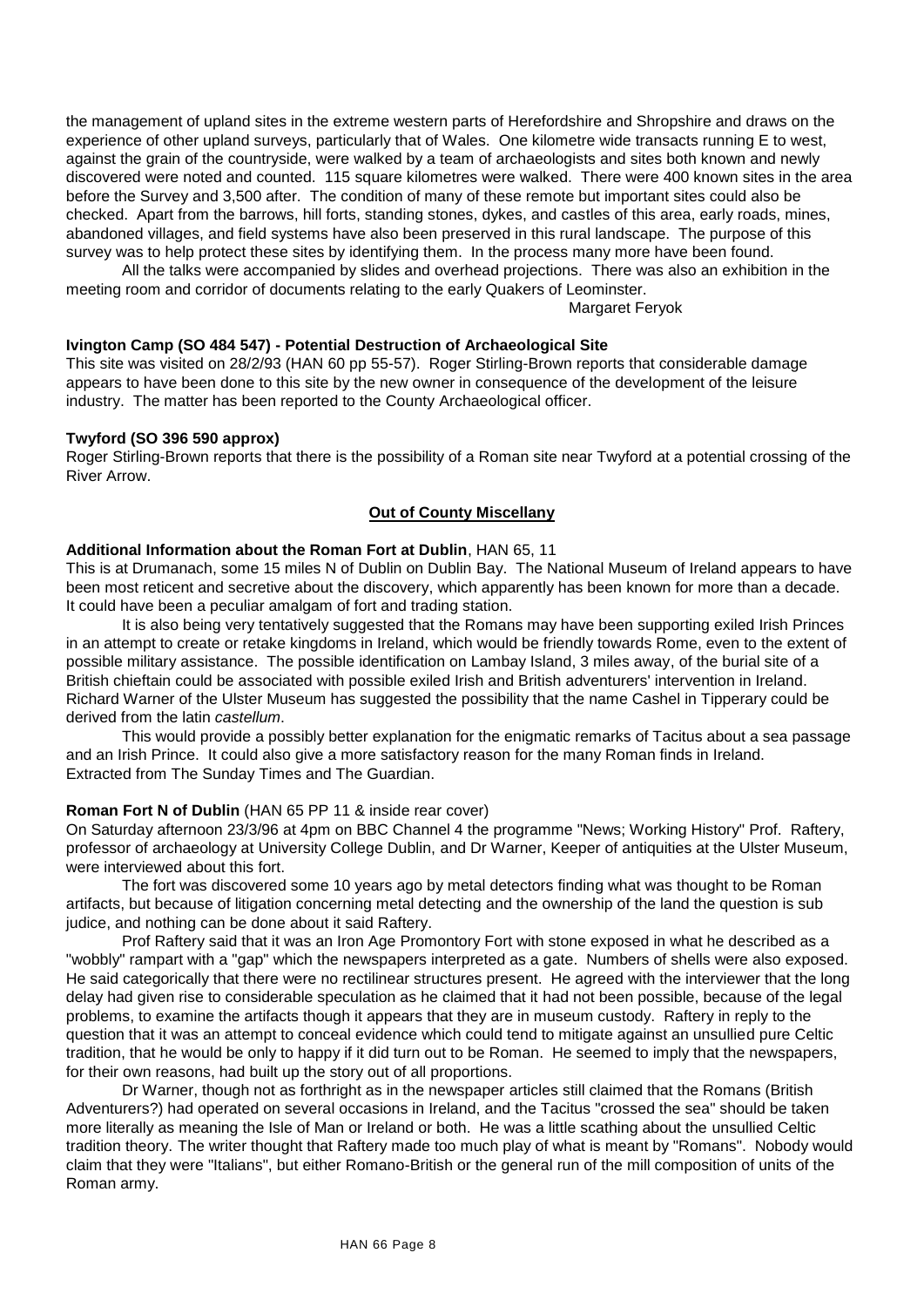The writer spoke to several leading Irish archaeologists at the Castle Studies Group Conference at Nottingham. All agree that a few Roman artifacts in an Iron Age camp and on the neighbouring island of Lambay had been blown up out of all proportion by the Sunday Times, presumably for its own reasons, and copied by some other newspapers. (HAN 64 p 12 is perhaps relevant)

PRH

# **Castle Studies Group, 10th Annual Conference 1996**

This was held at Nottingham University from 17/4/96 to 20/4/96, and was attended by Ron, Elizabeth and Paul Remfry together with the writer. Roger Stirling-Brown attended for half of the conference.

The conference met for dinner on the evening of the 17/4/96 to be followed by a lecture which set the scene for the Castles of E Midlands.

On Thursday we visited Tickhill, Conisborough, Bolsover and Wingfield. Wingfield is almost entirely a 17<sup>th</sup> C rebuild on a grand scale on a 13<sup>th</sup> C castle site. In the evening there was a lecture on the rather complicated history of Newark Castle which we visited on Friday.

Friday saw us at Newark, Boothby Pagnell, Castle Bytham and Oakham. Boothby Pagnell is one of the finest surviving medieval manor houses in Britain. No masonry at all is left on Castle Bytham, and at Oakham all that is left is the hall of c.1180, which is now used as a museum and court house. In the evening was a lecture on the regional politics affecting Nottingham Castle and the importance of this castle in controlling the crossing of the lower River Trent.

The last day saw us at Kirby Muxlow, Ashby de la Zouch, Harestan and Codnor. Kirby Muxlow is unique in being built entirely of brick except for the stone gun ports. It is really a moated site and shows what might have been expected on some of the Herefordshire moated sites, though probably on a grander scale. Harestan and Codnor were small castles more in the Herefordshire mould.

Except for Friday afternoon we were lucky with the weather, overcast but at least fine. The accommodation at Nottingham left little to be desired.

PRH

# **Lighthearted Thoughts on the Tenth Conference of the Castle Studies Group held in Nottingham, 17-20 April 1996.**

We found Nottingham University surprisingly easily, but then could not find an entrance! When we finally arrived at the reception hall a very welcome cup of tea and biscuits awaited us. We had a short break before dinner was served. Dinner was a merry affair because bottles of wine had been provided from money left over from the previous conference. Tongues wagged as friendships were renewed.

Accommodation was comfortable. Single rooms were simply furnished with divan, desk and two easy chairs. A bathroom situated centrally between two rooms was shared.

Our days began with breakfast at 7.30 and the coach left for our day's travels at 8.30. This was an effort, but we all managed to stay on course. The organizer, Dr. Sarah Speight, kept us well disciplined - a very necessary act as we visited four sites each day. In the evenings we listened to well-prepared lectures on:

'An Introduction to the Castles of the East Midlands' by Dr. Philip Dixon.

'Form and function: Changing Topography at Newark Castle' by Pamela Marshall 'Nottingham and its Castle: Regional Politics c.1130-1215' by Dr Trevor Foulds

On our first day, Thursday, two castles stay in my memory. Conisborough, in the West Riding, set on a natural limestone hill. The great tower has been roofed and each of the four floors has a single reconstructed room basement, reception room, audience chamber and bedroom. Each of the rooms had a well-lit, coloured illustration showing how the inhabitants would have lived. A few of our group managed a very brief visit to St. Peter's Parish church, perhaps the oldest building in South Yorkshire, c 750 A D. It appears to have consisted of a nave with porch to north and south and perhaps flanking chambers to the east, a chancel and tower in the west. Additions

were made around the 12<sup>th</sup> and 15<sup>th</sup> C. A tomb discovered in the churchyard, dated c 1140-1160, was on display. The lid has a number of mounted fighting knights, but it was the side which I found so interesting. The carving was interpreted as a warrior fighting an impressive dragon, while a bishop with a crozier stands beside him. Surely the person entombed would be the large figure facing. Could the two figures be the good and strong 'within' him fighting the evil dragon?

We arrived at Bolsover, Derbyshire, when wind and rain defeated our guide, and instead of the usual out of doors preamble introducing us to the history of our subject, we retreated into a long, light, building which was used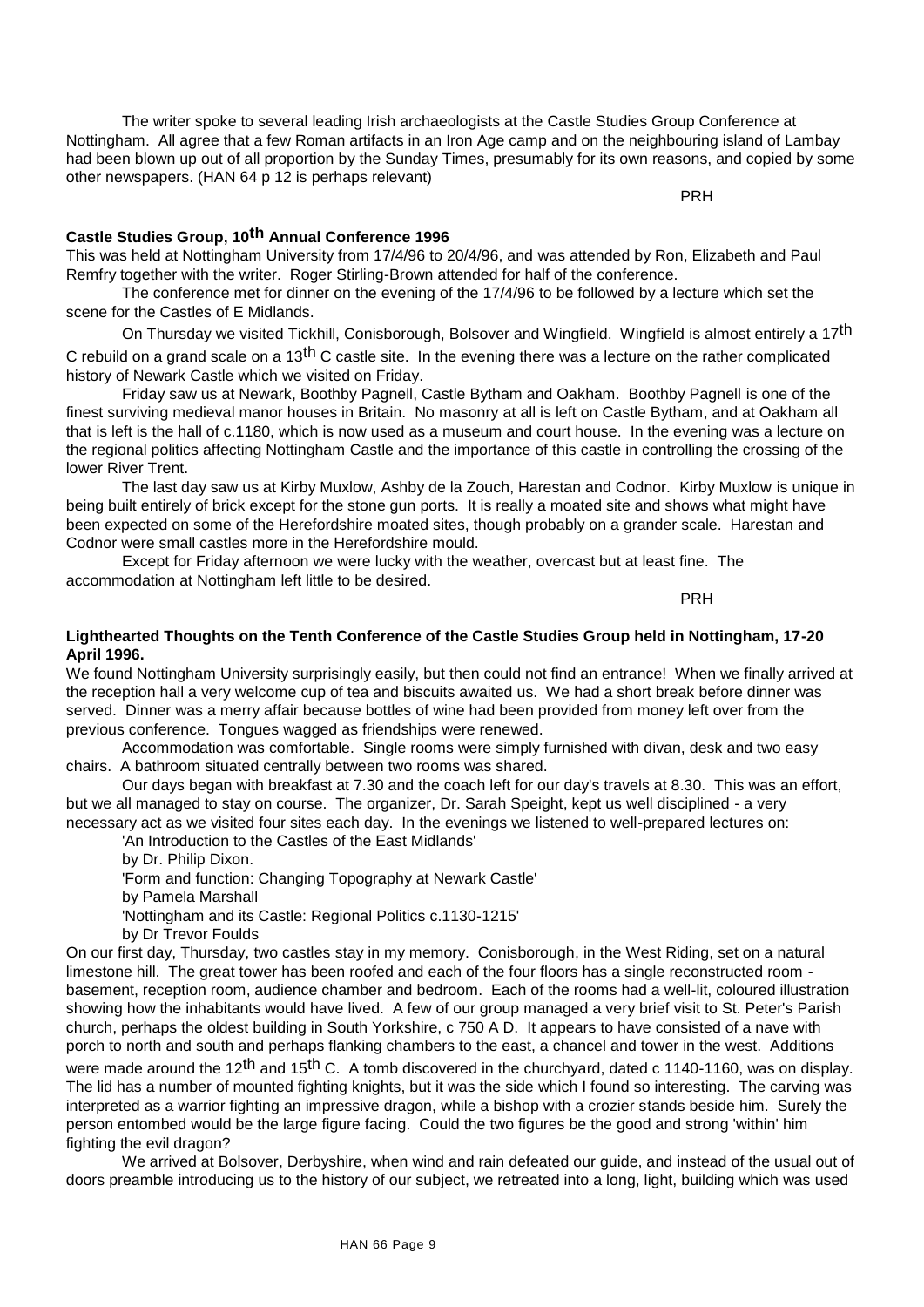as a riding school in the time of Charles I - a noble building. The old keep, called Little Castle, was used as a dwelling. I was fascinated by the paintings on walls and ceilings. As we progressed upwards so the numbers of cherubs increased, beginning with two on the fireplace on the first floor to the ceiling and half the depth of walls higher up. Blue was the predominant colour for the wood panelling of the rooms as well as the paintings. The fireplaces of the  $16/17$ <sup>th</sup> C were of very pleasing design.

Newark castle was our first port of call on Friday. This proved to be a most impressive castle from the outside, built by Alexander 'the Magnificent' Bishop of Lincoln - 1129 shortly after his accession to the see. It sat high above the river and was strategically important during the Middle Ages commanding the Fosse Way from Lincoln to the Midlands at its junction with the Great North Road where this crossed the River Trent. Alexander was given permission to divert the Fosse Way as part of the building plan and to bridge the Trent. I managed to take a very pleasant walk from the castle along the river to the locks which had been taken over by the National Trust.

Boothby Pagnell, Lincolnshire, is one of the, if not the finest surviving solar blocks of an early medieval manor house in Britain. It dates from c. 1200. It consists of two basements at ground floor level entered by two doors, the central door still intact, but the other altered to form a window. On the first floor, reached by a stone staircase, were a hall and solar divided by a stone wall. Several of the original windows survive, as does the chimney and the fireplace. I found it quite easy to imagine a family living there. The house, which has been occupied until quite recently , stands within stretches of beautiful green lawns (traces of a ditch are still visible) and the narcissi were a sight and scent to be savoured. The present owners live in an adjacent Georgian house.

Saturday really had us on our toes, for by 8.30 we had to be packed, luggage stored in the car, have breakfast and be in the coach. I was astounded that I managed to be the first one in the coach! Kirby Muxlow, our first visit, was a low-lying castle surrounded by a moat. In the accounts, entries are made of payments to men watching the moat 'lest a sudden rise in the brook should flood the moat before the banks are complete'. Next, was Ashby-de-la-Zouche, Leicestershire - a romantic sounding name. The height of these remains surprised me. Stairs allowed visitors access right up to the top, but I stayed with my feet on the ground.



1, The Conisborough Tomb Figure

After eating our packed lunches we made our way first to Codnor and then Harestan, Derbyshire, our last visit. The name is derived from 'harstan' the term for the abundant local grey bedrock used as a building stone long after the medieval period. The site commands the adjacent valley and flanks an important road from North Derbyshire to the outskirts of Nottingham. We walked along the medieval track to the castle remains - a walk well worth the effort. The black earth was soft under our feet, the grass was emerald green, the sky blue. I walked back to the coach by myself while the rest of the party explored the wooded site. The peace and quiet really completed our very exhausting but very satisfying encounter with the castles of the Central Midlands. Other castles visited were Tickhill, Wingfield, Castle Bytham, and Oakham.

# Elizabeth Remfry

#### **Hay on Wye Talk**

On the evening of 22/7/96 Paul Remfry gave a talk to the Hay on Wye Conservation Society about Hay castles and Anglo-Norman Hay. This was to follow up a guided walk around the castle the previous day. During this two major new theories about Hay were brought forward. The first is that the three castles of Hay in Brecknock, Clyro in Radnorshire and Cusop in Herefordshire, were amongst the earliest castles in the region founded before the dispossession of Earl Roger of Hereford in 1075. Secondly it was argued that the present major castle at Hay was an earlier foundation than the small motte castle at SO.226.422. This was said to account for the references to both Hay castles, which belonged to the lord of Brecon, and the fee of Hay which belonged to William Revel. The evidence for these arguments has been examined in Paul's booklet, *Hay on Wye Castle, 1066 to 1282*. If he is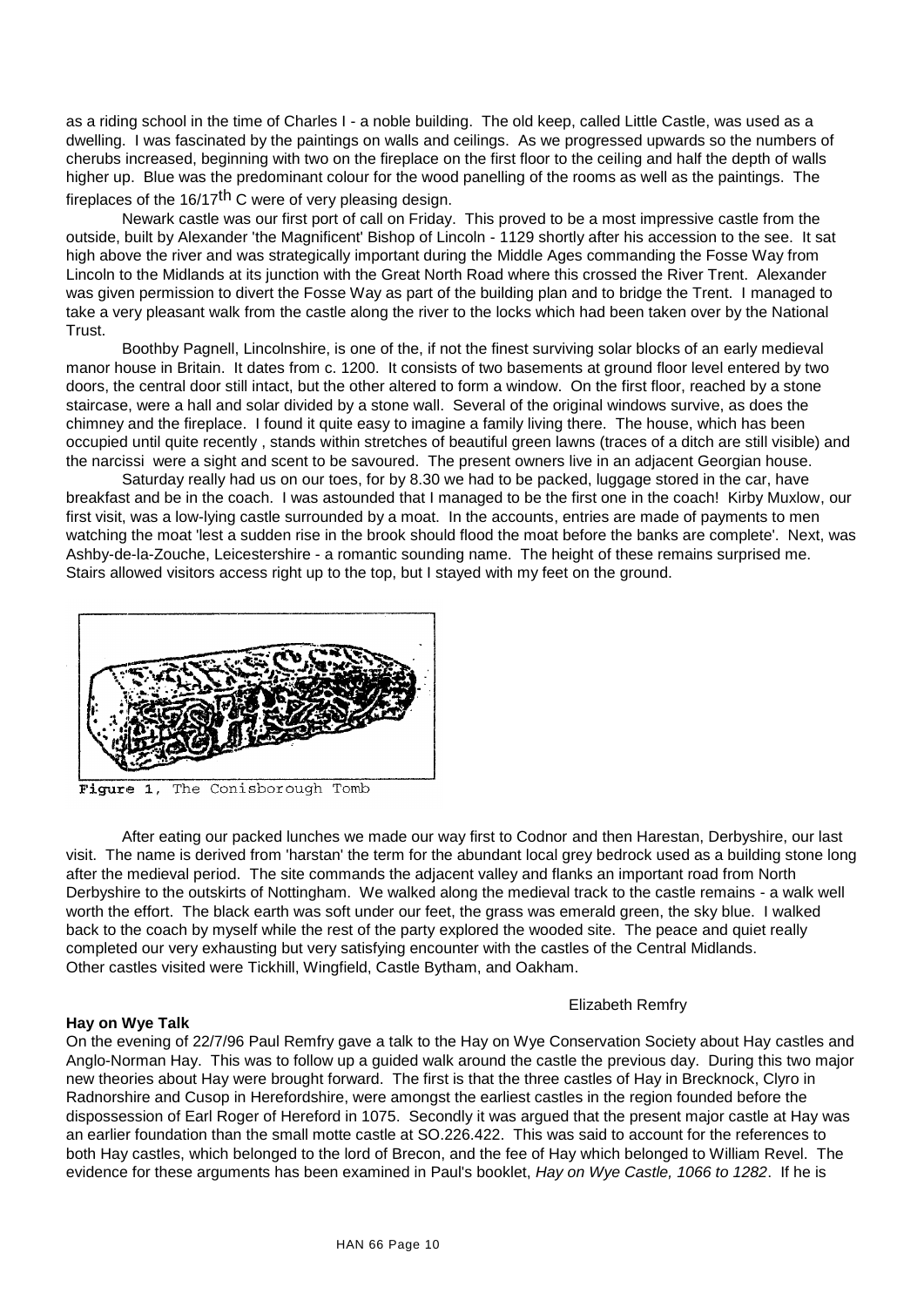correct in his deductions it suggests that the 'watch tower' uncovered by Woolhope excavators at Cusop is one of the earliest castle towers in the country.

# **Hay on Wye Castle Motte** SO. 226422

In the last few months the possible site of the bailey at the motte castle of Hay has been grubbed up and relayed with stone. The motte ditch has certainly been disturbed/destroyed on this side and the character of the site irredeemable damaged without even a watching brief let alone proper archaeological examination.

# **Knighton Town Wall** SO. 285723

Knighton, which was held by Leofled before 1066, obtained a murage grant in 1260 after its destruction by the Welsh on St George's day. The town wall was mentioned temp. Owain Glyndwr. A recent examination of the site has shown that one piece of wall, about 6 feet thick, still appears to exist in the wall of a house W of the castle motte. Further investigation of this feature and the route of the rest of the defences is needed.

# **Wroxeter (VIROCONIUM)**

A report in the Daily Telegraph of 10/9/96 page 9, of a survey carried out by the Director of the Field Archaeology Unit, University of Birmingham, using remote sensing techniques indicates that the whole of the town site was fully occupied. Previously it had been considered that the city contained large open spaces. It is estimated that in view of this the population is about three times as great as previously thought. It is also thought that a possible Christian Church has been identified. Previously the only known church was at Silchester (CALLEVA).

#### **Addenda**

# **Possible First Castle Site at Wigmore**, HAN 61 pp 29-30

The writer has again examined the earthwork on Green Hill (SO 411 692) and wonders whether his conclusion as expressed in HAN 61 needs modification.

On visual inspection, and without actual excavation it is difficult to be certain, the earthworks do appear to be artificial though the shape is rather unusual. It is difficult to imagine any Geological or Geographical mechanisms which would have produced this result, but the writer does have a nagging doubt in his mind.

Was this the castle of William fitz Osbern, it is a rather small cramped site, and if the usual interpretation of the DB value of £7 into burgage plots is accepted; it would give 140. One problem is to find sufficient space to fit in these especially if they are of the traditional acre (Herefordshire acre) size. The writer has always felt this his own property of just under a statute acre is a burgage plot. This can be possibly demonstrated by reference to the roads, footpaths and streams. DB is not helpful over the site of the early castle saying that it was built on waste land called *Merestun*. An early castle further west would release more land for burgage plots.

Ella Armitage was of the view pp 232-233 that the early castle was under the present keep. Although Ella Armitage was writing at the beginning of the present century, when castle studies were in their infancy, being a woman in a potentially hostile male dominate castle world, I feel that her drawings can be trusted. The bailey of this early castle being within the present inner bailey. The features would have been more noticeable some 85 years ago.

There is a third possibility to be considered, the "motte like" feature to the west of the main rock cut ditch, which is itself cut off again on the west side by a shallow ditch and bank from the main ridge.

The fourth possibility must be considered that the early castle is elsewhere, as yet undiscovered beneath the existing ruinous structure.

The problem is further complicated by the fact that Henry II besieged the castle in 1155 and like the other Mortimer castles besieged at that time, a siege Castle could have been constructed. This could either have been Green Hill or the "motte" to the west of the rock cut ditch.

The writer is fully aware of the dangers of opinions only based on a visual inspection.

PRH

PMR

# **Stoke Lacy Castle**, HAN 63, 57-59

Historical evidence has come to light which may support the hypothesis that Stoke Lacy possibly had two castles. On the vigil of St John the Baptist, 30 Henry III (23 June 1246), it was recorded that Stoke Lacy was not of the king's escheat as Hugh Lacy (1163-86) the father of Walter (d.1241) had given it in free marriage to Richard Boufou with Elayre his wife<sup>1</sup>. If the Boufou's had been granted this vill in the third quarter of the 12<sup>th</sup> C it is quite possible that they founded a castle here, possibly as their caput. At Domesday the land had been held by Roger

<sup>1</sup>*CIPM* I, 14, no. 57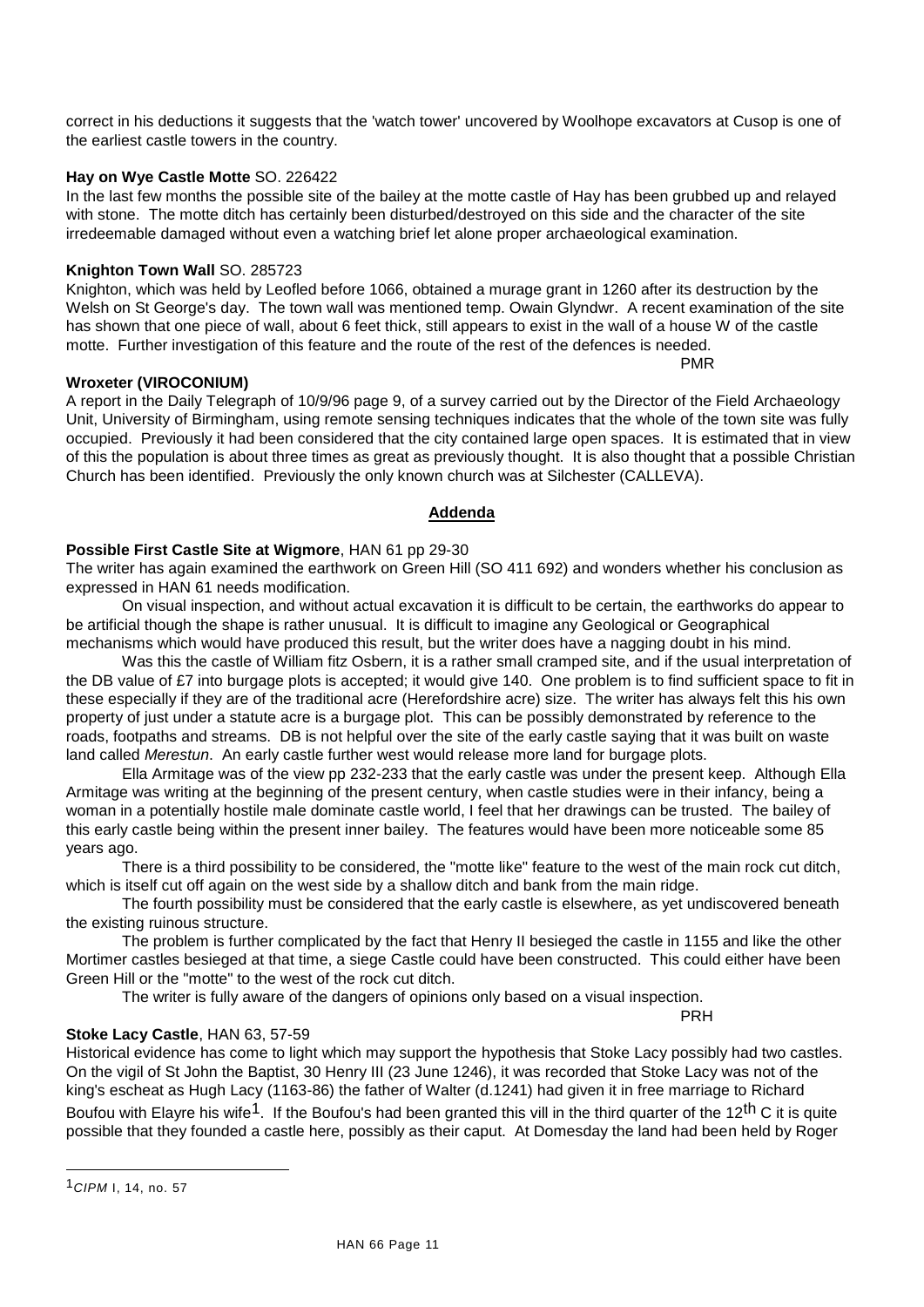Lacy and was worth a very impressive £10 with 10 geldable hides, 3 ploughs in lordship, 22 villagers with 6 ploughs, although a further 6 would have been possible. There were also 11 slaves and a mill worth  $5s<sup>2</sup>$ . Alternately one of the two castle sites may have been an earlier Lacy foundation to replace the loss of Castle Frome3 , in which case it may have been built by Gilbert Lacy (1140-63) during the Anarchy.

PMR

#### **Hewelsfield Castle**, HAN 63, 45, HAN 65, 12

Further evidence to suggest that Hewelsfield was one of the elusive castles of the Anarchy comes from the Domesday Book for Gloucestershire. Here it is stated that *Hiwoldestone* was held by William fitz Baderon and that by the king's order it was now in the Forest [of Dean]. William fitz Baderon was lord of Monmouth until his death around 1128. He was succeeded by his son Baderon Monmouth who held Monmouth for the Angevin cause throughout the Anarchy of Stephen's reign. From late 1139 onwards southern Gloucestershire was a scene of much fighting and it seems possible that Baderon was responsible for fortifying Hewelsfield before Earl Robert of Gloucester brought a modicum of peace to the region as the hostile chronicler of the Deeds of King Stephen grudgingly wrote. The Monmouth connection would explain Prince Edward granting away his rights in the vill in 1266 as he had been granted the Monmouth estates by the king on the failure of the Monmouth male line in 1257. Presumably Fulk Lacy was an earlier sub-tenant.

# **Breinton Camp**, HAN 65, p 29

The Woolhope ARS visited this site in the early 1960s and carried out a small investigation and dig, and came to the conclusion that it was a Homestead. (Transaction 1959 pp 243 & 1963 pp 272-294) M Pullen (Nee Thomas) & F G Hayes. Also visited by G Marshall in 1921.

# **Arkstone Court**, HAN 65, p 26

Arkstone Court has a recorded history going back several centuries. Before the 15<sup>th</sup> C it was the seat of one of the family of Delahay. Ann, daughter and heiress of William Delahay, married David ap Gwillym of Monmouthshire, who was a representative of the important branch of the Herbert family, wealthy landowners. After his marriage to Ann Delahay, he removed to Arkstone. In his will, in which he is called David Morgan, dated 2.6.1523, he desired to be buried in the church of Kingstone. The chapel in Kingstone Church has until recently been the burial place of the owners of Arkstone.

William, eldest son, died during his father's lifetime, and the heir was William, son of Thomas, afterwards Sir Thomas. John, second son of Gwilym, took his mother's surname of Delahay, was ancestor of many of that name. The above Sir Thomas, sold the Welsh estate in 1558, to Thomas Scudamore.

Later, a son, Thomas, whose son Sir Charles Morgan was knighted before the coronation of James I, 23.7.1603, sold Arkstone to Serjeant John Hoskyns, and appears to have had no issue, no records of the family of Morgan after this, but as regards Arkstone, Sir Charles was the last owner. Serjeant Hoskyns, well known in Hereford history, exchanged Arkstone for Morehampton in Abbeydore, with Stephen Parry (Sheriff 1546) who had purchased Morehampton, part of the possessions of the Abbey of Dore.

The last Thomas Parry, died in 1774 and left an only child Mary, who married first Robert Mynors of Treago, and secondly Charles Morgan of Ruperra, MP for Brecon 1763-69. Mary died 1779 without issue of either husband and left her estate of Arkstone to a relative James Pritchard. This James, by Royal Licence, 15-9-1787, assumed the surname of Parry, one of whose children sold the estate, which was eventually purchased by Mr Edward Bolton Clive of Whitfield. The present house of Arkstone was built by James Parry Pritchard, at the close of the 18<sup>th</sup> C. No record remains to show what the original mansion was like, but it was said to be moated. (I think that part of the original moat is about a mile away).

Various Spellings of Arkstone

- 1173 Archelstone
- 1243 Areleston
- 1303 "
- 1316 Arkeston
- 1336 Arclestone
- 1346 "
- 1431 Arkeston

John Kirkwood

2*DB*, fo. 185.

l

PRH

PMR

<sup>3</sup>HAN 59, 23-6.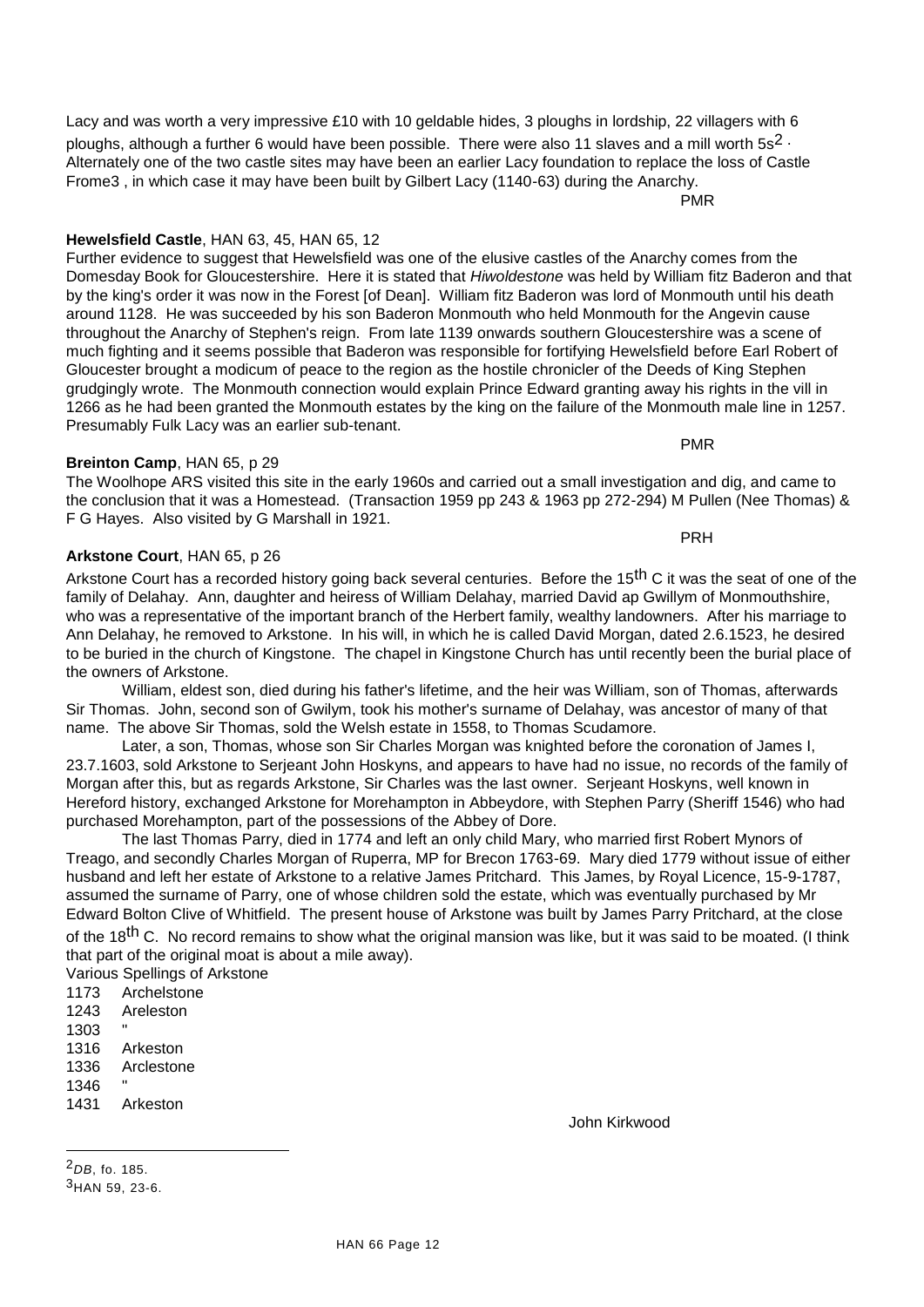# **Editorial Note**

There would appear to be a moat at Meer Court about 520 yards NE of Arkstone Court.

#### **Weobley Castle, Some Further Information**, HAN 65, 12

There was only one siege of Hereford Castle in 1138. Geoffrey Talbot and Gilbert de Lacy moved to take control of the Lacy castles in Herefs. (including Weobley) and Shrops. in early May 1138. At the same time Geoffrey Talbot put his own men in Hereford Castle as a gesture of defiance against a king who had refused to recognise either his or Gilbert's right to any part of the Lacy fief. News of Talbot's occupation of the castle reached king Stephen at Gloucester on Thursday 12 May. He immediately set out to retake it and arrived in the town of Hereford, which had remained loyal to him. On the following day he besieged the castle from then until a day or two before 15 June, when it surrendered to him on terms. At Pentecost (22 May) Stephen wore his crown in Hereford Cathedral sitting on a chair still to be seen there. Shortly after Pentecost earl Robert of Gloucester despatched from Normandy his letters formally renouncing his allegiance to Stephen. They reached the king a few days later. The placing of these letters in Stephen's hand at Hereford marked the formal opening of hostilities between the two rival factions for the English throne. During the siege of the castle part of the town of Hereford was burned down. Geoffrey Talbot slipped away from the castle to Weobley before the final surrender and on 15 June, after the king had left to besiege Weobley, he returned and set fire to the suburbs S of the Wye. This was probably in revenge for the assistance the townspeople had given the king during the siege of the castle<sup>4</sup>  $\cdot$ 

Miles of Gloucester remained loyal to the king for the first fifteen months or so after he had received the earl of Gloucester's defiance. But on 30 September 1139 the empress herself, with the earl of Gloucester, her halfbrother, in attendance landed in England, and Miles soon went over to her side. He received her at Gloucester early in October and afterwards "the whole district around Gloucester as far as the depths of Wales, partly under compulsion and partly from good-will, gradually went over to the lady empress in the remaining months of the year<sup>5</sup>

. During the course of this campaign the town of Hereford was taken but not the castle. This remained closely besieged by Miles and his allies until he and Geoffrey Talbot took it, with great savagery, in the summer of 1140<sup>6</sup> . Talbot, who is described by a contemporary chronicler as "valorous but crafty, now with the king, now with the earl [of Gloucester], subtle in every action", was then put in charge of the castle and town of Hereford. He was eventually killed at Bath between 15 and 22 August 1140<sup>7</sup> , but in the intervening month or two he was present as "lord and advocate of those places" when the bishop of Hereford gave two measures of land to the abbot of Gloucester, one near Eigne and one near the ditch on the E side of the city, as the site for a second Benedictine priory dedicated to SS, Peter, Paul and Guthlac (the first one having been effectively suppressed several years before by Roger de Port), as in this charter:

*Notum sit omnibus presentibus et futuris quod ego Robertus dei gracia Heref episcopus concessi Gilberto abbati Glouc' et fratribtis ejusdem loci consensu capituli mei de Heref' partem terre que est juxta Igene habentem in quantitate octo acres ut in oedem loco edificatum ecclesia ad honorem dei et sanctorum apostolorum Petri et Pauli et propter honorem monastice religionis secundum institucionem sancti Benedicti. Et ego accept ab eis aliam terram secundum eandem quantitatem que est justa fossatum civitatis ab oriale(sic) parte nec ecclesia de Heref' aliquid detrimentum paciatur propter possessionis. Hec autem omnia facta sunt coram Galfrido Talebot qui est dominus et advocatus ejusdem loci in cujus feudum transiit terra quam dedi eis sicud illa in meum quam accept ab eis.*<sup>8</sup>

# **Oldcastle**, HAN 64, 42; HAN 65, 13.

It seems possible to me that the scribe of Patent Rolls 1272-81 has mistaken or mistranslated an original *Rederessou* or *Redressauc*, which the founder gave to Llanthony Prima along with *vetus castellum* "Old Castle", as *Rubeus Castro* "Red Castle".9 *Rederessou* is an old form of Rhyd Ithw, which lies at GR SO290242 in the Honddu valley S of Llanthony. The priory had a grange there.

l

8The Cartulary of St Guthlac's Priory: Balliol College, Oxford, MS.271, f.104v, no.464.

<sup>4</sup>William of Malmesbury, *Historia Novella* (ed. & trans. K.R.Potter, 1955), 32; Henry of Huntingdon, *Historia Anglorum* (ed. T.Arnold, Rolls Series, 1879), 261; J.R.H.Weaver(ed.), *The Chronicle of John of Worcester* (1908), 48-9; M.Chibnall (ed. & trans.) *The Ecclesiastical History of Orderic Vitaiis* (6 vols., 1969-80), vi, 518-521; H.W.C.Davis, C.Johnson, H.A.Cronne and R.H.C.Davis (eds.), *Regesta Regum Anglo-Normannorum* (3 vols., 1913-68), iii, pxl.

<sup>5</sup>William of Malmesbury, *op. cit.*, 34-6.

<sup>6</sup>K.R.Potter (ed. & trans.), *Gesta Stcphani* (1976 ed.), 108-11.

<sup>7</sup>J.Stevenson (ed. & trans.), *The Chronicle of Florence of Worcester*, Llanerch reprint), 20-5.

<sup>9</sup>W.Holtzmann, *Papsturkunden in England* (3 vols., Berlin, 1930-52), i, nos.16 and 35.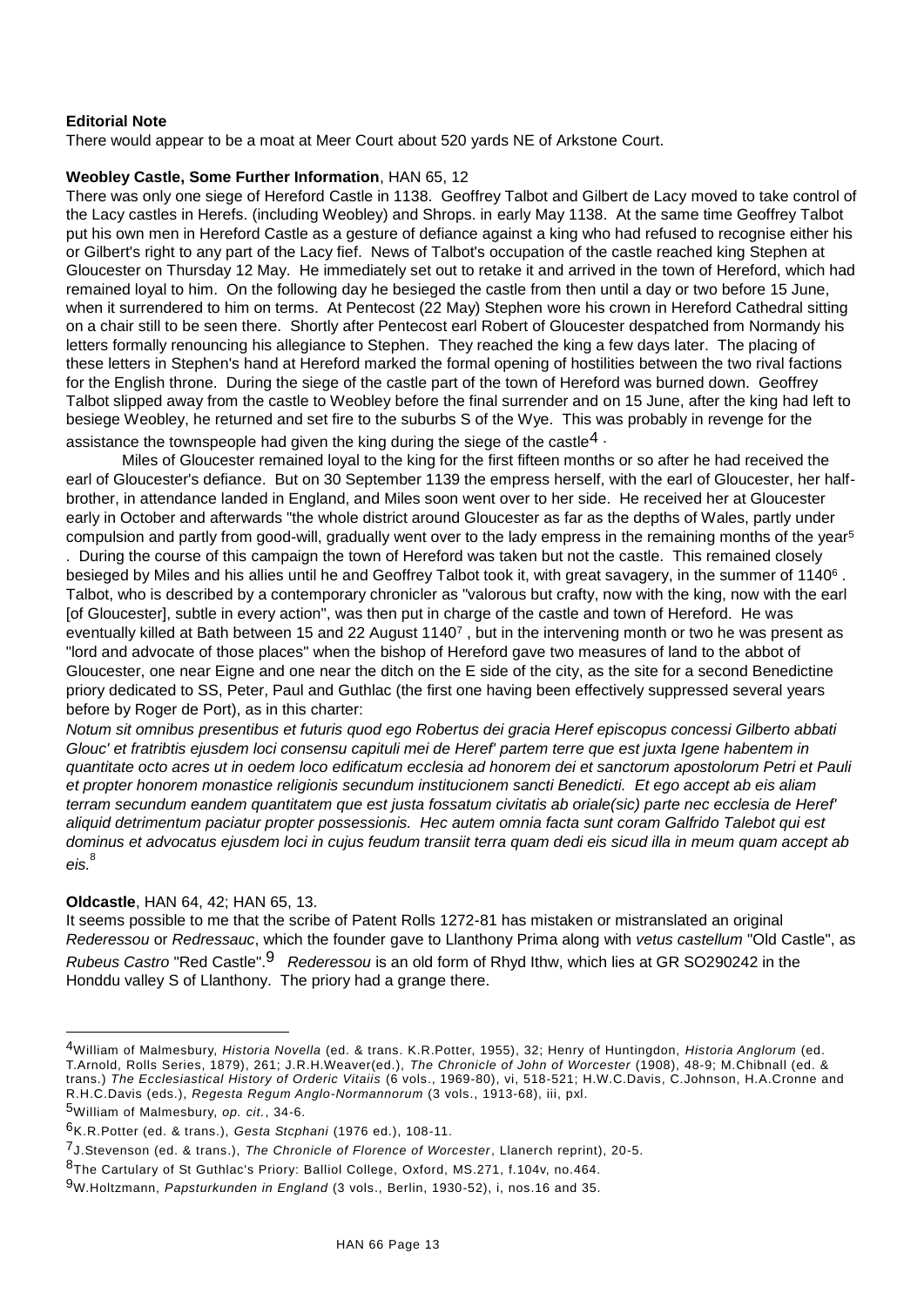# **Byford Earthworks**, HAN 65, 26.

The Walter at Byford in 1086 is not Walter de Lacy, a (non-existent) son of Roger, but the progenitor of a family who took their name from Byford: "of Byford" as they called themselves.

# **Further Information Concerning Combe Castle**, HAN 65, 34.

Combe was never an appurtenance of Presteigne. It was a member of the marcher lordship of Stapleton which the lords of Richard's Castle set up on several waste manors they had in the area in 1086. It is first recorded as a place-name in 1244, in a charter of Thomas de Fresne of Presteigne. In this charter Thomas gave certain lands in Presteigne to Wigmore Priory (the lord of Wigmore being his overlord at Presteigne: see below) one of which bordered on to *arduam viam que est inter Prestmede and le Cumbam* "the steep road between Presteigne and Combe."<sup>10</sup> A John *de la Combe* witnessed this charter, and also one Roger de Mortimer, Thomas's overlord, confirming his gifts to Wigmore Abbey<sup>11</sup> . He may have been the tenant of the lord of Richard's Castle at Combe, but in 1287 a Bernard le Bret held the manor of Combe from the lord of Richard's Castle by service of half a knight's fee.<sup>12</sup> The kind of knight-service expected from this fee at the time is suggested by the record for Stanage in Stapleton in 1295. This was held for the service of a quarter of a knight's fee, defined as "suit of court at Stapleton and finding a footman with bow and arrows at Stapleton Castle for 40 days in time of war in Wales at his own cost, or paying 1/2 mark in lieu.<sup>13</sup>

Presteigne appears in Domesday Book as *Humet,* Presteigne being "Priests'*-humet". Humet/Hemede*  means "meadow on a boundary". Presteigne was "the priests" share of this feature while Kinsham *(Kingeshemede*  in 1216) was the king's share<sup>14</sup> · *Humet* was in Leintwardine Hundred in 1086 and in the hands of Osbern fitz Richard of Richard's Castle, who had there two knights with a plough and five villeins<sup>15</sup> . In 1137-9 *Prestehemed*  belonged to Osbern fitz Hugh of Richard's Castle <sup>16</sup>. Osbern was an ally of Hugh de Mortimer of Wigmore, leader of the royalist faction in Herefs. during the civil war of Stephen's reign. As I have said elsewhere<sup>17</sup> earl Roger of Hereford (1143-55), leader of the Angevin faction, persuaded Roger de Port of Kington, his ally, to take Presteigne for himself in 1144 as part of a wider campaign against Mortimer in northern Herefs. and the march of Wales. By early 1145 Roger de Port had established one of his own subtenants, Thomas de Fresne of Little Cowerne, at Presteigne, and on 9 April 1145 Thomas gave the church of that place to St Guthlac's Priory, Hereford<sup>18</sup>. Thomas's son, Ralph, held 3 knights' fees from Adam de Port of Kington in 1166<sup>19</sup>. Two of these fees were at

Presteigne (representing the two knights who had lands there in 1086) and one fee was shared between Moccas and Steen's Court in Sutton.

From 1144/5 onwards Presteigne was an appurtenance of the lordship and barony of Kington (later Huntington). This barony came into the hands of William (III) de Braose before 1208 (see the Kington field meeting below). On the death of William's grandson, William (IV), in 1230 all his lands were divided up between his four daughters. Presteigne (with the family of Fresne as subtenants) fell to the share of Maud, who married Roger de Mortimer of Wigmore (died 1282), and Kington/Huntington, with the overlordship of Presteigne, to the share of Eleanor, who married Humphrey de Bohun (died 1265). Thus when he died in 1304 Edmund de Mortimer of Wigmore, son of Maud and Roger, held from Humphrey (VI) de Bohun, grandson of Eleanor and Humphrey, the township of Presteigne, with a market and fairs, by service of two marks per annum (one for each knight's fee) and suit of court at Huntington every three weeks $^{20} \cdot$ 

Bruce Coplestone-Crow

l

17HAN, 60 (1993), 6.

<sup>10</sup>R.W.Banks, "Inspexinius and Confirmation of the Charters of the Abbey of Wigmore", *Archaeologia Cambrensis* (1882), 140.  $11$ Ib., 141, 142.

<sup>12</sup>*Calendar of Inquisitions Post Mortem* (P.R.O.), ii, no.640.

 $13$ Ib., iii, no.291.

<sup>14</sup>*Domesday Book,* f.260.

<sup>15</sup>See my *Herefordshire Place-Names* (B.A.R., British Series, 214, 1989), 117-8.

<sup>16</sup>V.H.Galbraith and J.Tait, *The Herefordshire Domesday Book, 1160-70* (1950), 79.

<sup>18</sup>J.Barrow, *English Episcopal Acta: Hereford* 1079-1234 (1993), no.27.

<sup>19</sup>*Red Book of the Exchequer, 279.*

<sup>20</sup>*Calendar of Inquisitions Post Mortem*, iv, no.235.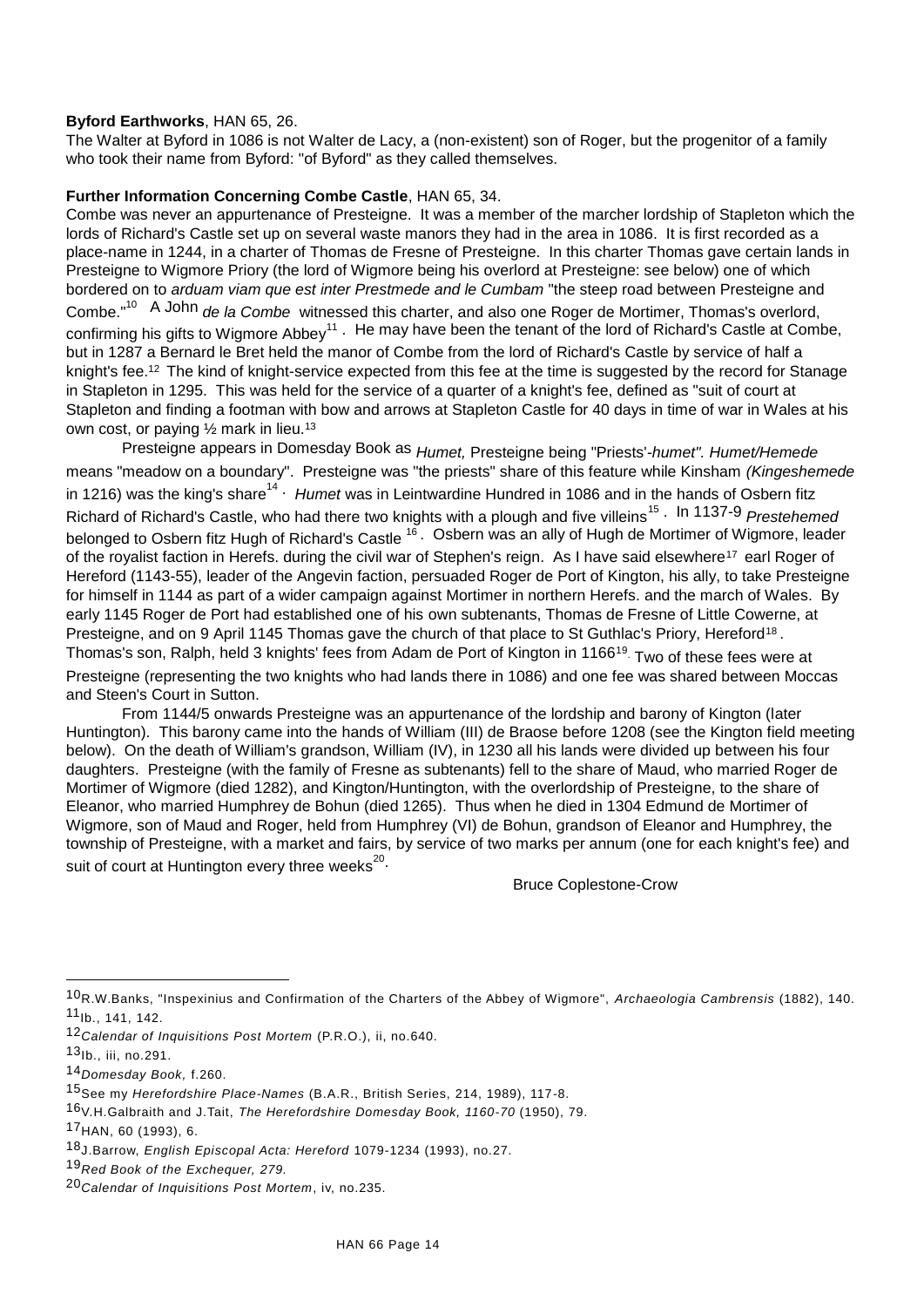# **The Castles of the Isle of Man**, HAN 65 pp 13-17

Plans of the possible castles at Cronk Howe Mooar (SC 2050 6989) and Santon Broogh (SC 3171 7418) have since come to hand and are appended with a short description of each site.

#### **Cronk Howe Mooar** (SC 2050 6968)

Other names Cronk Mooar, Cronk Y Moar, Cronk Y Mor, Fairy Hill

Situated in boggy ground, excavated in 1914, a natural feature artificially scarped. The level space at the top was surrounded by an earth embankment lined inside with rather large slabs set on end, having dry stone walling between them.

The mound is 30-35' high, base diameter 140' surrounded by a well marked ditch, which on the E cuts across a low spur. There are faint traces of earth banks in the wet ground E of the mound. The low embankment which formerly surrounded it is obscured by levelling as a result of the golf course. On the summit was a sunken rectangular area 182 x 101 revetted with dry walling and some large upright stones. Dr Bersu suggests that the rectangular area is later, possibly a defended granary of which there are no visible traces today.

The ditch is deepest in the E where it averages 6m wide and lm deep. Two "causeways" extend to the east, one is 6m wide and 0.6m high, and the second is 4m wide and 0.6m high. Extending from the causeways to the E is a natural spur which may have been scarped. It is highest and widest near the motte where it is 2.5m high and fades into nothing. It may be the remains of a bailey bank.



Figure 2, Cronk Howe Mooar



Figure 3, The Broogh

#### **The Broogh** (SC 3171 7418)

A mound, flat on the summit with surrounding ditch and two rings, the later being eroded by farming. The flat top which now slopes fairly sharply to the N W has a diameter of 20m. The ditch is wide, but traceable in the northern part. In the S E the fairly steep sided mound is 3m high with the ditch 3-5m wide and 2.2m deep from the top of the outer bank. The outer bank is 3m wide, and to the bottom of the outer ditch is 1.lm high. The outer ditch is 2m wide.

No trace of any entrance, stonework or a bailey, there is no evidence of dating or function. Cf Cronk Howe Mooar which while having an earlier origin and use, may have been altered at the end of the ll<sup>th</sup> C to be a motte of Magnus Barefoot (Bareleg).

The writer visited the Isle of Man again in May 1996 and looked at Peel Castle, Rushen Castle, Derby Forts and Cronk Howe Mooar. He is grateful for the assistance of Mr Andrew Johnson, Assistant Keeper Field Archaeology, Manx Museum.

The writer feels that the large mound in the centre of Peel Castle, now inter-sected by sunken paths, is the remnant of an early fortified feature. Also probably in medieval times the E end of the now ruined cathedral was within the circuit of the curtain wall, and not as now exposed as part of the perimeter possibly due to coastal erosion.

# **Rushen Castle "Newe Worke"**

An 8 gun battery was built at the waters edge N of the castle entrance. This contained 4 gun ports facing north, 2 to the east, and 2 to the west. The former Castle Arms Hotel, now the Glue Pot PH was built on to its W end in the mid 18<sup>th</sup> C. The battery built 1581/3 was open to the sky.

Guns were also mounted in the two D - shaped towers on the outer wall when converted to a glacis, on the ground floor, first floor and roof.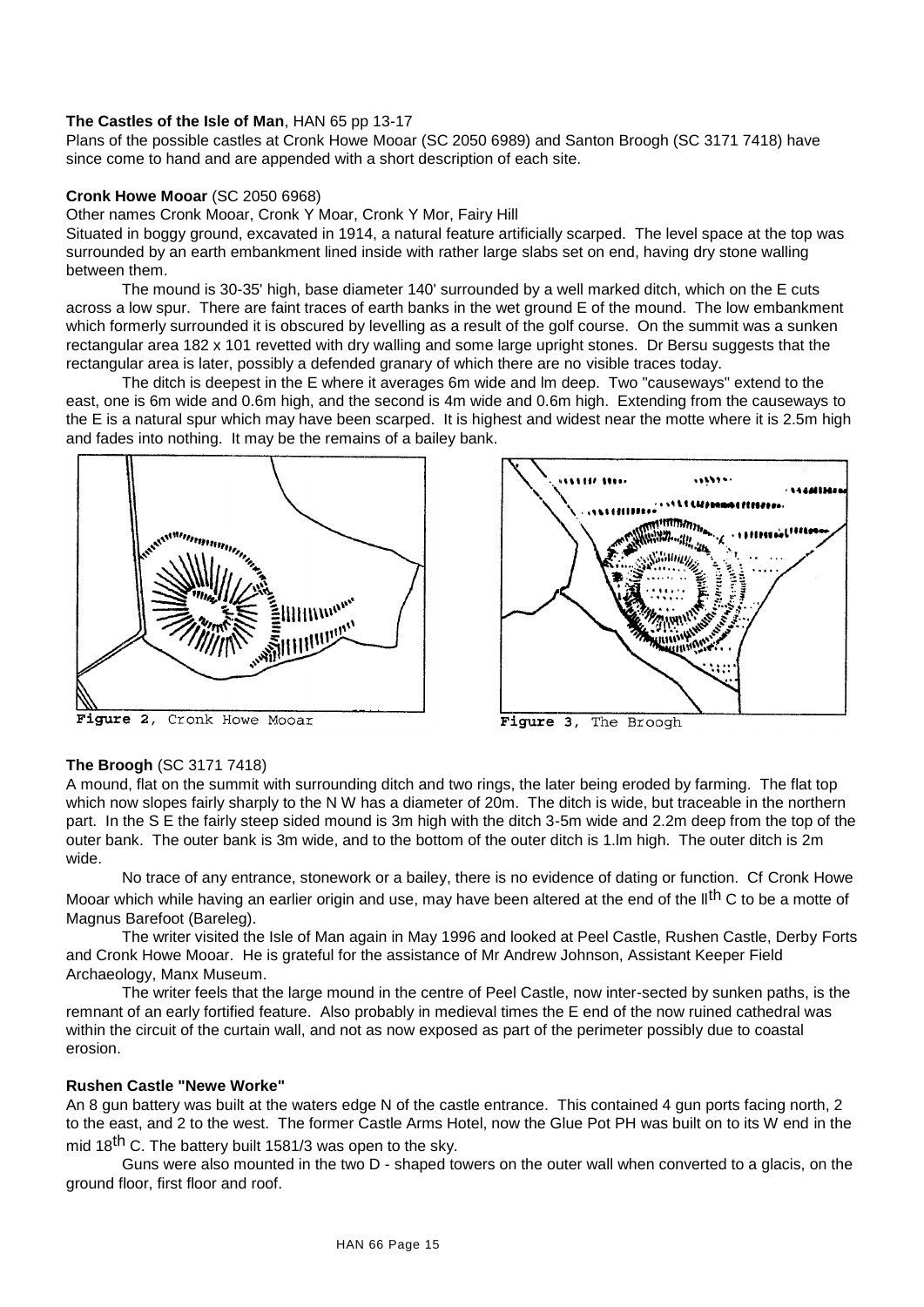# **Magnus Barelegs - King of Norway**

The name is suggested because he wore a Scottish kilt rather than the Norse trousers also sometimes known as Barefoot.

The Manx Chronicles state that he imported timber from Galloway to build three Peels on the island. Dr David Freke, previous director of the Liverpool University Field Archaeology Unit, who excavated at Peel Castle thinks these could have been Peel itself, Ronaldsway - possibly a separate site or on the site of Rushen Castle itself, and a now disappeared site at Ramsey. Previously the third site had been thought to be Cronk Howe Mooar. Dr Freke discounts Cronk Howe Mooar because the Chronicles refer to three sites as "landing places".

PRH

#### **The Field Name Survey - The Use of Field Names**

The February meeting of the ARS was a joint meeting with the main Woolhope Club on the Use of Field Names, held on Saturday 9/3/96 in the Shire Hall, Hereford Committee Room 2 at 2.15pm. Members of the Field Name Survey Committee talked, aided with slides, about the uses of the results of the Parish Field Names Survey. This is only a very brief report as a full one will eventually appear in the Woolhope Transactions, together with the supporting lists of field names and numbers.

The first speaker, Ruth Richardson, could not be present and the introduction and background to the project was given instead by Ivor Slesser. This included the status of the projects number of actual parish field name reports, number of fields etc. Slides were shown of the prize winning entry display in the Woolhope Room, Geoff Gwatkins maps, and the actual prize presentation at York.

Rosamund Skelton spoke about DMVS, and showed various slides of them. She also spoke about Elizabeth Taylor's work on the names Byfield/Bylet which normally were besides rivers and had associations with weirs and river crossings.

Graham Sprackling spoke about defensive sites as indicated by field names, and the need for caution in this respect.

Frank Pexton and Beryl Harding spoke about how field names might indicate rural industries:- flax, lime kilns, forges and furnaces.

Flax could be indicated by Saffron connected names, 7 parishes in the Golden Valley were chosen to indicate lime production. The field name Cinders was associated in the N of the county with woodland and charcoal burning, while in the S with iron blooms and slag from Roman times. Caution was needed in trying to locate furnaces and forges from field names.

Jean O'Donnell and Graham Sprackling spoke about legends and folklore as shown by field names, the Palace of Offa at Marden etc.

Finally Graham spoke about Elizabeth Taylors work on Welsh field names ie Cas and Traf in S W Herefordshire.

The afternoon ended with questions from Woolhope Club members at 4.15pm. -The writer wishes to thank Beryl for her help in producing these reports.

#### P R H**Recent**

#### **Archaeological Work in the Walton Basin, Radnor**

Over 150 people, including 11 ARS members, attended the day school, organized by the Clwyd-Powys Archaeological Trust in connection with the Radnorshire Society at the John Beddoes Schools Presteigne on Saturday 2/3/96 from 10am to 5pm.

Readers are reminded of the visit to Hindwell Farm on 24/9/95 together with the Radnorshire Society when Dr Gibson of the Trust explained the second years work on the Radnor Basin (HAN 65 p 29).

The day opened with coffee and a speech of welcome by the President of the Radnorshire Society Miss Joy Ashton.

Unfortunately two of the advertised speakers Miss Pippa Bradley on the work of the lithic specialist, and Dr Jon Randolph Donaghue on Microwear analysis of flint artifacts, were unable to attend, and the advertised programme had to be adjusted at the last minute.

Dr Gibson gave a brief outline of the three years project which covers 55 square kilometres, and what had been achieved in the first two years. He also set the topographical scene of the Radnor (Walton) Basin, stressing the importance of the slight E W ridge which crossed the otherwise relatively flat basin. This was important as many of the flints found were associated with it, in fact most of the flints were found on agricultural land. The survey is being carried out with the aid of photographic and geophysical surveys. The actual excavations are described in the report in HAN 64.

Dr Mike Fletcher spoke about the general problems of the interpretation of ground penetrating radar. There are two main problems which distort the images received. First the signal measures time taken to penetrate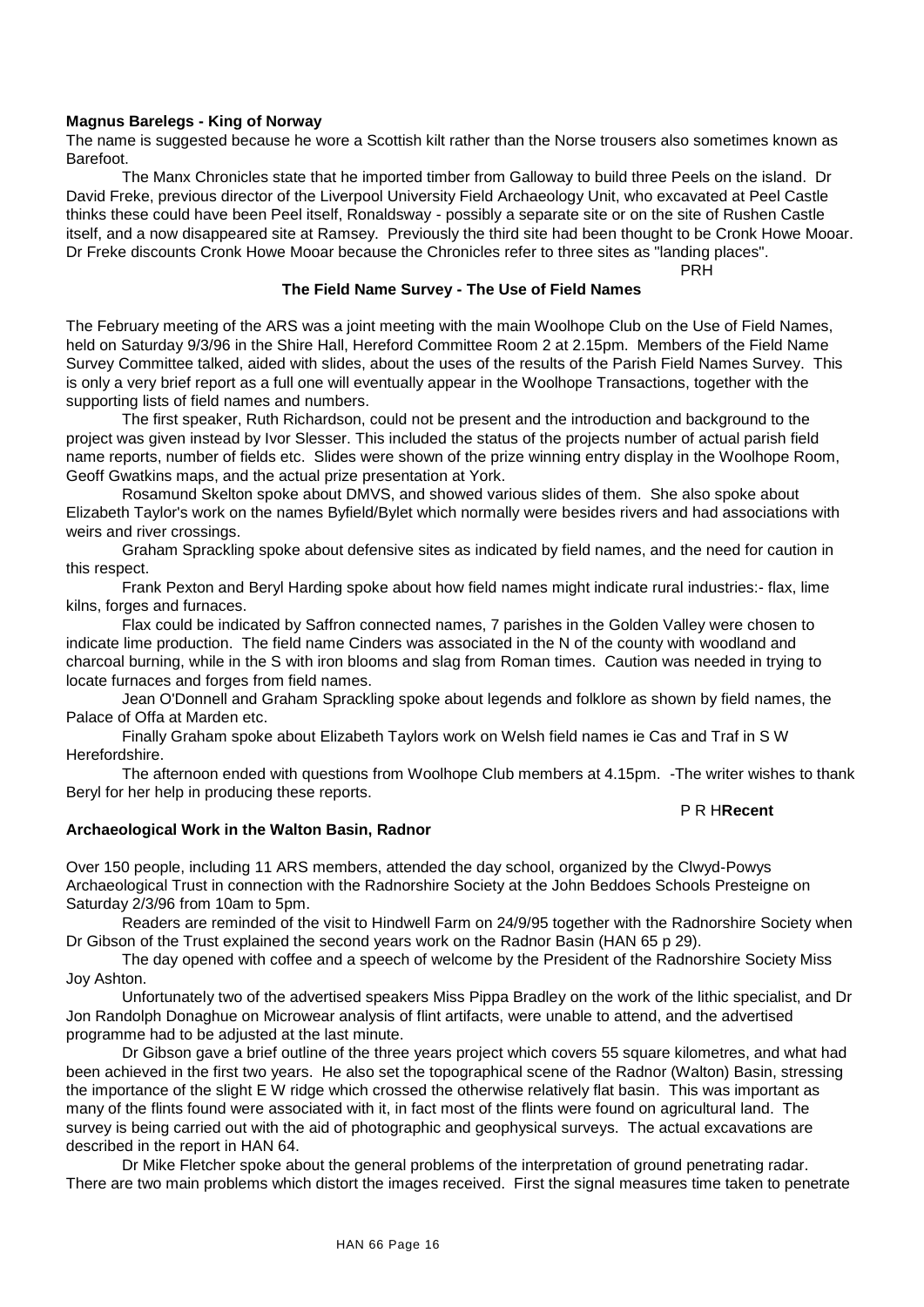the ground, not the actual depth ie a resistant material will register as a shallow depth while a less resistant material will appear to be at a greater depth. Secondly the signal is in the form of a cone, the outer edge of the cone will strike the object first, and being of a greater distance than the vertical, the image will appear to be bent downwards at each side. Very complicated electronics are required to filter out these two effects, also it must be remembered that the radar assumes that the ground surface is flat, a dip in the ground will result in a 'rise' in the radar image.

Dr Jon Bradley then spoke about the actual radar results obtained in the Radnor Basin. He chose as a main example Hindwell I, an Iron Age trapezoid enclosure somewhat mutilated by a recent quarry. This feature is only recognised on the ground by occasional crop marks. He also showed a resistivity survey of the same feature, where low resistivity means high water content which is more resistant to the electric current. A magnetometer survey of the same feature was also show up here the criteria is the iron content of the soil. These results can be programmed to show conditions at pre-determined depths. The post holes of the possible Henge/Cyrus would appear to be shown as continuing beyond the actual post holds revealed in the 1965 excavation.

Dr Gibson spoke about the value of air photography he showed various photographs of the features of the Radnor Basin - The Henge, which he conceded could possibly be a Roman Gyrus, the Roman road from Hindwell Farm; the eastern causeway entrance to Hindwell I site. Clover after a grain crop gives good crop marks. The ring ditch ploughed out at Court Farm, Walton. A paleo channel and the Walton Curcus two parallel ditches in some cases as much as 6km in length. The origin of these is very obscure, a linear ritual monument from the middle to late Neolithic? Traces of the old lake (glacial?) shoreline terrace. A second curcus, also about 4.0m in diameter. Also a possible Neolithic oval enclosure 800m by 4.0m.

Mrs Astrid Caseldine spoke about Palaeoenviromental Archaeology, the interaction of vegetation soil and climate. As her work was not yet complete on the Radnor Basin, her examples had to be taken from other sites. Even in the Bronze Age the vegetation was being influenced by man. Attempts to date these changes by pollen, seed and wood analysis. Bones, insects and mollusca were also important. The survival of pollen in water logged acid soils was not good, the Walton Basin was acid though drier. Some peat was found, in the upper levels, the pollen that remains may be medieval or modern. It is possible to try to determine the vegetation from pollen analysis.

Macro plant remains such as seeds indicate soil types of the period, whether acid or alkaline and give an indication of the whether the people were gatherers, as well as farmers and which cereals were grown. Chaff remains show cereals and fodder types, how the crops were processed and the human activity. It is hoped that grain seeds will be found at Walton.

Lunch was taken at this point, 12.45 to be followed at 2pm by Dr Gibson on the minor excavations and finds of the area. As said earlier most of the flints were found on the E W ridges these had been dated by carbon dating to 5,000 BC. The curcus to 2,700 BC. A small barrow had a turf central mound with two Romano British hearths on the summit. It was surrounded by a ditch, now covered by the 'spread' of the barrow. The site at Knapp Farm was probably an early Bronze Age enclosure. Hindwell I site had many phases.

Dr John Crowther than spoke about soil studies and archaeology. Again his work on the Radnor Basin had not yet been completed and he was forced to draw examples -from other sites. The formation of soil was ' caused by the breakdown of rock, with peat and podsols developing at higher altitudes, compared with the brown soils of lower levels, better soils for agriculture. Some soils had been preserved beneath the barrows. Peat had begun to develops by the Iron Age and was increasing through the Middle Ages.

Phosphate analysis concentration of phosphate for example in middens. Phosphates tended to become fixed as compounds. Magnetic susceptibility was related to phosphates. At the Roman fortress of Usk they confirmed the combined blocks of barracks and stables. There are some buried soils at Walton, the 4 Stone terrace has an enhanced magnetic susceptibility, this could reveal human occupation.

A short break was taken at this point to be followed by Dr Gibson talking about the major excavations in the basin.

#### **Minor Excavations in the Basin - Dr.Alex Gibson.**

Excavation can be as destructive as bulldozing although it is controlled but nevertheless is a major tool. Flinter scatters were found on the central ridge, geophysics and soil activity tests were carried out to finally home in with excavations. Many of the remains at the surface are Romano--British. (?)

#### **Soil Studies & Archaeology - Dr. John Crowther, Lampeter.**

This is concerned with what were the environmental conditions like when the site was occupied and how was the space being used?

Soils in relation to the Environment: Soils have a layer which run parallel to the surface and its curves. With leaching soil formation becomes podsolised and often shows gleiing both associated with poor drainage and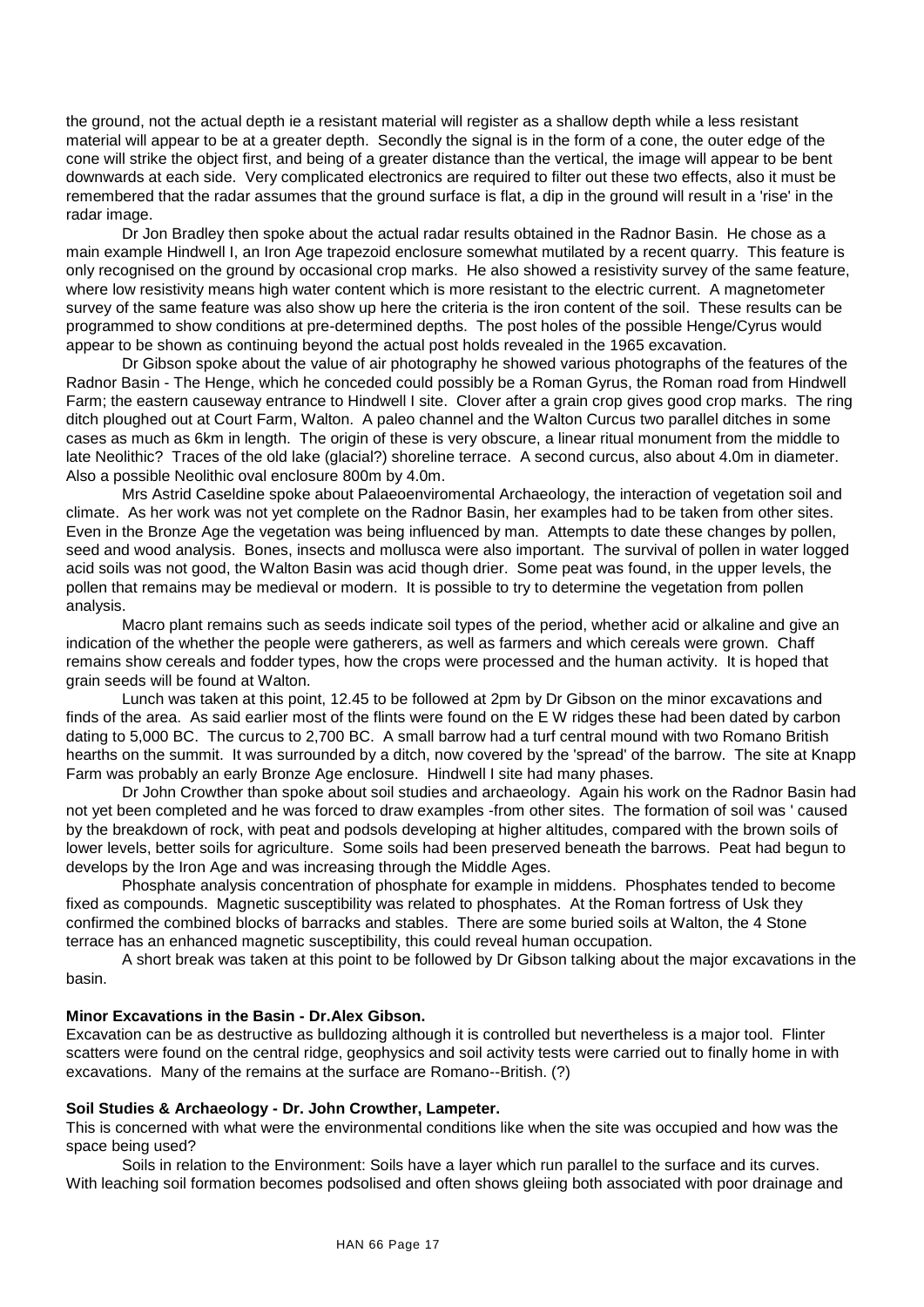acidification (conifers). variations in soils are important and related to water quality and agricultural potential (depth, pH etc.). Soils are dynamic, interacting with the environment and changing, e.g. cool climates affects soil properties, so does coniferisation, and with altitude increase so acidity increases and peat deposits.

Buried soils under archaeological sites e.g. in the Carneddau region well-preserved buried soils can lie under podosolic, peaty soils. A 4½ metre soil core can be taken and used for pollen analysis - This shows a vegetation analysis during the B.A. The- soil can be dried and then impregnated with resin to show particles etc. A second example from the 1980's in Bodmin Moor has a modern soil,' of thick peat. At the site of a IA wall enclosure with medieval buildings and farmsteads pollen analysis show cereals were grown. BA barrows show they are built on soils very different from today, i.e. brown earth now surrounded by peat. If the soils were better was the climate also better? Examination shows an increase in phosphate down the soil profile which also show a better soil then than now.

Specific soil Properties: (related to phosphate analysis) Phosphate is derived by weaknesses from the underlying rock and then taken up by the soil. Phosphate is present in all organic matter especially bone, dung and urine. Reduction of phosphate levels could be lost via crops or increased in middens. Phosphates become fixed, i.e. with chalk in limestone or with iron in acid soils. In Carneddau the distribution of phos-phate levels across the area show a greater concentration around the farm also at Bodmin Moor around the farmsteads. This could imply in both a greater intensity of use or a longer period of use, also stock enclosures - dung etc. Second example at Carneddau in relation to the cairns. Variations of phosphate are found across cairn site itself, i.e. cremation urns lead to phosphate enrichment. This was checked by magnetic sensitiv-ity tests & under burning in aerobic conditions a high phosphate level was shown in the centre with no evidence of burning. Early Christian burial sites show higher phosphate levels where there is no evidence of burial.

At the site of the Roman fort at Usk is a complex long building 20m x 8m with a central axis and thought to be a combined stable/barracks with cess pits. At the Four Stones site in the W.B. there are marked variations of magnetic susceptibility and they hope to find the reasons why.

#### **Major Excavations at the Basin. Dr. A. Gibson**

The cost of further major excavations are enormous so abandoned, the one next will be at Hindwell using students. Around 500 flints have been found and secondary burials destroyed. The buried soil under the mound is due to rabbit activity. The mound itself is only 20 cm high but an arc of post holes has been found and the remains of a house. Pits were not recognised in the buried soil because of rabbit activity but in the topsoil 200 pits with crushed pottery were found. These pottery pits are c.2000-2500 BC.

Tried to reconstruct from post hole evidence and it is quite large with an enclosure on site (?). There is also a staked circle with a rectangular patch of dark soil. Is it a burial? Need to test for soil phosphates. The pottery is in two phases:-3000 BC Peterborough phase with heavy pots and heavy decoration, string marks etc. and came from the barrow. Second phase grooved-ware decorated pots. There is evidence of wet hide and dry hide on the flint knives??? as well as vegetable matter. Different things affect flints in different ways. Groovedware is c. 2700-2500 BC. At Hindwell II is a series of intersecting post pits and ramps by the post holes. The posts could have stood 6m from the ground and weigh about 2½ tons each. The geophysics survey will be in 1997.

#### **Organic Residues in Prehistoric pottery. Dr. R. Evershed (Bristol)**

This involves tannins, waxes, bitumens and resins (and now biotechnical analyses can cope with inhumations to measure ancient DNA). All these substances have a similar molecular structure and variations can relate to decay and how man processed the substances thus giving information on the industrial processes of the time. They are all hydrophobic and thus not leached out by rain so remaining for long periods. On pottery they can be surface residues or absorbed. Storage of oils can evaporate and leave no final trace.

To process, clean an area of pottery, wash with solvent, extract and separate out using gas chromatography to separate lipids. Mass spectrometry gives structure information and is the most useful tool. Cholesterol occurs only in animals, with testosterol only in plants.

A lot of vessels are found to contain bees wax. Roman glue has been found on pots. Betulin is a tar that gives birch bark its white colour and has been used as a glue since Neolithic times. A shard of a medieval vessel showed in the print-out degraded milk fat. Another example, tested today, is a compound of Brassica leaf wax. (Older Brassica types were coastal therefore had a thick leaf wax for protection).

Gas Chromatography show that different cooking processes give different lipid levels in the printouts One also finds more lipids in the upper parts of pottery vessels when cooking by boiling, the same with animal fats. Under aerobic conditions the degradation show huge losses of lipids but one can still find degraded animal fats in pottery.

At Walton some quantitative analyses has been done on vessels, some have carbonized residues with lipids in appreciable numbers - concentrations of hundreds of micrograms per gram. The grooved ware vessels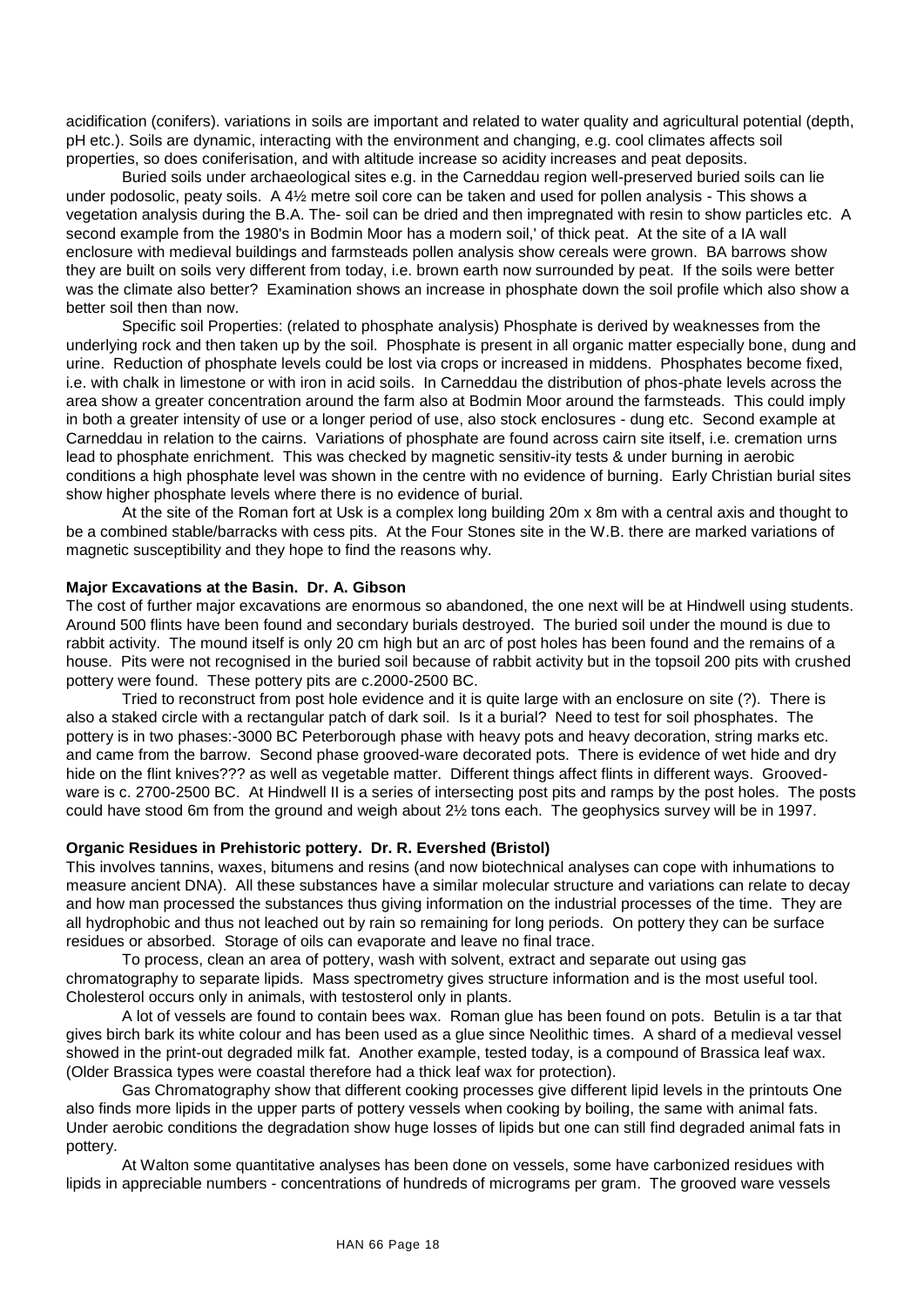show animal fat and can now say what type of animal it was. Using isotope techniques can separate ruminant from non-ruminant.

After discussion and concluding remarks by Dr. Gibson, the President of the Radnorshire Society, Miss Joy Ashton thanked all the speakers for the interesting way they had presented what were difficult and often highly technical subjects. It was fortunate that in Mr. & Mrs. Goodwin of Hindwell Farm the owners , we have such sympathetic and interested custodians of a major archaeological site where much future investigative work remains to be done.

An enjoyable day, full of interesting facts and information especially as we have visited the sites twice already. The programme had been well constructed and related well together. We are indebted to Dr Gibson for all his efforts, especially as he was having trouble with his foot.

The writer wishes to thank Beryl Harding and Graham Sprackling for their help in compiling this report.

#### **Investigations in the Kington and Huntington Area**

Eleven members gathered at Kington Church on Sunday 24/3/96 at 10.30am on a rather gloomy and wet morning. The field day should have been led by Roger Stirling-Brown, but he was not able to attend and the meeting was led by the writer very ably assisted by Paul Remfry. There were two recces for this field day, 18/3/96 with Roger and the writer, and by the writer himself on the afternoon of 21/3/96.

Although a previous check had revealed that the service at Kington Church was at 11am, it turned out to be an earlier service and parking was a problem. Because of this, after a quick look at the massively built, perhaps defensive church tower, formerly detached, we went direct to Huntington Court driving along the road which is considered to be the eastern boundary bank of Huntington borough. Here we briefly met the owner of the site who had been most helpful during the recce on 16/3/96.

We briefly looked at Huntington Church where Paul Remfry gave an account of the related history of Kington and Huntington. On leaving we were able to discover the possible stone remains of the western borough boundary bank round the church yard and northwards towards Upper House, where there was a possible collapsed borough entrance gate now represented by a pile of earth and stone just S of Upper House. The mound could have been made by clearing space for Upper House.

Huntington Castle was examined and it was felt that some at least of the curtain wall towers were very problematic, because of foundation difficulties caused by the very steep slope down to the Belleau Stream, a tributary of the Gladestry Brook. It was also felt that the entrance could have been a simple gate in the curtain. The octagon site was also most unconvincing. The motte too represented a problem. Part of the base of the mound appeared to have been revetted with dry stone walling. There is no documentary mention of Huntington Castle till quite late, when mottes were already out of fashion. This could suggest that there had been an earlier earth motte and bailey on the site. Tradition has it that the predecessor of Huntington Castle was Turret Castle (which because of time we were unable to visit). There is also a problem about the junction of the later stone curtain with the perhaps earlier motte. We walked back to the cars at Huntington Court along the possible eastern boundary bank.



PRH

Figure 4, Huntington Borough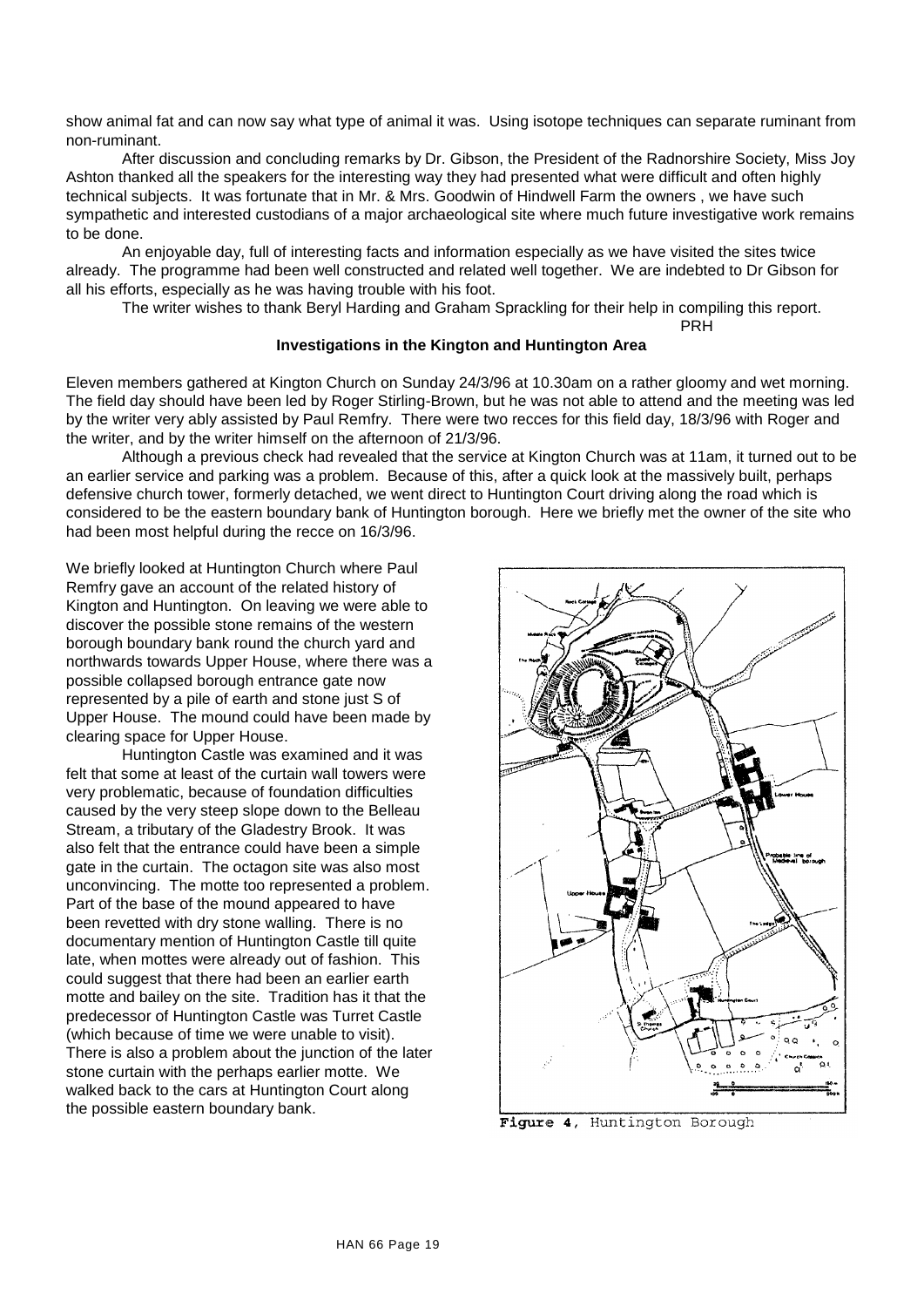Lunch was taken at the Royal Oak at Gladestry. After lunch we proceeded to Turret Tump, and with the kind permission of Mr Ivor Williams of Middle Hengoed, examined the motte. There did not appear to be any sign of a bailey. On one side of the motte was the vestige of a ditch and counterscarp bank. This had disappeared from round the rest of the motte, possibly because of the ponies which were stabled here. This lack of a bailey might suggest a Welsh castle. There was some buried stone on the top of the motte.



We then went to look at the possible motte at Lower Hengoed, with the kind permission of Mr Fred Hammond. Some doubt was felt about this being a motte, it appears to be the end of a ridge cut off by the upper course of the River Arrow. The mound thus produced could have been artificially heightened. It is easily visible from Turret Tump. Next we looked at Castle Twts at Lower

Hergest with the permission of Hergest Court. Here a knoll has been scarped to form a small motte and bailey, the bailey itself is on top of the knoll. S E is another knoll, though probably a natural feature.

Figure 5, Lower Hergest Castle Twts

Finally we returned to Kington and looked at Kington Castle with the kind permission of Mr Peter Newman of the Castle Book Shop, and Mr John Duke who allowed us through his garden to examine the site. It was felt that there was little evidence of any stone structures on the motte, and it was questioned whether there was ever a rebuild of the original wooden castle in stone after King John. The "old" town of Kington is clustered round the hill containing the castle and church and the road pattern is very irregular. "New" Kington is on lower ground based on the long main street. During the recce on 21/3/96 the possible second castle site at SO 295 569 suggested by Frank Noble was checked, and in the opinion of the writer can be discounted. The site is quite low lying close to Back Brook and would have had no obvious defensive capability. The area was cut through by the track of the old Kington New Radnor railway. It is now under a housing estate. The field day finished at 5.30pm.

# **Huntington (Castell-y-Maen)**

The Lordship of Huntington included the modern parishes of Kington Borough, Kington Rural, Huntington and Brilley with the sub-lordship of Presteigne. Combe could have been included in this sub-lordship (HAN 65 p.34).

Brilley (Welsh Huntington) was the Welshry of the lordship. The Englishry had the following castles:- Kington, Woodbrook, Castle Twts, Huntington, Turret Castle, Turret Tump and Lower Hengoed. Lower Hengoed motte, if such it is, would be right on the boundary with Michaelchurch on Arrow. Dr Fenn suggests that the first church in the area could have been at Maerdref, a Celtic slave hamlet near Huntington.



Figure 6, Huntington Deer Park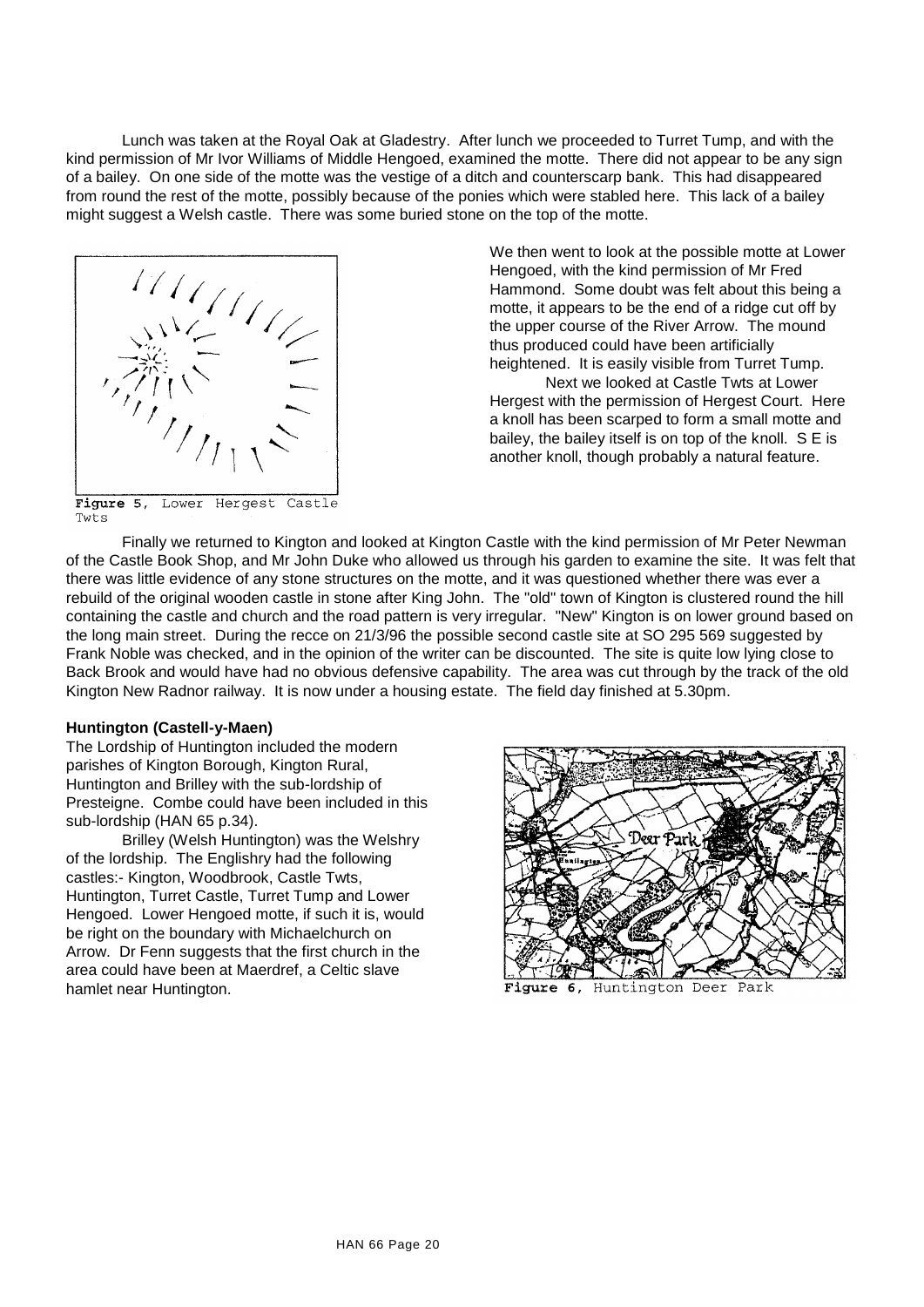# **Kington Church - St Mary the Virgin**

The tower, 13' square, is the oldest part of the present church, and was probably built by the Normans cl200 alongside, but not connected with an earlier church. The tower is not quite in line with the existing church, perhaps with an earlier church. The walls are 6' thick and apart from a modern window, it is only lit by narrow lancets, and the only door at ground level is the one which now leads into the church.

There are draw bar holes inside this door frame. There is evidence of an earlier doorway above the present one, which again strengthens the defensive argument. There are three stories and a modern timber spire. The tower walls have a battered plinth, which is unusual. The outside staircase is modern,

though there is an old  $14<sup>th</sup>$  C doorway high up in the E wall of the tower to the second story. The original entrance to this doorway may have been by a ladder. There is a possibility that the church was included in some sort of outer enclosure round the top of the hill and the castle?



Figure 7, Kington Church

#### **Huntington Deer Park**

The deer park appears to date from 1474, the area being enclosed with paling and a hawthorn hedge. The park was extended in 1477. The area is still known as Huntington Park today. The park was about 2 miles in circumference. Map and description from *Huntington Castle*, A.W. Lloyd.

#### **Huntington Borough, The Defences**

There is the possibility of a gate in the borough wall/bank at Upper House on the western side, and air photographs could indicate an entrance at Lower House on the eastern side of the borough wall/bank.

#### **Huntington Castle Artificial Lake**

A.W. Lloyd suggests the possibility of water being diverted from the Belleau Stream S of the castle to create an artificial lake for defensive purposes and also for use as a fish pond. Today the area is now dry, except for a small rather overgrown pond behind its own little earth dam. We were unable to come to any definite conclusion about this artificial lake, though it was not topographically impossible as the area was in a hollow.

# **References**

*RCHM* III NW PP 74-77 *The Castles of Herefordshire & Worcestershire*, M Salter pp 29, 44&51 *Huntington Castle* A W Lloyd Woolhope Club Visits of 1914 1940 & 1956 *Archaeologia Cambrensis* R H Banks 1969 *Castles of Herefordshire & Their Lords* C J Robinson Personal communication from Dr Logan Jack in March 1996 Kington Church Pamphlet R W D Fenn & J B Sinclair Huntington Church Pamphlet R W D Fenn & J B Sinclair RCHM III NW pp89 - 91 Kington Church Guide 1976 Kington Church Guide 1995 R W D Fenn & T B Sinclair

PRH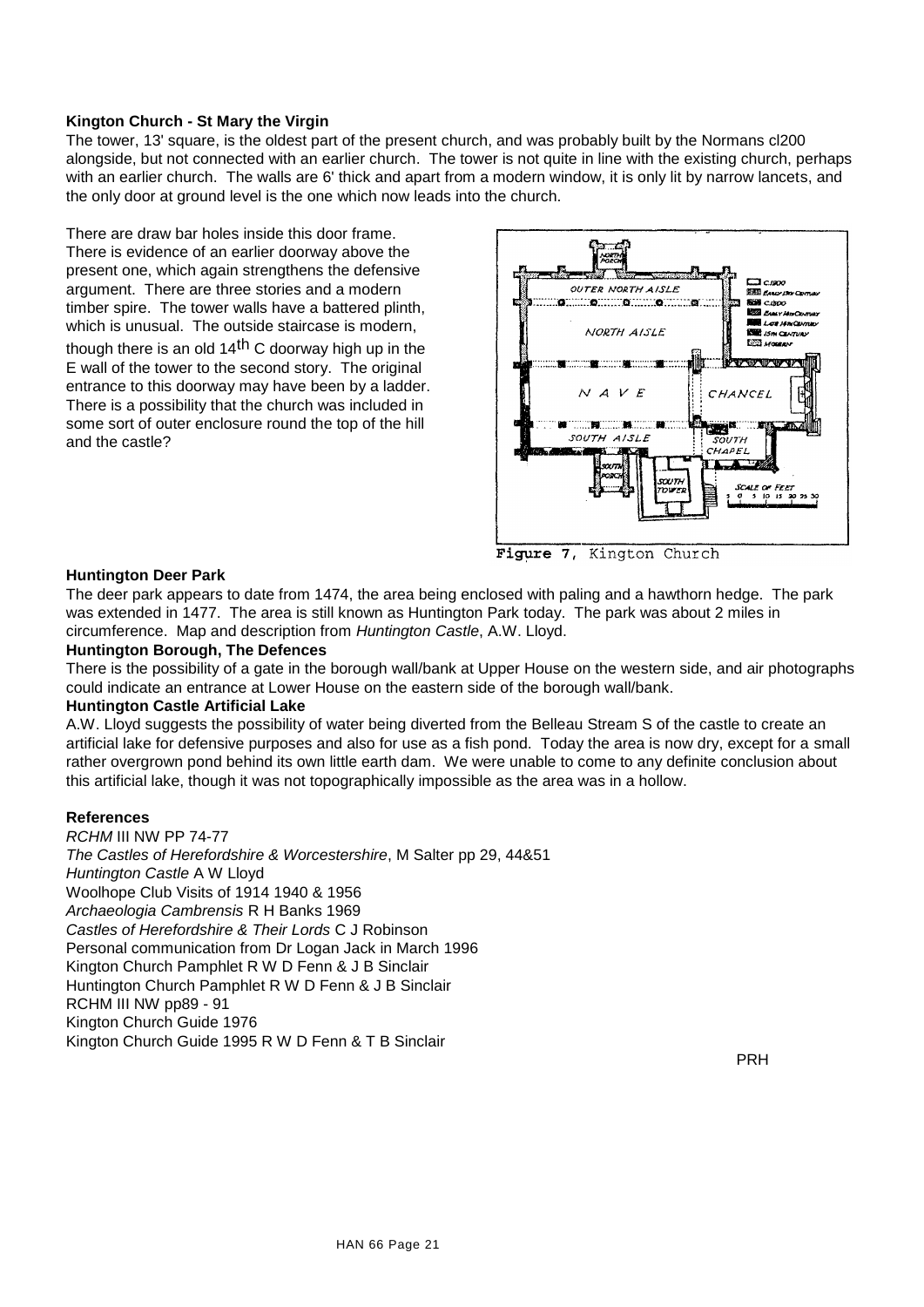# **Historical Background & Notes on Castle Sites**

# **The Lordship of Kington (later Huntington)**

This was formed by the Port family out of lands given to Adam de Port, son of Hugh de Port of Basing, Hants., by king Henry I. Henry's grant consisted of 15 royal manors on the eastern side of Herefs. totalling nearly 30 waste hides. The manors were situated at *Mateurdin* (probably Michaelchurch-on-Arrow), Chickward, Empton *(Ulfelmestune),* Kingswood *(Stiuingeurdin),* Huntington, Hergest (Upper and Lower), Breadward, Kington, Rushock, Barton, Bollingham, Millhalf (in Whitney) and Eardisley<sup>21</sup>. The date of the king's grant is unknown, but Adam was a landholder in Herefs. at the time of bishop Reinheim of Hereford (11 August 1107 to 27 October 1115). A writ of king Henry's addressed to bishop Reinheim, Adam de Port and all his French and English barons of Herefordshire<sup>22</sup> may in fact show that he had lands in Herefs. by the winter of 1107/8. This is because the writ is dated at Gloucester and Henry is known to have been at that city only twice in the time Reinheim was bishop of Hereford, once in 1107 or 1108 and once in 1111. The earlier of these two periods is favoured because another writ of Henry's issued at Gloucester<sup>23</sup>is assigned by the editors of *Regesta Reguni Anglo-Normannoruni* to June 1107 and by Farrer to the period April 1107 to May 1108, and this writ has the same witness - Ranulf the chancellor - as the one just mentioned. Possibly, therefore, it was issued on the same occasion.



Huntington Lake

If it was, both writs must date from after Reinheim became bishop on 11 August 1107. The evidence would suggest, therefore, that Adam had been given his 15 manors in or before the period 11 August 1107 to May 1108. Along with the lands on the eastern side of Herefs. went other lands within that shire, and elsewhere in England, that had come into the hands of the king by escheat from their original owners. Together they came to form a barony or honour centred on a castle at Kington, where Adam had established his caput or headquarters. In Adam's time, probably, a further part of *Mateurdin* (possibly at Cwmma) and a small manor at Lower Harpton were acquired. By June 1121 Adam had given part of his manor of Barton and lands in Kington to the abbey of Tiron in Normandy<sup>24</sup>, which had a priory-cell at Titley just to the north. He died sometime between 1130 and 1133, and was succeeded by his eldest son Roger. Soon after his father's death Roger seized the priory-church of St Guthlac, which stood in the bailey of Hereford Castle (of which castle Roger was probably constable), and all its lands. These lands are shown as being in Roger's possession in 1137/9 in the so-called *Herefordshire Domesday*  Book<sup>25</sup>. By 1143 he had been persuaded by the bishop to return them to a newly-founded priory of St Guthlac<sup>26</sup>,

<sup>21</sup>Domesday Book, f.181.

<sup>22</sup>Balliol College, Oxford, MS.271, f.101v, no.444.

<sup>23</sup>Regesta Regum Anglo-Normannorum, ii, no.823 = W.Farrer, *An Outline Itinerary of King Henry the First* (1919), no.186. 24J.H.Round, *Calendar of Documents in France* (1899), no.1005.

<sup>25</sup>Galbraith and Tait, *op. cit*., 79.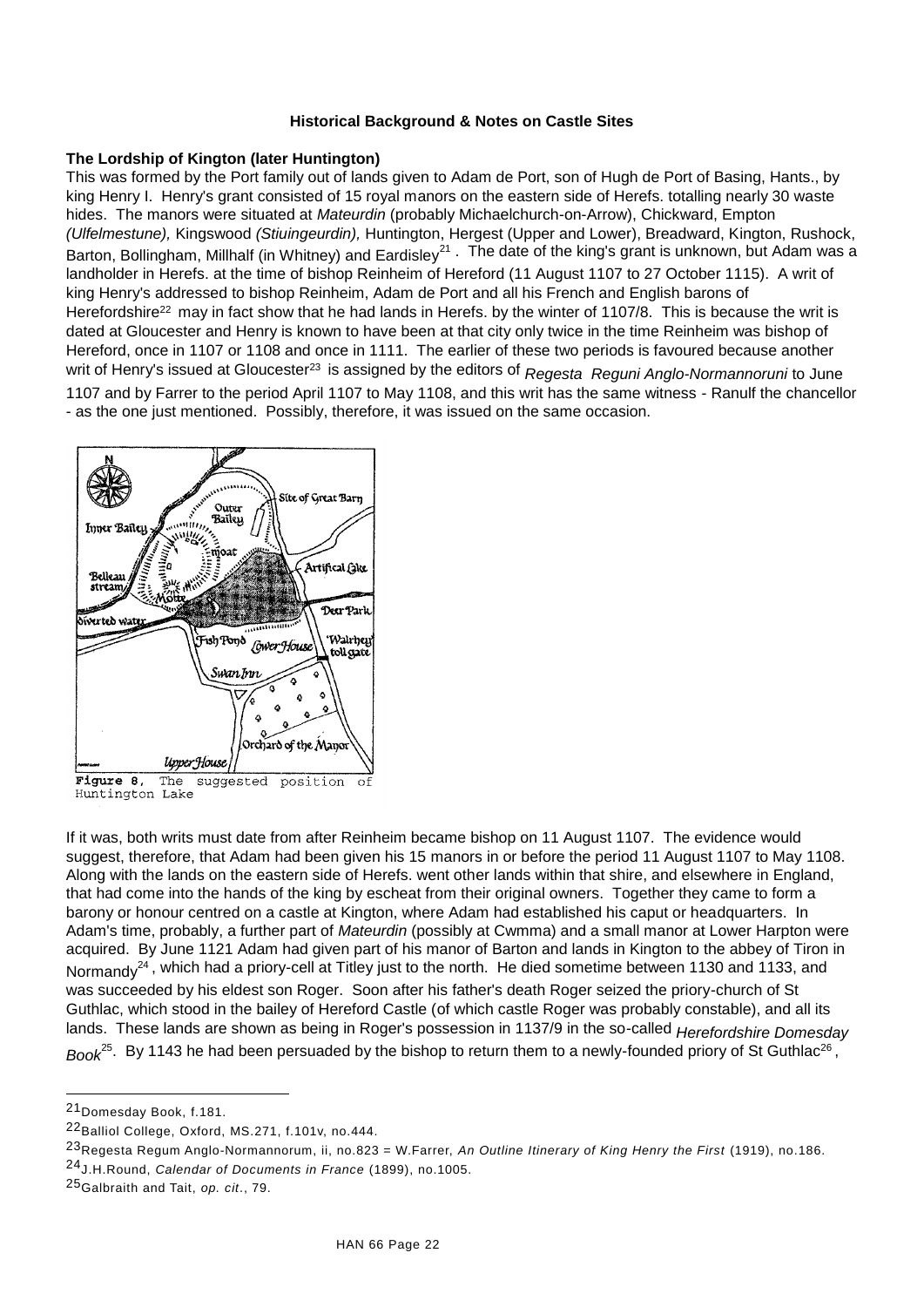but in fact he only ever returned half of them. The manors he retained were Little Cowarne, Avenbury, The Venn, Freen's Court, Moccas, Sutton St Michael, Sutton St Nicholas and Whitney, all of which were made appurtenant to his barony of Kington. In 1144/5 he added Presteigne to his lands at Kington (see above). With the consent of his wife Sybil and sons Adam and Henry he gave the manor of Rushock to the abbey of Vaucelles at Crévecoeur-en-Auge (Calvados)<sup>27</sup>, probably for the founding of a priory. This never came about, however, and in 1164 his son Adam assigned the lands to St Guthlac's with the consent of the abbot and convent of Vaucelles<sup>28</sup>. Roger was dead by Michaelmas 1161 when his eldest son Adam accounted in Herefs. for 15 marks scutage on 7½ knights' fees $^{29}$  .

In 1166 Adam returned a *carta* to the king showing that for his honour or barony of Kington he owed the king the service of 22½ and one-sixth and one-tenth knights' fees of the "old" enfeoffment (that is, enfeoffed before 1135) and 1 and two-thirds knights' fees of the "new" enfeoffment (enfeoffed since 1135) $^{30}$ . Scutage was charged on the 22 or 23 "old" fees from 1168 onwards. Later evidence shows that 6 of the "old" fees were owed on lands in what became the lordship of Kington (at Kington, Hergest, Whitney, Presteigne and Eardisley), 41/4 and one-fifth on lands within the county of Hereford (Avenbury, Little Thinghill, Little Cowarne, Freen's Court, Laysters, Moccas, Rowden, Sutton St Michael, Sutton St Nicholas, and The Venn), 2 in Berkshire (Denford and Speen), 2 and onethird in Devon (Dalwood and Powderham), 3½ in Dorset (Bredford Peverel, Frome Whitefield, Swyre, Thornton and Berwick), 1 in Somerset (Lamyatt), and 3 in Wilts. (Stratton St Margaret and Broad Hinton)<sup>31</sup>. Adam forfeited all his lands and was exiled in 1172 for alleged treason $^{32}$  .

From 1172 onwards the honour and lordship of Kington was administered on the king's behalf by various farmers, normally the sheriff of Herefs. In 1176 and 1177 William fitz Adelin, steward to the king, had Adam's lands and answered for the scutage on his knights' fees<sup>33</sup>. In 1187 10/- was spent on repairing the palisade of the castle

of Kington *(Et in reparations palitii in castello de Kinton' xs. per breve regis)<sup>34</sup> .* Three years later Hugh de Longchamp the sheriff answered for the knights' fees of Adam de Port of Kington<sup>35</sup>, but in Michaelmas 1191 William de Braose of Brecon and Radnor became sheriff and this began a long association between his family and Kington. He remained sheriff for the next nine years, except for a short break between Michaelmas 1198 and Easter 1199, and during that time had the administration of Adam de Port's lands. In the 1198-9 break Walter of Clifford, sheriff, accounted for £39 2s. 0d. for livery of certain mounted and unmounted sergeants (*seruientibus equitibus et peditibus)* kept at the castles of Hereford, Grosmont, White Castle (Llantilio), Skenfrith, Kington and Lydbury North<sup>36</sup>. In 1194 William de Braose was quit of scutage on 22 and two-thirds knights' fees in the fief of Adam de Port and in 1199 he accounted for 10/- of the tallage of the vill of Kington and for 45 marks scutage of the Honour of Kington<sup>37</sup>. In 1203 he paid £100 for having the castle of Kington in Wales, with the vill and knightservice, and with all its appurtenances, to hold to him and his heirs by service of  $\frac{1}{2}$  knight's fee<sup>38</sup>. By this purchase William acquired the crown's recognition that the lordship of Kington (which, on other evidence, was all that was purchased with his £100) lay outside the normal administration of the kingdom (i.e. that it was a marcher lordship), but had to concede in return that it was held from the king by service of ½ knight's fee. In 1199 he had claimed that

royal writs could not be executed on his lands W of the boundary of the lordship of Kington, which stood "at the bridge of Letton" (Hackmoor Hall Bridge, where the A438 crosses a stream on the eastern boundary of Eardisley)<sup>39</sup> and this was now being recognized by the king. He seems already to have been in possession of the remainder of

l

33PRs 22 Henry II,42 and 23 Henry II, 53.

<sup>26</sup>Balliol College, Oxford, MS.271, f.96, no.424; J.Barrow, *English Episcopal Acta: Hereford 1079-1234* (1993), no.21. 27Balliol College, Oxford, MS.271, f.83, no.361.

<sup>28</sup>Ib., f84v, no.355; A.Morey and C.N.L.Brooke (eds.), *The Letters and Charters of Gilbert Foliot* (1967), no.324.

<sup>29</sup>*PR 7 Henry II*, 20.

<sup>30</sup>*Red Book of the Exchequer,* 279-80.

<sup>31</sup>*Book of Fees*, passim.

<sup>32</sup>Roger of Hoveden, *Chronica Magistri* (ed. W.Stubbs, 4 vols, Rolls Series, l868-71) ii, 41.

*<sup>34</sup>PR 33 Henry II, 131.*

<sup>35</sup>PR, 2 Richard 1, 49.

 $36$ PR 1 John, 214.

<sup>37</sup>PRs 6 Richard 1, 140 and I John, 218.

<sup>38</sup>PR 5 John, 58.

<sup>39</sup>Sir Francis Palgrave, Rotuli Curiae Regis (2 vols., Record Commission, 1835), i, 426 "And William de Braose says that neither king, nor sheriff, nor justice have any right to enter into his liberty..." Calendar of Inquisitions Miscellaneous, v ol. 1, (P.R.O., 1916), no.444 '...ad pontem de Lectone..."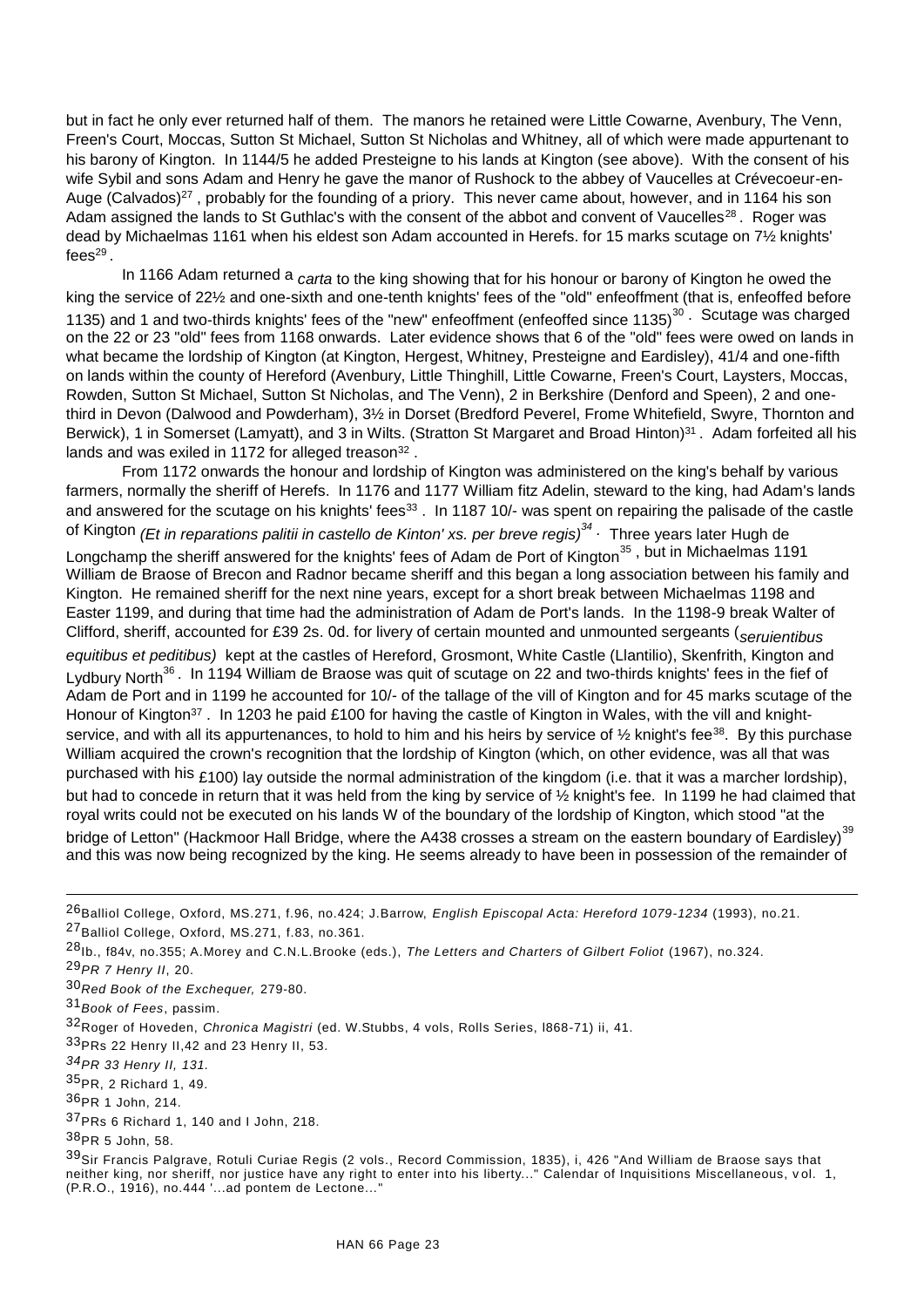the barony of Kington in Herefs. and elsewhere, since in 1202 he had paid scutage in Wilts. on 4½ fees in the barony of Adam de Port<sup>40</sup>. He was quit of scutage on the whole honour of Adam de Port in 1206<sup>41</sup>, but in 1208 he fell from power and was hounded into exile by king John.

On 7 September 1213 John granted to Roger of Clifford the honour of Kington, with the 5 knights who hold of that honour, saving for the king's service 12 knights of the same honour, on condition that Roger give security by his and his father (Walter)'s charters, for the delivery of the honour on the king's summons, the king at the same time directing the sheriff to let Roger have seisin of it and to give him seed of the king's gift to sow on the demesne lands<sup>42</sup>. The grant was therefore only during pleasure and not for life or in tail. Only 17 out of c23 knights' fees are mentioned because before his fall Braose had successfully withdrawn the lordship of Kington, in which there were 6 knights' fees, from the normal royal administration. In 1214 the sheriff accounted for the scutage on 22 and twothirds fees of the barony of Adam de Port, of which Roger de Clifford was quit on 5 fees<sup>43</sup>, i.e. the fees of the honour not in the lordship of Kington(6) (but including the  $\frac{1}{2}$  fee owed for that lordship as a result of the grant of 1203) and the fees not reserved for the king's use(12).

In 1215 most of the Braose castles in Wales, but not Kington, were taken from the king's agents by Reginald de Braose, son of William, and his brother Giles, bishop of Hereford. Reginald remained inimical to the crown until June 1217 when it was announced that he had made his peace and was to have all his father's lands as William held them when he left the king's service<sup>44</sup>. Reginald duly accounts for the scutage of the honour of Kington in the following year<sup>45</sup>. On 16 October 1221 the king wrote to the barons of the Exchequer directing that they should take no greater scutage from Reginald in respect of his manor of Kington *(manerio suo de Kingtun)* 

than was due under king John's grant<sup>46</sup>. The grant referred to must be that of 1203, when William had purchased Kington, etc., for £100, and which meant that scutage of only ½ knight's fee should be taken for the "manor" of Kington. Shortly before this Reginald had written to Hubert de Burgh, the justiciar, explaining that he was so much engaged in the marches of Wales, in expectation of a council at Worcester, that he was unable to come to the justiciar and asking that he may have letters for his knights of the honour of Kington *(mihi habere faciatis litera de* 

militibus meis qui sunt de honore de Kington), which the king's council had by the justiciar's favour granted him<sup>47</sup> · Reginald died in June 1228 and on 13 July the sheriff was instructed to let his son William have seisin of the castles of Huntington and Radnor, which were his by hereditary right<sup>48</sup>. Less than two years later William was executed by Llywelyn Fawr and all the Braose lands then devolved upon his four infant daughters. On 20 April 1230 William's constable at Huntington was told by the king to let Peter fitz Herbert and John of Monmouth, his agents, have custody of the castle there but a week later he changed his mind and made over custody of all the Braose lands and castles to William Marshal, earl of Pembroke<sup>49</sup>. The earl died suddenly, however, in April 1231 and the king then committed the custody of Huntington Castle, with the other Braose castles, to John of Monmouth and Walter of Clifford<sup>50</sup>. By the 28th of the month the castles of Huntington and Radnor were in the hands of the sheriff of Herefs., John de Fleg, and the king then wrote to him in expectation of an Welsh attack upon the Braose lands enjoining him to fortify the castles and to hold them safe until he himself came to those parts<sup>51</sup>. In June Llywelyn attacked and took Radnor and other Braose castles, but Huntington remained safe and when the king invaded Elfael in July the danger passed. The castle remained in the king's hands at this time, however, in spite of the fact that William de Braose's widow, Eva, had now been assigned her dower, which included the lordship of Huntington (as we should now call it). In December 1233 the sheriff of Dorset was told to put in respite a plea in his county between Odo de Stortone and William de Mohun because Mohun was in the king's service at Huntington<sup>52</sup>. Eva died in 1246 and the lordship then passed to her daughter Eleanor and her husband Humphrey

-

<sup>40</sup>PR 4 John, 152.

<sup>41</sup>PR 8 John, 68.

<sup>42</sup>Rotuli litterarum Patentium (Record Commission, 1835), 104.

<sup>43</sup>PR 16 John, 137.

<sup>44</sup>Rotuli Litterarum Clausarum (2 vols., Record Commission, 1833-44) i, 312, 335).

<sup>45</sup>PR 2 Henry III, 93.

<sup>46</sup>*RLCl*,472.

<sup>47</sup>W.W.Shirley (ed.), *Royal and Other Letters Illustrative of the Reign of Henry III* (2 vols., Rolls Series, 1862-6) i, no.76. 48*Calendar of Patent Rolls 1225-32*, 194.

<sup>49</sup>Ib., 336, 339.

 $50$ <sub>lb., 427.</sub>

<sup>51</sup>*Calendar of Close Rolls 1227-31*, 497, 503.

<sup>52</sup>*Calendar of Close Rolls 1231-34*, 353.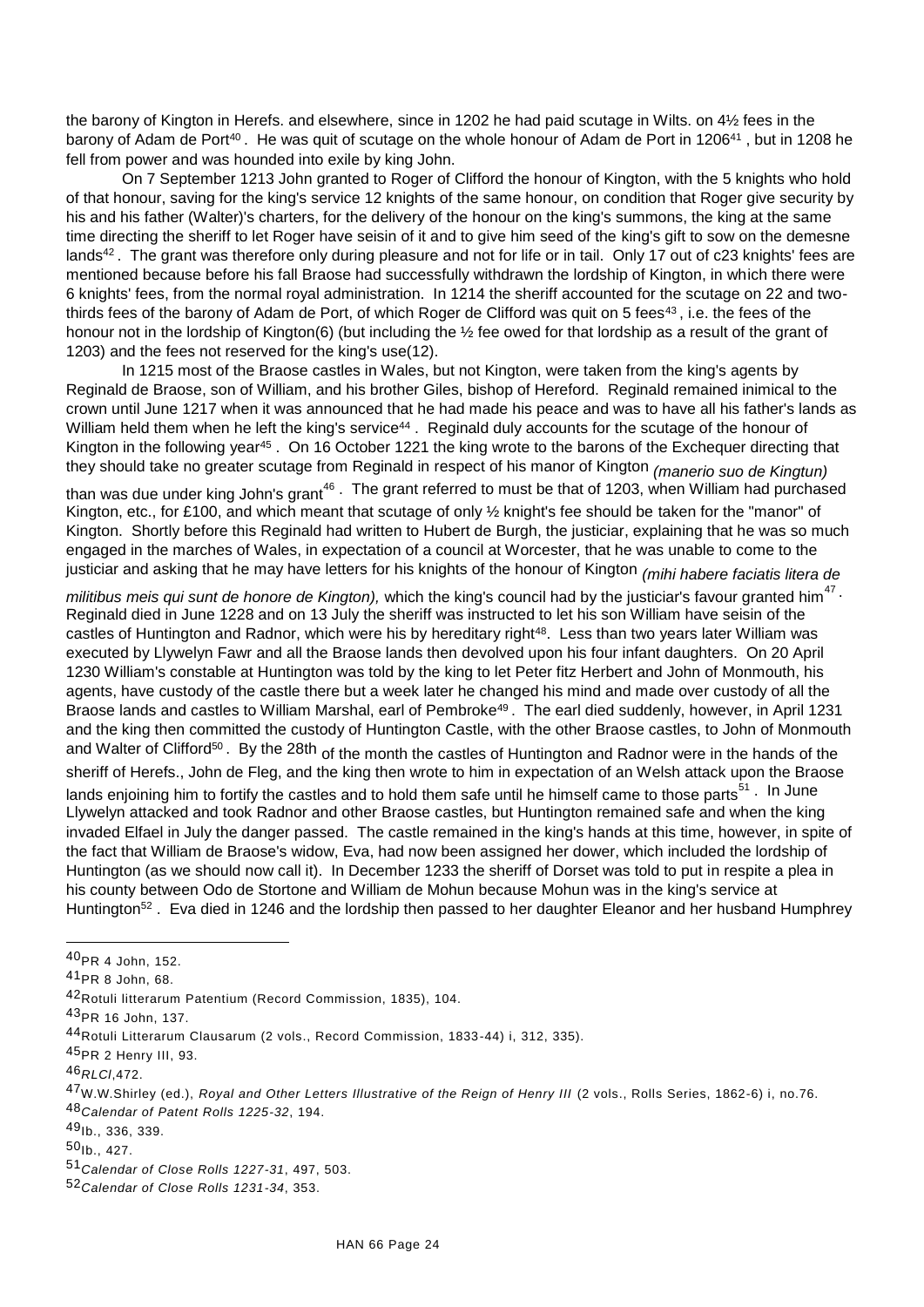de Bohun. Humphrey had come of age some three or four years before this and had taken possession of Huntington castle at that point. The castle and lordship remained with the Bohun's until their extinction in the senior line in 1373.

The inquisition post mortem taken after the death in 1265 of Humphrey de Bohun, husband of Eleanor de Braose, shows that he had demesne lands at Huntington and Kington extended at three carucates and valued at £8 per annum. Rents from the borough of Kington brought in £1. 2s. 0d. and from the borough of Huntington 19s.; rents from the foreignries totalled £1 18s. 0d. and 14s. 7d. respectively. Rents from the manors of New Kington, Barton, Moseley, Chickward and Brilley stood at £14 18s. 1d. Other rents, customary render, pleas and, perquisites brought in £35 17s. 4d and four mills another £13 0s. 0d. Pannage in the woods raised £1 annually and certain meadowland £5. Lastly the park at Huntington brought in £5 annually and 'ward of the castle of Huntington' £10. The total value of everything beyond reprises was £95 4s. 4d. By 1355 the "rent called ward of knights" *(reddftu vocatur wirda militum)* had been reduced to £3 8s. 8d. per annum supplemented by "rents of English serjeantry" (*redditu seriante Anglicani*) of £1 and "rents of Welsh serjeantry" (*redditu seriante Wallensis)* of £1 6s. 8d<sup>53</sup> ·

These last two sources of revenue for the defence of the castle reflect more accurately the nature of castleguard at this time, far removed as it was from the original concept of knights personally performing castle-guard service for their lord's castle. Mounted and unmounted sergeants formed the royal garrison of Kington in 1198-9. Whitney in the lordship of Kington had been held by Ralph de Baskerville for one knight's fee in 1166<sup>54</sup>. In 1299 the service due from the manor was defined as being the monetary equivalent ("rent called ward of knights") of one foot-soldier with bow and arrows at the castle of Huntington in time of war for 40 days at his own cost<sup>55</sup>. Similarly a part of Hergest was held for ½ knights fee in 1340 which had been defined in 1299 as being for one foot-soldier with bow and arrows at the castle of Huntington for 15 days at his own  $\cos t^{56}$ . The other part of Hergest was held for the same service in 1299 although there is now no evidence as to how much knight-service that represented. Elsewhere in the lordship six men held lands by service of providing one foot-soldier, etc., for periods of either 7, 8 or 9 days, the total number of days service being 51. The service of two knights' fees was due from Presteigne but by 1304 this had been commuted to the payment of a mark (13s. 4d.) annually for each fee (see above). In 1212 Henry of Saint Paul said that he held 3½ hides at Frome Whitefield in Dorset of the honour of Kington and rendered ½ mark annually "for ward of Kington" *(ad custodiam de Kingtone* ) <sup>57</sup>. In 1166 the manor had been held by William of Whitefield for one knight's fee<sup>58</sup>. In 1376 Freen's Court was held 'of the castle of Huntington' by service of  $\frac{1}{2}$ knight's fee<sup>59</sup> .

The cumulative effect of the documentary evidence given above suggests that Huntington Castle replaced Kington Castle as head of the lordship and barony of Kington between 1221 and 1228, in the time of Reginald de Braose. It would have been at this time that the service previously owed at Kington was made owing at Huntington. I have seen no evidence of the date of the stonework at Huntington but this must be, for obvious reasons, at least 50 years younger than the earthwork castle underlying it. This latter may date from the time of king Stephen, when the Welsh were very active in the border trying to win back their lands from the Normans. In 1137 Payn fitz John, sheriff of Herefs. and Shrops., was killed by them somewhere in the border and by 1140 the native dynasty of Elfael and Maelienydd had recovered their lands. This may have been the signal for Roger de Port to build a castle closer than Kington to the boundary between his lordship and their lands, although its precise relationship to other earthwork castles near at hand, such as Turret Tump at Hengoed and Turret Castle at Hell Wood, is unknown; Renn says60 the latter is a temporary site moved to Huntington Castle. William de Braose's custodianship of Kington in the 1190s may have seen further development of the site while he actively pursued his claim to Elfael. These developments would have been cut short by his exile in 1208, to be resumed by his son Reginald after 1217.

Bruce Coplestone-Crow

- 56Calendar of Inquisitions Post Mortem, viii, no.185; Banks *loc. cit.*
- 57*Book of Fees*, 89.

<sup>53</sup>Archaeologia Cambrensis, Supplement, "Original Documents" (1877), first numbers, ppi-iii.

<sup>54</sup>*Red Book of the Exchequer*, 279; *Herefordshire Domesday Book*, 32.

<sup>55</sup>Calendar of Inquisitions Post Mortem, ii, no,.552; Parry, History of Kington, 261; R.W. Banks, "Notes on the Early History of the Manor of Huntington, Herefordshire", *Archaeological Cambrensis* (1869), 229.

<sup>58</sup>*Red Book of the Exchequer*, 546.

<sup>59</sup>*Calendar of Inquisitions Post Mortem*, xiv, no.130.

<sup>60</sup>D.F.Renn, 'Mottes: A Classification', *Antiquity*, 33 (1959), 112.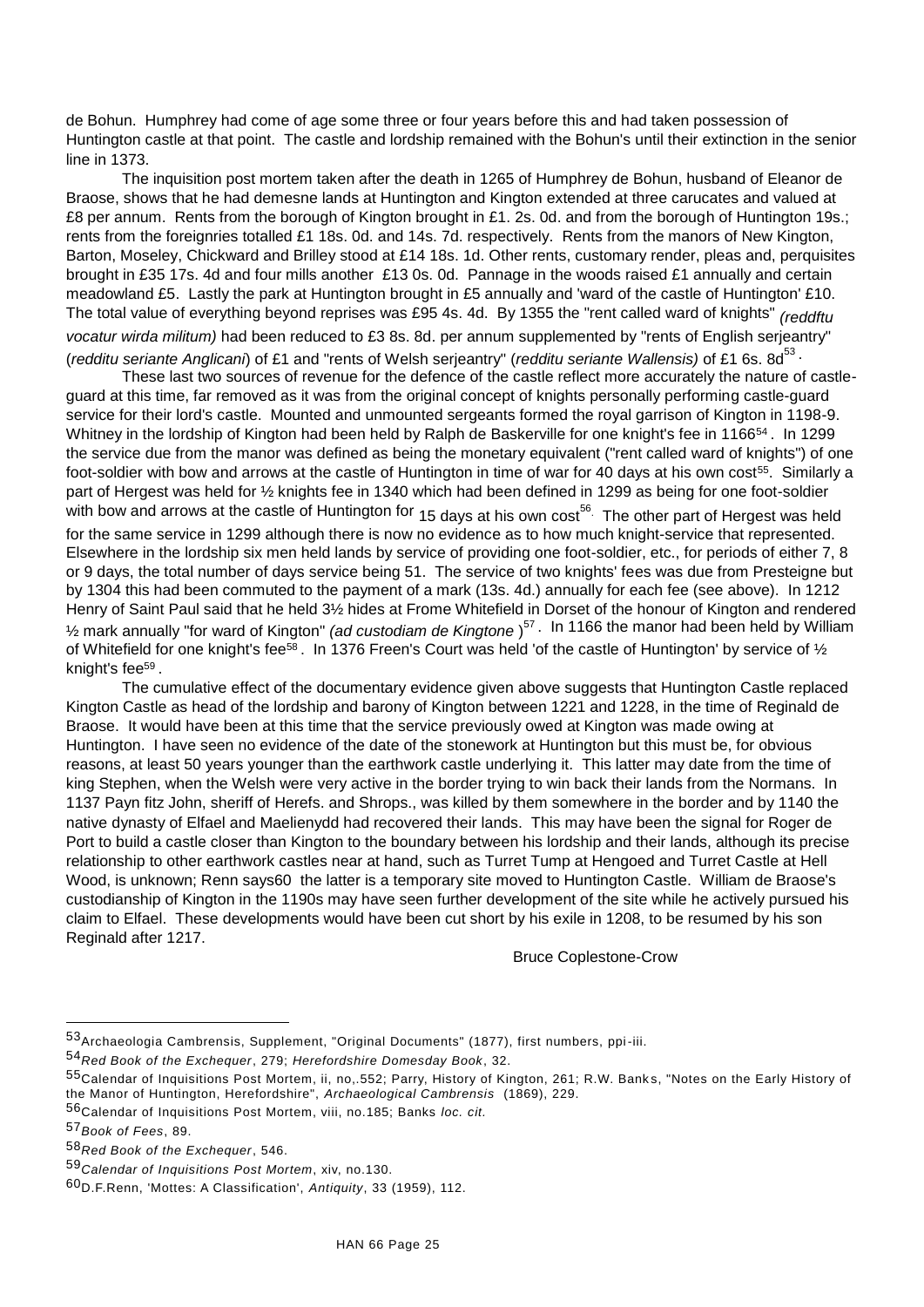# **The Foundation and Fate of Kington and Huntington Castles**

At Domesday Kington and the surrounding lands were in the hands of the king as part of the confused mass of the escheat of King Harold in Elsdon Hundred. These lands consisted of Whitney (*Witenie*) at a half hide, land in Brilley called *Matevrdin* at 2 hides, Eardisley ( *Herdeslege*) 2½ hides and Chickward (*Cicvvrdine*/*Stiuingeurdin*) where there was 1 hide and 3 virgates of wasted agricultural land. At Huntington (*Hantinetune*) there were 3 hides, Empton (*Vlfelmestune*) had 2, Bollingham (*Bruardestune*) 1, Hergest (*Hergesth*), which was mentioned twice [Upper and Lower Hergest] seems to have had 1 and 3 hides respectively giving a total of 4, Breadward (*Brudeford*) had 2, Kington (*Chingtune*) 4, Rushock (*Ruiscop*), mentioned twice at 5 hides total and Barton (*Beuretune*) 2 hides<sup>61</sup>. Sometime after this survey Kington was made into a barony and granted to the family of Port before 1122<sup>62</sup>. It would seem possible that Henry Port was the first holder of the barony. This is suggested by the fact that he was first to witness a charter of Philip Braose of Radnor on 13 January 1103. This document, concerning the dispute Philip had with the abbot of Fecamp, was witnessed in Normandy by amongst others, Henry Port, Hywel and his son William (*Hoellus et filius Willelmus*), Robert the brother of Philip Braose and Ralph Pembridge<sup>63</sup>. That Henry Port was associated with these other Welsh Marchers may well suggest that he was one himself. If this is so then it can be presumed that Kington castle had been founded before this date. The Ports had their main fee in Wiltshire where they had the service of 11 knights<sup>64</sup>. It is possible that they had been granted

these lands before their Marcher Barony. Kington was a compact barony of 5 knights' fees who no doubt owed their service at Kington castle as was certainly the case later in the Middle Ages.



l

That Kington was a royal Saxon land there is little doubt, but this does not help us identify the foundation of the castle or suggest what exact form this Saxon estate took. Rather it would seem likely that the vills remained in the hands of the king as demesne, in which case the castles at Kington and in the surrounding vills almost certainly date to after Domesday when these lands were sub-infeudated as the barony of Kington. Most likely the creation of this barony occurred under the auspices of William Rufus in the years 1093 to 1100 when great conquests were won in Wales and the border was It therefore seems likely that Kington castle was founded in the last years of the 11th C and the re-organised. mottes and baileys in the outlying vills were built contemporaneously or soon afterwards in the newly created knight's fees of the barony. It would seem most unlikely that the castles would have been founded when the vills were in the king's demesne. Building a castle meant a certain expenditure of money and the king was engaged upon building many castles in more important areas to express his dominance. A castle at Kington would have had little to recommend it in enforcing royal supremacy. However it should be noted that these lands would almost certainly have been held by the two early Earls of Hereford, William fitz Osbern and his son Roger. If this was the case it is possible that the first motte and bailey at Huntington, Turret castle in Hell Wood, was built under his auspices to control the Welsh border.

<sup>61</sup>*Domesday Book*, 181b; Coplestone-Crow, B., *Herefordshire Place-Names* [BAR 214, 1989], 114-6.

<sup>62</sup>*Calendar of Documents preserved in France illustrative of the History of GB and Ireland [from 918 to 1206]*, ed. J.H. Round [1899], 356, No. 1005 where it was noted that the church of Kington had been granted to a French abbey, as was early Norman practice. Henry's father may have been one Hubert Port who wit nessed a royal charter at Caen in 1080, *CDF*, 327, No. 919. This may be the same man as the Hugh Port of 1085, *CDF*, 39, No. 116. In 1101-6 Henry I addressed a charter to Anselm archbishop of Canterbury, Bishop William of Winchester and Henry Port the sheriff of Hampshire, *CDF*, 54, No. 154. 63*CDF*, 39, No. 118 (not printed) & *Monasticon Anglorum*, ed. W. Dugdale, Revised edition by J. Caley, H. Ellis, and B. Bandinel [6 vols., 1817-30] VI.2, 1085.

<sup>64</sup>*Red Book of the Exchequer*, ed. H. Hall, Record Society [3 vols., 1896], 600-1, from the 1212 survey of the baronies.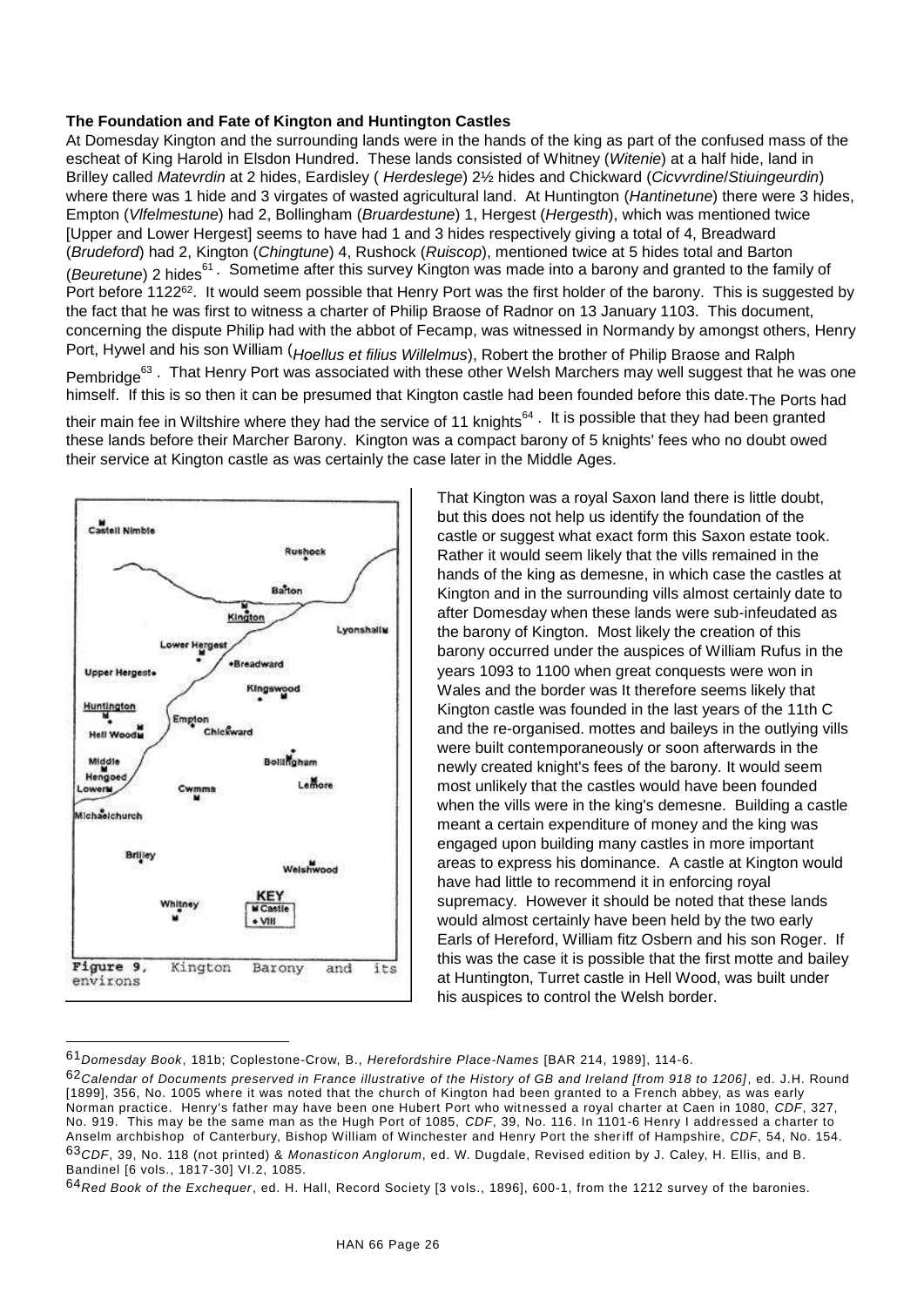Certainly a castle in this position, midway between Wigmore and Clifford, might be expected in the chain of castles which marked the early frontier. Its non-mention in Domesday does not preclude its existence. It may be possible that this was an early castle of one of the unknown knights who supported Earl Roger in his rebellion in 1075 and was disinherited. Three of these men certainly fled to King Meurig in Glamorgan where they jointly defied the king for a while. Such a flight may well have resulted in the abandonment of an early castle at Huntington, but this can be no more than speculation without further more substantive evidence.

The new Port-held Barony of Kington never appears to have been a particularly strong affair. It was much weaker than Clifford to the south, [New] Radnor to the W and Wigmore to the N. Indeed its very creation is something of a mystery, unless it can be seen as an attempt to block the highland access into Herefordshire N of the Wye and S of Radnor. This indeed does seem to be the case and it should be noted that the bulk of the castles in the barony lie in the foothills between the Braose lands around Brilley and the Port vill of Kington itself, E of the mountains of the Welsh principality of Elfael. This therefore suggests that Kington Barony was conceived as a plug to halt Welsh raiding parties from Elfael penetrating into the fertile plain of western Herefordshire. As such it is of little surprise to find that possibly Adam Port and certainly his son and heir Roger Port were sheriffs of Hereford. Kington would consequently have been their powerbase and would have been in a position to block hostile incursions into the county. The early 12 C defence of this frontier would therefore seem to have consisted of the motte and bailey known as Turret castle SE of Huntington, the insignificant motte and bailey at Lower Hergest and just possibly a ringwork at Chickward<sup>65</sup>. These are very weak defences, especially compared with that set up at the earlier 10 knights' fee sized barony at Wigmore, where one castle seems to have dignified each sub-fee $^{66}$  . However Wigmore castlery was most likely set up in the period before 1075. Kington, as we have seen, seems to be at least 25 years later in conception. Whether Turret castle was still operational at this time is a moot point. Hengoed castles, it will be argued later, probably date to a later era.

Henry Port seems to have been succeeded by a son Adam, the earliest reference to whom seems to be on 2 February in the period 1111-16, when he was at Windsor<sup>67</sup>. He was certainly in control at Kington by 18 September 1115 when he joined many other Marchers confirming royal charters at Westminster<sup>68</sup>. In 1127 Adam was with most of the Herefordshire Marchers at Hereford when they confirmed a royal charter in favour of Great Malvern Priory. He also seems to have had affairs to settle at Winchester the same year<sup>69</sup>. This Adam Port who had married Matilda, the grand daughter of Geoffrey Manderville, seems to have died in 113370. Consequently by 1137/8 he had been succeeded at Kington by his son Roger who, in the survey of landholdings taken on the death of Payn fitz John, was holding Whitney at 4½ hides, Brilley (*Mathewordin*) 2 hides, Eardisley (*Eirdesleg*) 2 ½ hides, Chickward (*Chicwordin*) 1 hide and 3 virgates, Empton (*Vlfhemeston*) 2 hides, Chickward, second appearance this time at 1 hide, Huntington 3 hides, Bollingham 1 hide, Hergest 4 hides, Breadward 2 hides, Kington 4 hides, Rushock 5 hides and Barton (*Rugedona*) 1 hide<sup>71</sup> . The first thing to be noticed is the change in size of several of these lands since Domesday. Whitney had increased by 4 hides to make it the largest agricultural land of the barony. Chickward had increased by 1 hide and Barton had either disappeared or had halved in size as the 1 hide *Rugedona*. Taken together this suggests that the population of the district had recovered from the ravages of the 11 C and that the land was being brought under more intense agricultural use.

When civil war broke out in Herefordshire, Roger Port seems to have espoused the cause of the Empress against the Mortimers, Says, Braoses and Lacys who seemed more inclined to support King Stephen. This can be deduced from a charter of Roger Port made with the assent of Sibyl his wife in 1143. This was witnessed by the Angevins, Earl Miles of Hereford, Roger his son and Master Hugh Clifford<sup>72</sup>. That the Angevin Earl of Hereford witnessed the charter indicates Roger's loyalties. Interestingly this grant of St Gunthlac's church in the castle of Hereford suggests that Roger held land in Hereford as hereditary sheriff. This hereditary sheriffdom

<sup>65</sup>The curious site at Chickward is examined in Stirling-Brown, R., 'Low Earthwork in the Centre of Chickward', *Herefordshire Archaeological News* 57 [1992], 45.

<sup>66</sup>See Remfry, P.M., *The Mortimers of Wigmore, 1066 to 1181. Part 1: Wigmore Castle* [Malvern, 1995]. 67*CDF*, 2.

<sup>68</sup>*Episcopal Acts and cognate documents relating to Welsh Dioceses, 1066 - 1272*, ed. J.C. Davies, [2 vols., Historical Society of the Church in Wales, 1946] I, 238.

<sup>69</sup>*Mon Angl* III, 447-8; *Ep Acts* I, 246; Malmesbury, William of; *Historia Novella Gesta Regum Anglia*, ed. J. Sharpe [1854] II, 521-2.

<sup>70</sup>Farrer, *Itinary of Henry I,* 141; British Museum. *Facsimiles of Charters,* 43n.

<sup>71</sup>*Herefordshire Domesday* , ed. V.H. Galbraith & J. Tait, New Series, XXV [1950], 79.

<sup>72</sup>*Ep Acts* I, 259.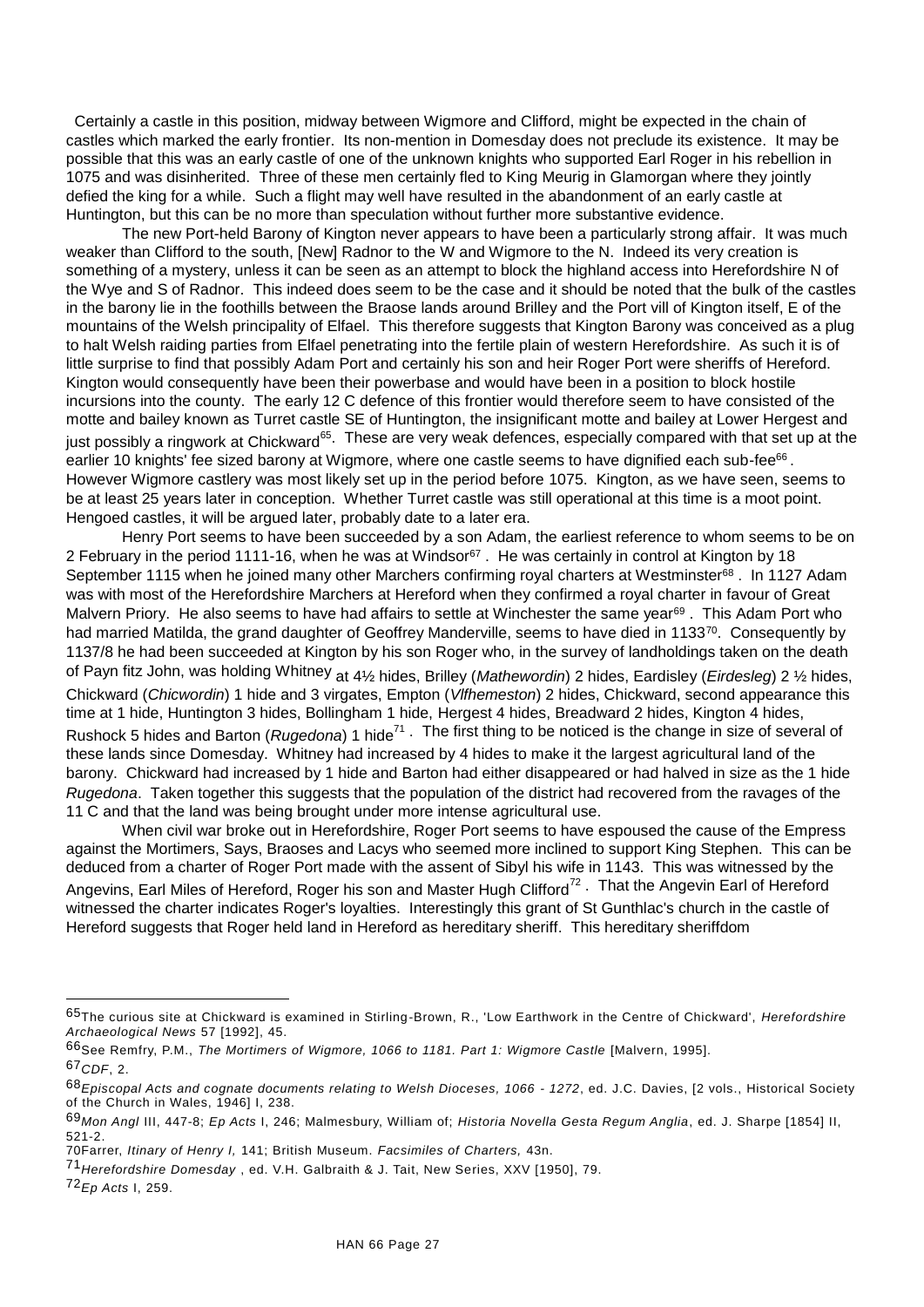was one of the hated abuses ended under the judicial rule of Henry II. As an enemy of the royalists, Roger's castle of Kington would seem to have been an exposed outpost for the Angevins and must have been brought under extreme pressure, virtually surrounded as it was by the royalist lands of Radnor, Weobley and Presteigne. After 1148 the situation began to turn and the Angevin's pushed the royalists back. First William Braose fell away from the coalition, then Hugh Mortimer of Wigmore was captured and the Says of Clun overwhelmed. During this period Roger Port of Kington would seem to have seized control of Presteigne from the lords of Richard's Castle. Certainly he seems to have acquired an interest there by 1166 and this would seem to be the most likely time for this acquisition. Roger would seem to have died around the same time as King Stephen; his last recorded act seems to have been giving to his monks of Andwell (*Haenedewella*) the mill before their gate with the land

belonging to it sometime around 1150 $^{73}$ .

Roger was succeeded by another Adam Port who in 1166 made a return to the king of all the lands that were held of him. This included the following fees owed to his barony of the old pre-1135 fees, from Hugh Lacy 1 fee, Ralph Baskerville 1, Walter Fraxino 1, Ralph Fraxino 3, Walter Aveberi 1, Thomas Fraxino 1, Roger fitz Ralph 1, Beatrix who was wife of Roger de la Folie 1, Michael fitz Alvredi 1, Bartholomew de la Hose 1, Richard de la Folie 2, Henry fitz Gerold 1, the widow of Robert Columbariis 1, William Musters 1, Robert Putredham 2, Walter Dunstanville 1, Hugh Vautort ½, Guerri Mairinnis ½, Richard Landa 1/3, Hugh Pincerna 1/5 and Richard Cormelles 1/5, a total of 21 1/3 and 2/5 fees. Those fees granted after 1135 consisted of Robert Port ½ fee, Odo Arguges ½, William Grassus 1/3, Alrdus Fraxino 1/3 of a fee<sup>74</sup>. It is difficult to deduce where many of these fees lay, but several can sensibly be suggested. The fee of Ralph Baskerville was likely Eardisley which it has been suggested he had acquired by the marriage of Sibyl, the heiress of Adam Port and his Braose wife<sup>75</sup>. The three fees of Ralph Fraxino were obviously Presteigne<sup>76</sup>, though the fee seems to have disintegrated with what may have been his uncles, Walter and Thomas, holding a fee each. The fee held by the widow of Robert Columbariis may just be Combe, which earlier seems to have been a fee of Richard's Castle<sup>77</sup>. If we remove from the carta the 11 fees in Wiltshire and the 5 of Presteigne that leaves the original 5 of Kington. Where the additional 1 and 2/3 fees were created after 1135 is difficult to judge, but more than likely the Fraxino fee was near Presteigne. What can be judged from this is that the Ports had managed to increase their standing on the border and Kington barony was pretty much as it was when it had been created. The barony of Kington, however, only remained in the hands of the Ports for a few more years as in 1172 Adam Port rebelled against Henry II and his barony was seized by the Crown<sup>78</sup>. Adam, and his neighbour Andrew Staunton of Staunton on Arrow, who had married one Maud Port, were reduced to outlawry and fled the country. It was two years later in 1174 that Andrew Staunton made his peace with the Crown, but Adam Port was never restored to Kington<sup>79</sup>. Instead the castle and lands were retained in royal hands.

The late 1170's saw continuing Welsh pressure on the borders of Herefordshire which climaxed in 1182 with the defeat and death of the Sheriff of Hereford at the battle of Dingestow and the seizure of Abergavenny and Radnor castles from William Braose. Up and down the now threatened frontier, castles were put into a state of defence and affairs were put in hand for the protection of the Marches. As part of this refurbishment the sheriff of Hereford accounted for 10 shillings in 1187 for the repair of the palisade of Kington castle. Soon afterwards William Braose took control of Kington, incorporating the old Port fees into his acquisitions for the house of Braose. Certainly by 1197 it was recorded that he held the honour of Adam Port in his own hands<sup>80</sup>. During 1199 the sheriff of Hereford accounted for £39 2s expended on serjeants, both horse and foot, in the castles of Hereford, Grosmont, White, Skenfrith, Kington and Bishop's Castle<sup>81</sup>, which obviously suggests that warfare was still continuing in this area. Probably around the same time New Radnor castle fell once again to Braose forces. It had been destroyed by Rhys ap Gruffydd in 1196.

William Braose seems to have taken an interest in Kington Barony and in 1200 William Furc gave the king 40 shillings for having recognised a case of morte d'ancestor concerning ½ knight's fee in Kington (*Kingeston*),

<sup>73</sup>*CDF*, 540, 1461.

<sup>74</sup>*RBExchequer*, 279-80.

<sup>75</sup>Robinson, C.J., *A History of the Castles of Herefordshire*, 46.

<sup>76</sup>*Calendar of Inquisitions, Miscellaneous, 1216-1307* [3 vols., 1916-37] I, 1219-1307 I, 146-7, NO. 444.

<sup>77</sup>Coplestone-Crow, B., *Herefordshire Place-Names* [BAR 214, 1989], 60.

<sup>78</sup>*Gesta Regis Henrici Secundi. Benedicti Abbatis*, ed. W. Stubbs [2 vols., 1867] I, 35.

<sup>79</sup>*Pipe Roll 20 Henry II*, 123.

<sup>80</sup>*RBExchequer*, 114.

<sup>81</sup>*PR 1 John*, 214.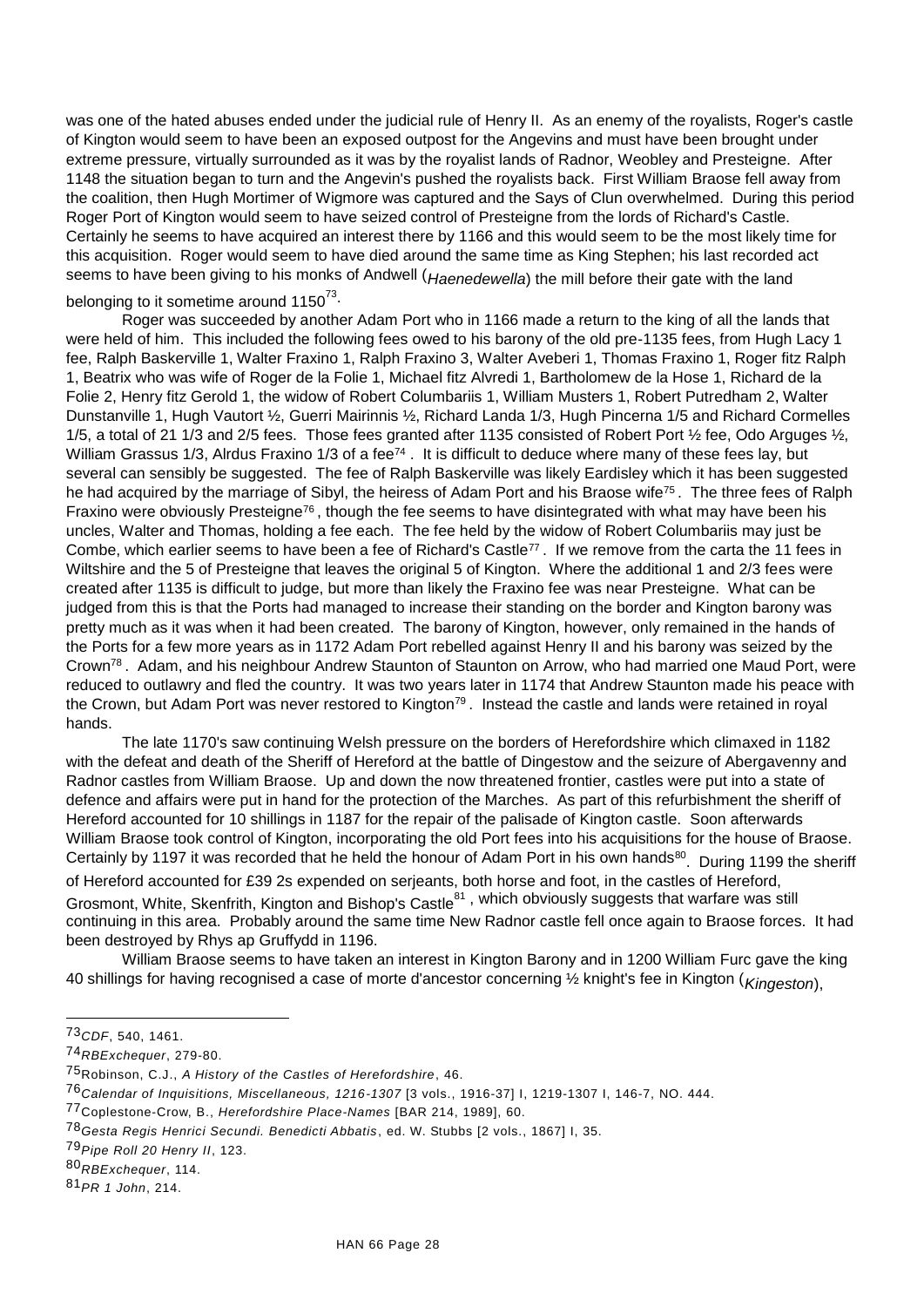which William Braose had taken from one Robert Furc, his uncle, who held the fee on the day of his death $^{82}$ · William Braose valued the lordship enough to fine £100 for having Kington (*Kinton*) castle in Wales with its town and all its appurtenances for knight service in 1203. The next year Hugh fitz Lawrence (*Laur'*) gave the king 10 marks to have seisin of his land in Kington (*Kingeston*) and hold it from the king by serjeantry<sup>83</sup>. Why he did this is uncertain, but it must have been an infraction of the rights of William Braose's liberty. Relations between King John and the Braoses seem to have gone steadily downhill from this time. After the Interdict of 24 March 1207 William Braose, suspected by John, refused to come to the royal presence and instead fortified his castles. Later he surrendered at least 5 castles as King John approached with an army. These seem to have been Kington, Knighton, Norton, Cardigan and Carmarthen. Kington never returned to his hands. When John ordered an inquiry into the baronies of England in 1211-12 the following return was made from the Honour of Kington 'that had once belonged to Adam Port'. It was stated that Hugh Fraxino owed 1 knight, Thomas Fraxino 1, Osbert Agenebra 1, William Fenna ½, Adam Pincerna 1/6, William Marshall 1, Robert Devereux, Reginald Croke and Ralph Hurle 1/3. The 11 Wiltshire knights' fees were also noted and lands as far afield as Berwick (*Berwic*) recorded<sup>84</sup>. In the meantime Thomas Fraxino seems to have withdrawn his little barony of Presteigne (*Presteheinede*) from the jurisdiction of Kington, making it briefly an independent barony<sup>85</sup> . In May 1215 the Braoses returned to their hereditary lands in the Marches of Wales and it would seem likely that Kington was one of the unrecorded vills which welcomed their return.

In the summer of 1216 King John swept through the Marches of Wales attacking his enemies. One of these enemies was Reginald Braose, lord of Brecon, Radnor and Kington. On 3 July the king was at Hereford with the Earls Marshall and Chester and the barons, Cantilupe, Mortimer, Lacy, Monmouth, Clifford, Russell and Beauchamp, before moving to Hay on Wye by 27 July. As Reginald Braose did not come to meet him and make peace he burned the town on 29 July, when the Braose men, Gwallter Fychan [*Walter Boghan*, Prince of Elfael], Hywel ap Philip, Meurig his brother, Philip ab Iorwerth, Gruffydd Boghan and John ap Galghouin came to the king's peace and were confirmed in their lands. From Hay King John and his army moved N and on 2 August it was the turn of Radnor and its castle to be burned. The king retired to Kinsham (*Kingeshemed*) on 3 August and burned Clun [*Colvin*, Fitz Alan] probably on or soon after 4 August. Finally he moved to Oswestry [Fitz Alan] on 10 August, which also met a fiery fate<sup>86</sup>. Although Kington was not listed amongst the vills King John destroyed there can be little doubt of its ruin, for after this Huntington seems to have succeeded Kington and Kington itself became known as New Kington; a sure sign of its destruction around 2 August 1216.

With the death of King John and the pacification of the kingdom by the forces of the new king, Henry III, Reginald Braose began to rebuild his shattered towns and fortresses in the Marches of Wales. At the end of 1219 he wrote to the justiciar asking for letters concerning his knights in his vill of Kington<sup>87</sup>. This may have been a preliminary inquiry before attempting to repair the damage done by King John in 1216. It may well also be the date for the re-inclusion of Presteigne in Kington barony and the movement of the lordship's caput from Kington to Huntington. Kington castle was obviously abandoned by now and was never mentioned again. On 13 July 1228 William Braose, Reginald's son and heir, was granted his castles of Radnor and Huntington<sup>88</sup>. Kington was not mentioned and it would seem from this that Huntington had now replaced Kington as the chief castle of the barony. The reasons for this seem to have been twofold. Firstly, King John had burned the original castle which seems to have been built on an unstable and inaccessible platform. Consequently Huntington offered a more accessible and larger site. Secondly, Huntington was in a better strategic position to keep an eye on the Welsh of Elfael who had achieved some measure of autonomy in King John's reign. Early in the reign of Henry III they were firmly entrenched in the nearby vill of Glascwm<sup>89</sup>. The inference is clearly that Huntington castle was a replacement of Kington and that this replacement was due to the original castle at Kington being destroyed in 1216.

At the beginning of 1230 Gwladys Ddu, the daughter of Llywelyn ab Iorwerth of Gwynedd and widow of Reginald Braose, married Ralph Mortimer of Wigmore, a fifty year old bachelor. To him she brought a claim to the castles of Presteigne, Huntington and Hay, which for the next forty years the Mortimers tried, with varying degrees

<sup>82</sup>*Oblatis et Finibus in Turri Londinensi asservati Tempore Regis Johannis*, TD. Hardy [London, 1835], 77-8. 83*Rot Fin*, 238.

<sup>84</sup>*RBE*, 600-1.

<sup>85</sup>*Cal Inq, Misc* I, 1219-1307 I, 146-7, No. 444.

<sup>86</sup>Remfry, P.M., *A Political Chronology of Wales, 1066 to 1282; Part 2: 1200-46* [Malvern, 1996], 12.

<sup>87</sup>*Calendar of Ancient Correspondence Concerning Wales*, ed. J.G. Edwards [Cardiff, 1940], 1.

<sup>88</sup>*Calendar of Patent Rolls,* 1225-32, 194.

<sup>89</sup>*Ep Acts* I, 352.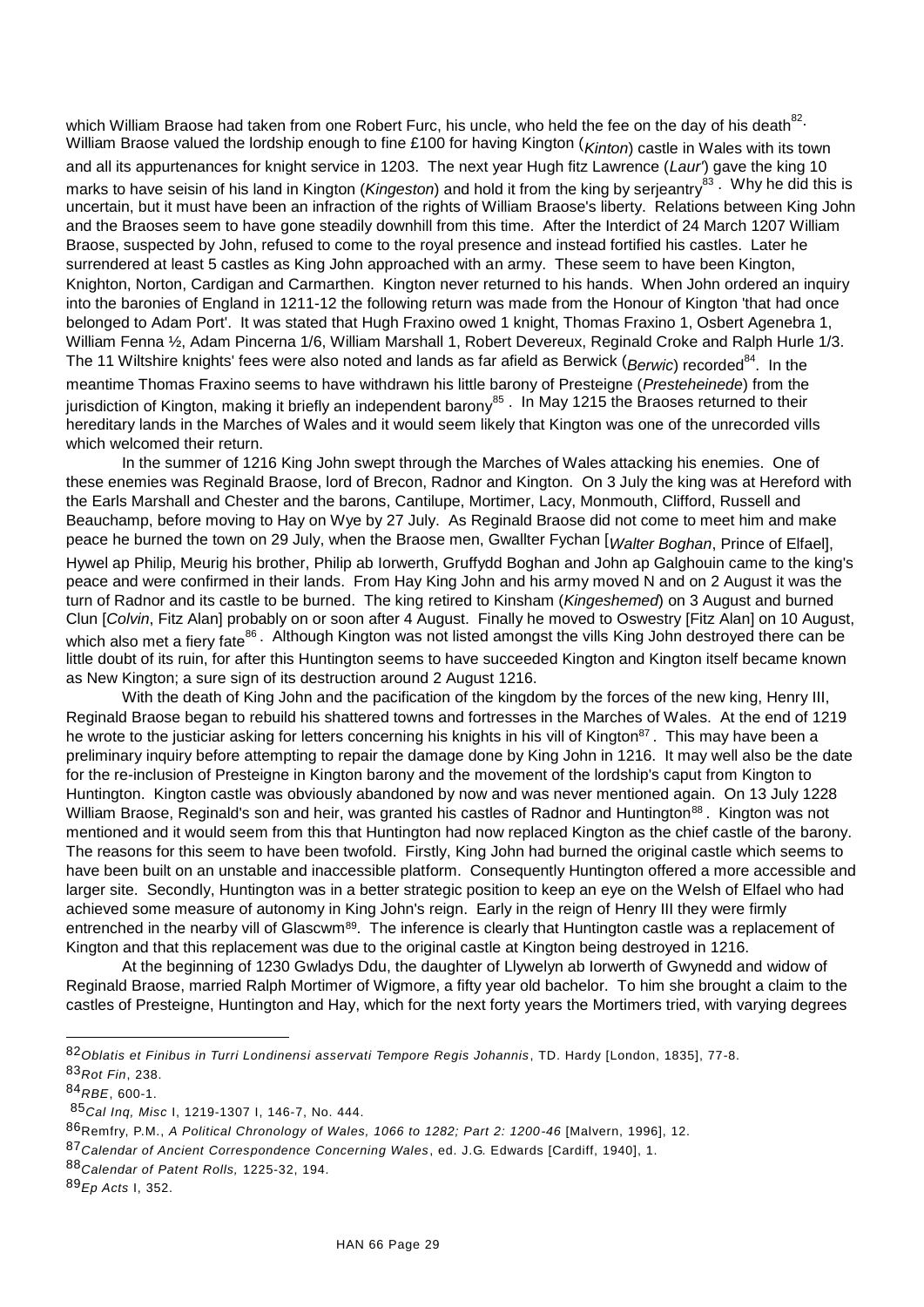of success, to enforce. Ralph proceeded to enhance his claim to the Braose lands by marrying his young son Roger to Matilda or Maud as she was otherwise known, one of William Braose's heiresses, probably before Roger had reached 10 years of age. Following the capture of William Braose in Princess Joan's bedchamber in April and his subsequent execution on 2 May 1230, William's castles of Totnes (Devon), Huntington, Ystradfellte, Hay on Wye, Brecon, Radnor, Abergavenny and St Clears were seized into the king's hands<sup>90</sup>. Later in 1231 the Braose lands were granted to Earl Richard of Cornwall and he held them with varying degrees of fortune until on 10 February 1235 he granted the custody of all the Braose lands he held, including the castles of Brecon, Radnor, Huntington and Abergavenny, to Gilbert Marshall<sup>91</sup>. Again it is patent that Huntington is mentioned, but not Kington. In fact when Kington was subsequently mentioned in the aftermath of the Barons' War in the 1260's it appeared as New Kington. This obviously implies the town's destruction in 1216 and subsequent rebuilding on the later site at the foot of the hill it once stood upon, where the planned new borough can still be traced today.

With the death of Llywelyn ab Iorwerth in 1240 a new dispute grew up between the Marchers and Llywelyn's heir, Dafydd. This led in 1244 to Ralph Mortimer's troops [probably in Maelienydd] being attacked by the Welsh and two English forces being defeated. This was said by a contemporary chronicler to have been in reprisal for Mortimer and Earl Humphrey Bohun taking Brecon [Bohun], Huntington and Hay on Wye which Dafydd had claimed in right of his wife, Isabella Braose [and the Marchers claimed in right of their Braose heiresses]<sup>92</sup>. By the end of the Welsh war in 1246 Bohun and Mortimer were secure in their lands, though Bohun was certainly holding the lion's share of Brecon, Huntington and Hay, while Mortimer had only Radnor and Presteigne. This led to several arbitrations between the two, in which the borough and mills of Huntington were frequently mentioned $^{93}$ . Humphrey Bohun continually ignored these court cases and arbitrations until Roger Mortimer took matters into his own hands in 1263, with the aid and succour of the heir of Henry III, the Lord Edward.

Roger Mortimer of Wigmore bore the brunt of the fighting with the Welsh in the years 1257 to 1263. However he increasingly became unhappy with the aid he was offered in attempting to staunch the Welsh advance. Matters came to a head in the December of 1262 when Humphrey Bohun Senior seems to have sat idly by whilst Roger and Humphrey's son Humphrey Junior, were trapped by Llywelyn at the siege of Cefnllys castle. During the siege Presteigne castle was destroyed by the Welsh, never to be rebuilt. As a consequence of the Marchers' inaction, in the early spring of 1263, the combined forces of Roger Mortimer and Prince Edward took Huntington and Hay castles and had Brecon surrendered to them by their Bohun garrisons. Prince Edward then transferred the three castles to Roger Mortimer, no doubt as a Braose claimant<sup>94</sup>. After Edward left Roger in mid April and proceeded N with his mercenary army to relieve his besieged castles of Dyserth and Degannwy, Mortimer was wounded, possibly at the battle near Clun where Llywelyn ap Maredudd was killed. With this disaster Roger's garrison of Brecon shamefully surrendered to the Welsh and Roger's troops were hurled piecemeal from the bulk of the barony. Roger, however, clung on to Hay and Huntington. The next year, 1264, began with a combined onslaught against Roger by the sons of Simon Montfort from the E and Llywelyn from the W. As a consequence Roger's castle of Radnor was overwhelmed in early March. The net was closing on Huntington. That summer the royal army, led by Simon Montfort, appeared before the walls of Hay castle and it was surrendered to him by the Mortimer retainer Walter Hackelutel<sup>95</sup>. Of all the Braose castles Mortimer had acquired now only Huntington remained.That Huntington was the only such castle to survive may indicate that this was the only 'modern' 13 C castle that was capable of successfully withstanding a siege. Despite Huntington castle, Roger's grip on the land, was even here to be only short lived. In the pacification of the realm in the aftermath of Earl Simon Montfort's death at Evesham, it was decided that the lands wrongfully occupied should be returned to their rightful owners. As a consequence on 3 November 1266 Roger Mortimer was ordered to deliver the castles of La Hay (which he had obviously retaken) and Huntington (*Huntendon*) with the manor of Kington (*Kynton*) to Earl Gilbert Clare<sup>96</sup> · Again we can see that Huntington now eclipsed Kington. Roger complied with this demand and on 29 December it was recorded that Roger Mortimer had surrendered to the king the castles of Hay and Huntington and that these were now to be passed to the Earl of Gloucester, on condition that the corn sown in the lands and the other goods of Roger which remained with the castles were to be returned to him97 .

<sup>90</sup>*CPR 1225-32*, 336, 339, 427.

<sup>91</sup>*Calendar of Charter Rolls*, 192.

<sup>92</sup>*Matthaei Parisiensis, monachi Sancti Albani, Chronica Majora*, ed. H.R. Luard [7 vols., 1872-83] IV, 358, 385-6. 93British Library, Harleian 1240, fo. 57, No. XI; *The Welsh Assize Roll 1277-84*, ed. J. Conway Davies [Cardiff, 1940], 24 quoting *Curia Regis* no. 159 mm.4d, 5; *CPR 1247-58*, 156.

<sup>94</sup>*Annales Cambriae*, ed. J. Williams ab Ithel [1860], 101; *Flores Historiarum*, ed. H.R. Luard [3 vols., 1890] II, 486.

<sup>95</sup>Royal and other Historical Letters Illustrative of the Reign of Henry III, ed. W.W. Shirley [2 vols., 1862-6] II, 280.

<sup>96</sup> *Calendar of Liberate Rolls*, 1260-67, 245.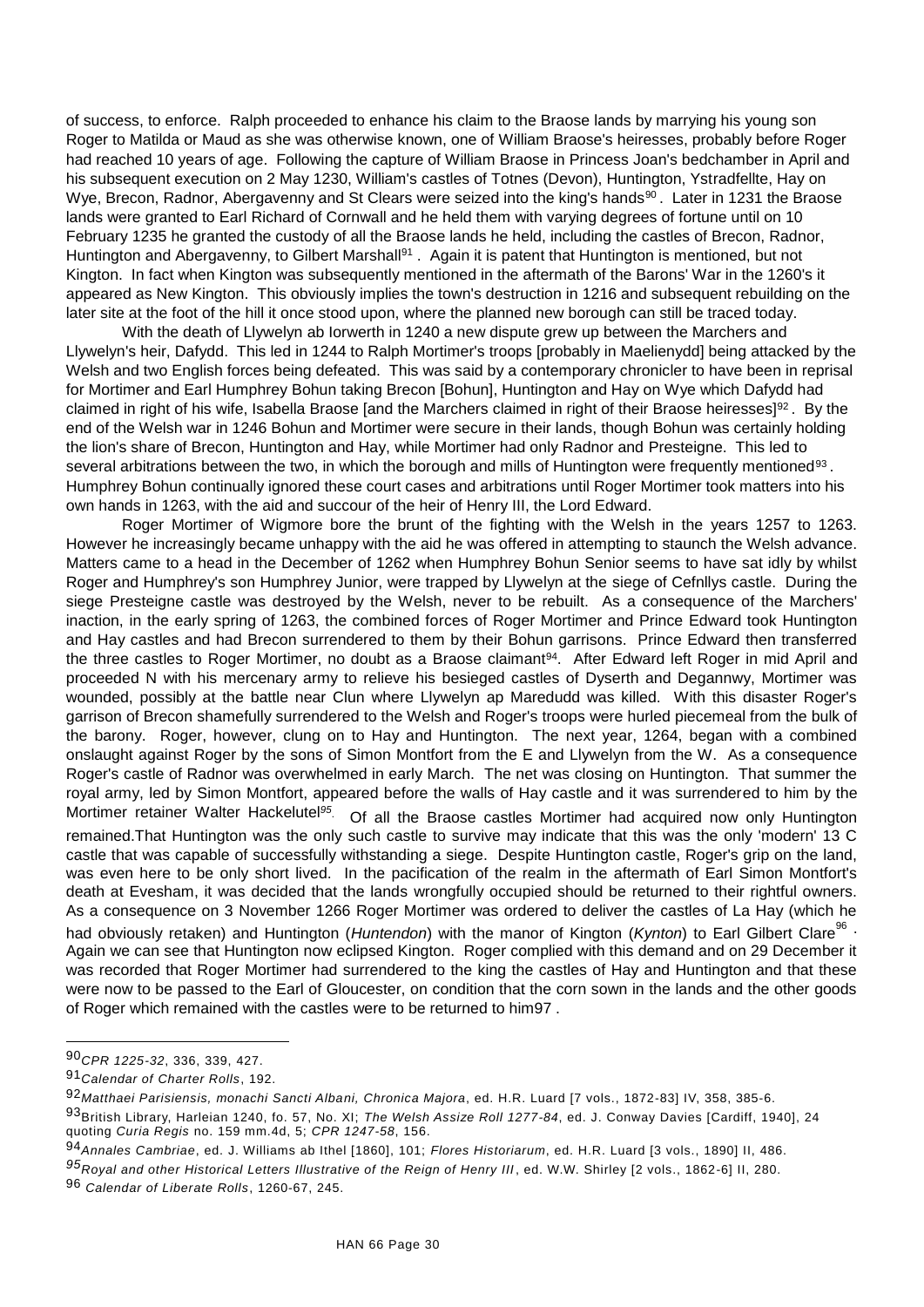

Gilbert returned the lands to Humphrey Bohun Junior's heir and on 21 February 1267 it was recorded that Humphrey the son of Humphrey and Eleanor Bohun was 18½ years old and held in Herefordshire for an unspecified service, Hay castle, town and commote as well as Huntington (Huntiton) castle and borough with rents in Kington (Kinton) borough, Barton (Bauerton), New Kington, Moseleg, Chickward and Brilley (Brunleg) as the heir of Eleanor Braose98 . From here on Huntington remained with Kington in the hands of the Bohun Earls of Hereford until they died out in 1373.





This evidence does not provide any certainty as to when any of the castles mentioned were built, however the implications are apparent. If the above deductions concerning Kington and Turret castles are correct, it still leaves the problems of the other castles. Huntington castle seems to be a late virgin foundation of c.1217-20, which apparently was built in stone from the first. However it should be noted that the building style seems somewhat archaic. Yet its name in Welsh was apparently Maen Castell, or the stone castle. This again may suggest that it never had a wooden stage. Turret castle, if built in the period 1067-75 as the meagre evidence seems to suggest, could have been long derelict by this time and no longer suitable for the 13 C Welsh border. Hence a new castle, possibly built in an old hill fort, was seen as the answer to the destruction of Kington castle. Only excavation can resolve whether an early Norman phase occurred at the present Huntington castle. The little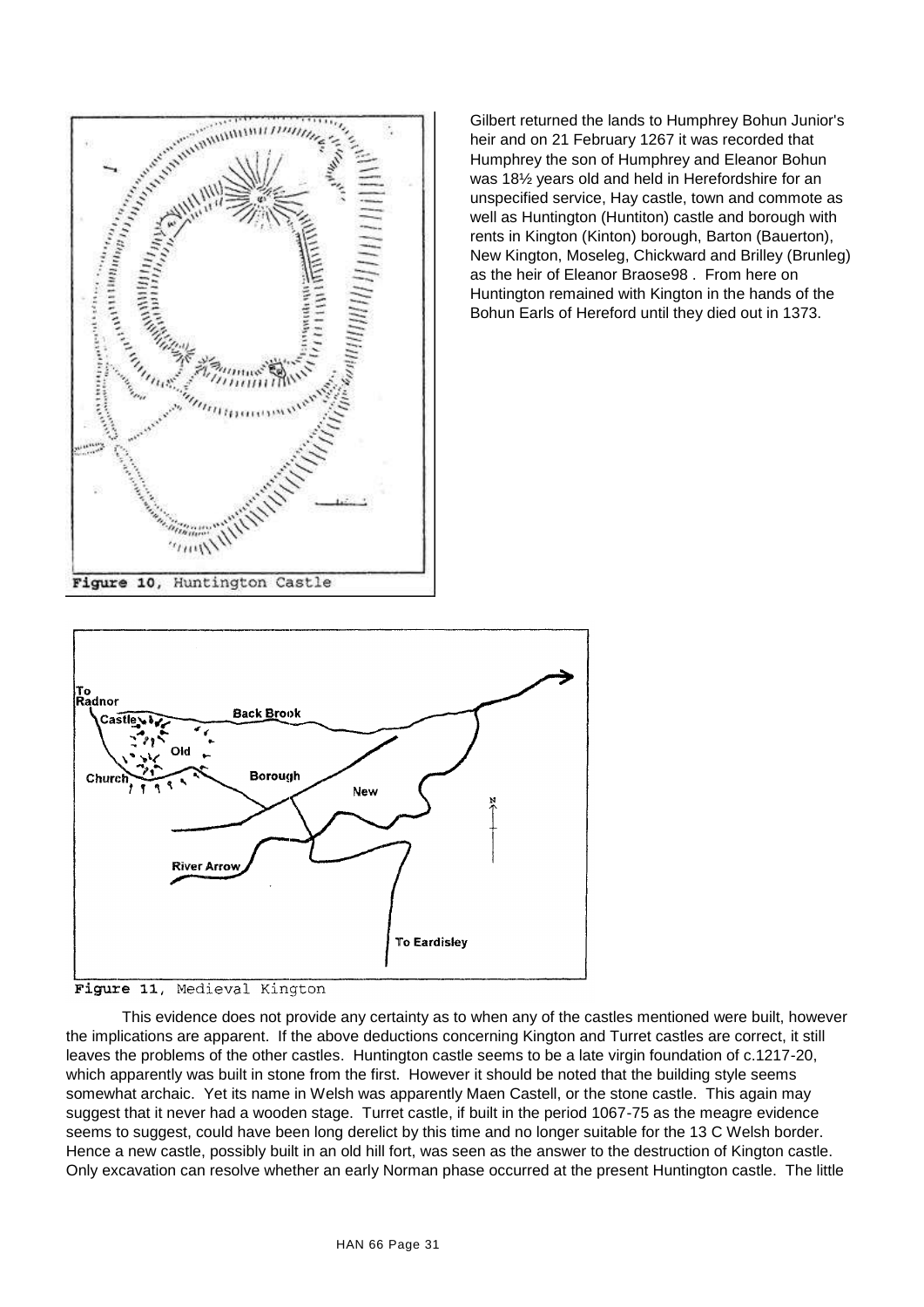Castle Twts at Lower Hergest would seem to be a minor castle of a sub tenant, probably founded simultaneously with Kington castle, judging by the lack of other castles in the barony.

The two castles at Hengoed, however, seem to belong to a different phase. At Upper Hengoed (SO.246521) there is a motte of some twenty feet height, with a largely ploughed out ditch and rampart, set on a platform of rising ground. Covering the slopes and surrounds of the motte are numerous fragments of stone, whilst the motte-top is slightly domed, suggesting the foundations of a large round tower. There is no trace of a bailey, but the platform to the W where the present farm stands could well be the site of one. Before December 1214 the nearby vill of Gwern y Bwlch was granted to Abbey Cwmhir by Llywelyn ab Anarawd, the son of a suggested prince of Elfael killed in 1198<sup>99</sup>. This would therefore indicate that the surrounding lands were even at this late date still susceptible to Welsh influence. That this site was fortified in stone does not rule out a Welsh construction. However comparison with the similar castle site at Bryn y Castell near Knighton may suggest that this motte is in fact a reaction to

the Welsh advances made under the auspices of Llywelyn ab lorwerth in the reign of John<sup>100</sup> . The inference of the possible link of this site with Bryn y Castell is strengthened not only by the Welsh seizure of Gwern y Bwlch, but also by the remains of a possible Welsh castle at Lower Hengoed (SO.248515). This curious site consists of an irregular twenty foot high mound, overlooking what appears to be a small dam that was repaired, probably within the last C judging by the brickwork in the structure. There is no trace of a ditch around the mound, but a wall appears to have run down the W side of the 'motte' [if it is one] towards the dam in the stream beneath it. Is this one of the 'aberrant mottes' as found elsewhere in Welsh-held lands from the 12th C onwards? Do the Hengoed castles mark the border of Llywelyn ab Iorwerth in 1215? The fragmentary evidence seems to suggest this, but it must be remembered that so much evidence is now lost that proof will most likely always be lacking.

Another peculiar site is the 'motte' on the ridge due S of Turret castle in Hell Wood (SO.258532) discovered some years ago by Richard Kay. This ridge-end site has been formed by cutting a ditch across the promontory and scarping a motte. That it is artificial seems likely, but what purpose it had so close to the main Turret castle is not clear. Five castles in Huntington manor seems an extraordinarily high total for a 3 hide vill and may indicate repeated Welsh attacks, conquests and expulsions. It is a great pity that no local religious establishment kept records of these now forgotten happenings.

#### Paul Martin Remfry

#### Editorial Note

l

Further motte and bailey castles exist in Kington Barony at Bollingham, Cwmma(?) and Woodville. Hopefully these will be visited and planned next year. Bruce Coplestone-Crow suggests that Chickward and Cwmma could have been in Huntington Lordship. For Chickward and Brilley (Huntington Welshry) see HAN 57, 43-47.

#### **Field Meeting at Richard's Castle and Bircher**

Due to ongoing research the field trip to Richard's Castle has been held over to the next HAN.

# **Investigations in the Colwall Area, 12 May 1996**

The purpose of the Colwall meeting was to examine the castle on top of the British Camp hill fort on the Herefordshire Beacon and suggest a possible construction date and reasons for its fortification. The day started with 7 members and friends meeting at Colwall church. Later they were joined by 2 more. Unfortunately due to a service only the exterior of this ancient church could be visited, but what was visible was of great interest.

The first church was probably founded as a subsidiary of Ledbury minster church which itself was founded in 720 after the area had been under Saxon rule for some considerable time. Colwall church now consists of a Norman nave, N (1880) and S (13<sup>th</sup> C) aisles, a chancel (1865/6) and a tower probably of the 14<sup>th</sup> C. In 1675 a great tie beam was put in the nave roof to strengthen the leaning pillars. Entrance is currently gained through a 15<sup>th</sup> C porch which has half wooden walls. Inside it covers two entrances into the church. To the W is a blocked 13/4<sup>th</sup> C doorway into the bell tower. Despite its conversion into a window this is still the only way bells can be got in or out of the tower. To the N is a fine Norman doorway with colonettes and trumpet scallop capitals. This has been reset in the S aisle wall, undoubtedly when the S nave wall was replaced by the 5 bay arcade. Another external door (13/4<sup>th</sup> C?) is in the W wall of the nave. In the E wall of the tower overlooking the entrance to the porch is the recess for a lost statue of Madonna with the dead Christ. Such survivals are rare. Also rare is the little shrine cut into the E side of the base of the churchyard cross as was shown to us by Mrs Percy. This little niche

<sup>99</sup>He may also have granted other lands, just W of Gladestry, see Remfry, P.M., *The Native Dynasties of Rhwng Gwy a Hafren, 1066-1282* [UCW, M.Phil Thesis, 1989], 136.

<sup>100</sup>Remfry, P.M., *Brampton Bryan Castle, 1066 to 1295* [Malvern, 1996] looks at the 13th C campaigns along the Teme which may have resulted in the building of Bryn y Castell in the period 1215 -30.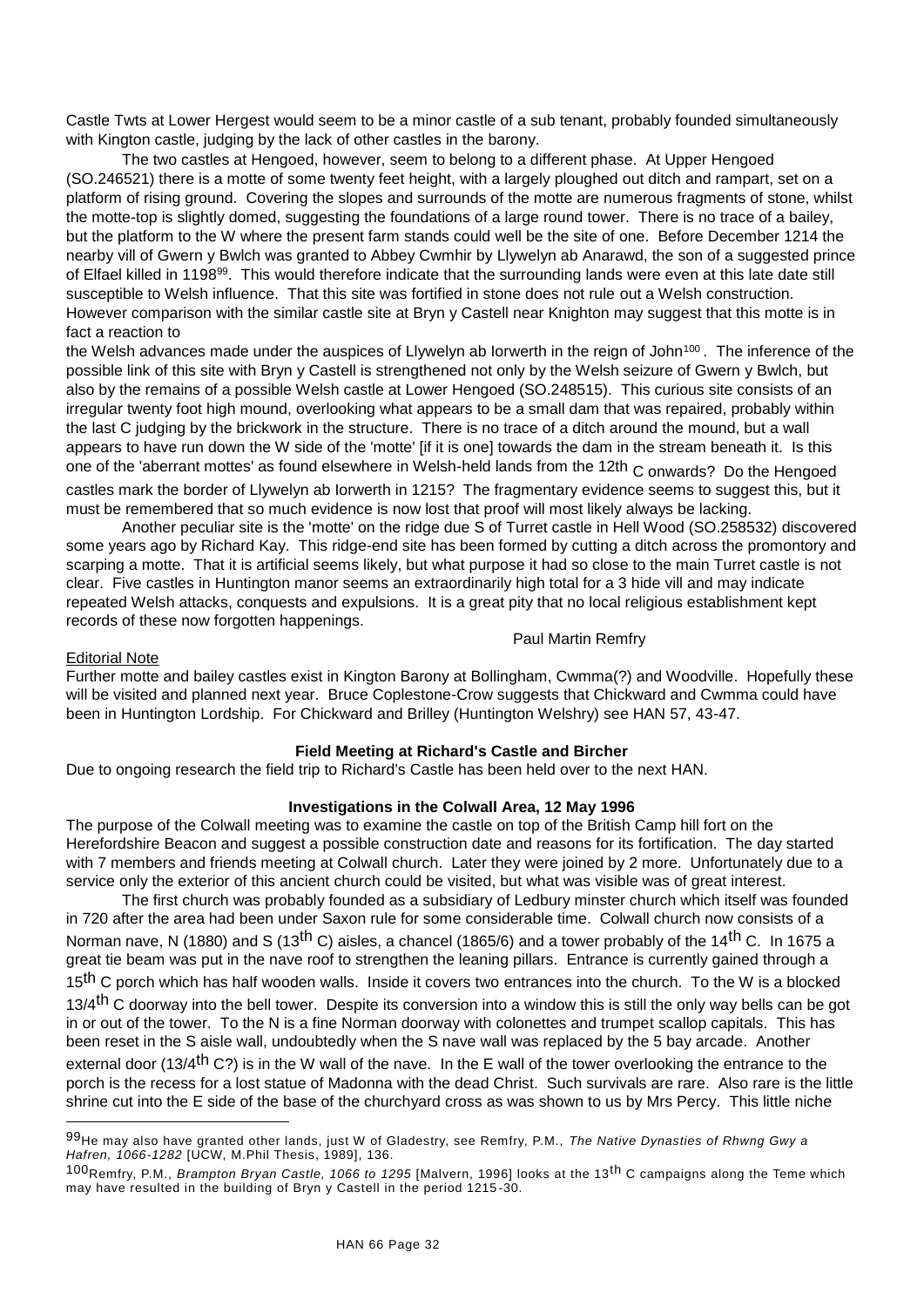appears to have held a relic and was initially covered by a wooden(?) structure of which the fixing holes for the brackets still remain. Above the niche are the remains of what appears to be a carved cross embossed in the rock. To the E of the church is a singular survival of a church ale house, dated by dendrochronology to 1530.

# **EXTRACT from '"The Newe Metamorphosis, or a Feaste of Fancie'" written by J(ervis) M(arkham) gent. 1600. An unpublished poem in the British Museum.**

Colwall, the towne on th' other syde the Hill, Such kyndnes shew'd me, I remember 't still. My kinde Hoste Hartland, where so longe I lay, If it were fit, much good of him I'de say. Yet this I found, that they were ignorant of that whereof they scarcely sawe the wante - - I meane the truth and imortallitie, The waye to blisse, The sacred devoie. Some such abuses as I here did see I will relate: from untruth they bee free. Neere to thou Hilles, I did one Saboth kepe: As good have bin in bed and fast asleepe. Oh, howe they doe profane the Saboth here! I doe protest it made me quake for feare. For popish superstition they doe still imbrace, Whereby Religion they doe quite deface. They have their Church-ale and old popish guise, Mother of errors and of monstrous lyes. The neighboure townes, they on the Saboth feaste, A Master of Misrule enterteynes the guest With drums and Bagpipes and with warlike gunnes. Thus as to May-games all the people runnes. They great provission make to enterteyne Ideoates, Asses, and Fooles, old and vaine And all this revelling crue to Church must goe. About Mid-ser-vice, they goe in a Rowe After the Priest, into the Church-ale-house (Which in the churchyard standeth) to carouse. Not to carouse, say they, but breake their fast Because then Calves-heads will not longer last. Which being don, to Church they hye agate, Their latter service serves for after grate. Then from the Church the May-pole they doe bringe, And set it up (tis sure a heath'nish thinge) The rest of th' day in feasting and in dancinge They spende, which should be in God's name advancinge. Like priest, like people, passing ignorant, Which, when I sawe it did me greatly dant.

Such puritan disapproval of church ale houses led rapidly to their closing down by the end of the English Civil War, this one surviving as an alms house until the 1930's. It was restored in 1989 and is now used as a Church hall, fulfilling a vital part in village life. Medieval Colwall, however, was probably already in terminal decline before the arrival of the railway in 1861 when what remained of the village migrated a mile ESE towards the station. To the N of the church lies the c.1630 Bishop's hunting lodge which is said to have replaced an earlier 'palace' which was burnt down. E of the Church at SO.742425 was a cruck barn discovered in a dilapidated condition some ten years ago by Mr Percy. Subsequently the structure collapsed in gales and now no trace of it now remains.

After viewing these structures a precis of the information below was read out. Domesday Colwall was a land claimed by the canons of Hereford. It had 3 hides which paid tax and lay in the manor of Cradley. There were 2 ploughs in the lordship, 8 villagers and 8 smallholders with 10 ploughs, 6 slaves, a mill, an 8 acre meadow and 1 hay. A radman held 1/2 hide of the manor and had 1 plough. Before 1066 and in 1086 the whole was worth 60s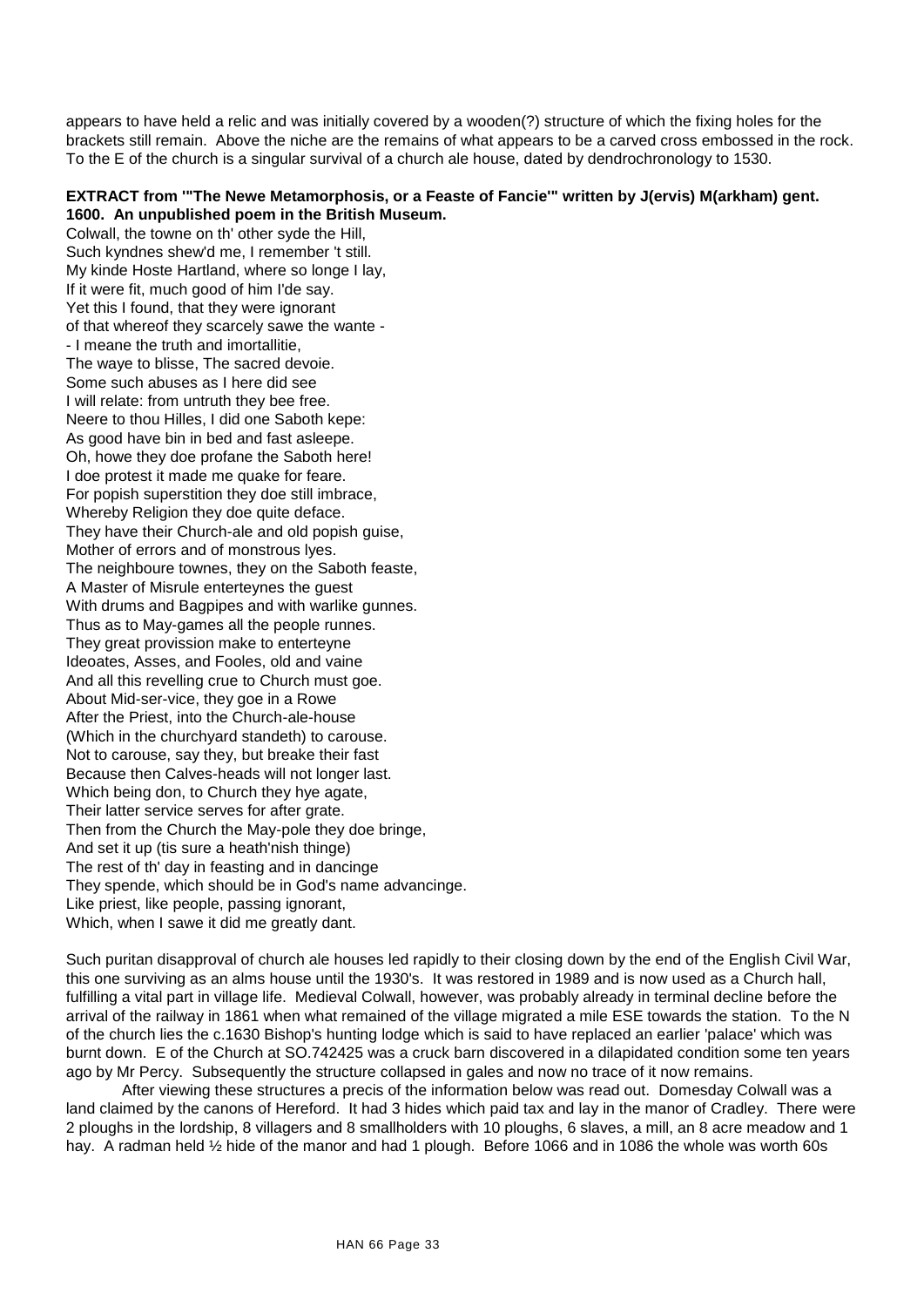(£3). Cradley was worth £10. Earl Harold was said to have held Colwall wrongfully and one Thormod from him. Later King William I had restored the land to Bishop Walter. In Ledbury there were 5 hides, 10 villagers and 1 smallholder (*buru*) with 11 ploughs... Of the manor a priest held 2½ hides, 2 soldiers 1 hide and a rider 3 virgates. They had 10 ploughs in lordship. There were also 7 smallholders and other men with 8 ploughs. The value of the land before 1066 was £10, but it had now fallen to £8. Earl Harold had wrongfully held 1 hide at Hazle and Godric had held this from him. Once again King William had restored it to Bishop Walter. In the lordship there were 3 ploughs, 4 villagers with 3 ploughs, a mill and 7 acres of meadow. It was worth TRE, later and now 25s. Nearby Coddington was also wrongfully held by Earl Harold, but had been restored by King William. These few scarce facts tell us little of the political conditions in the manor around this date, but when added to the known history of Herefordshire a possible scenario does emerge.

The later days of Saxon Herefordshire, like many of the earlier ones, are shrouded in mystery. What is known is that Edward the Confessor (d.1066) brought many Normans over to England during his reign. One of these was Ralph of Mantes, his nephew by his sister Godgifu and Count Drogo of Vexin in the Norman March. King Edward made him an earl before 1050 at the latest, though whether he was earl of Hereford, a province of Earl Godwine or not, is another matter. Ralph installed Norman favourites under his command and they immediately began constructing castles. Two of these favourites seem to have been in Herefordshire. They were Osbern Pentecost, who held Burghill and Hope of King Edward's gift and Richard fitz Scrope who held extensive lands in the N of the shire (see above article on Richard's Castle). In 1052 the new customs of the Normans provoked an anti-Norman backlash from the English and Earl Godwine returned from exile with an army to reestablish himself against his Norman and court enemies. However a battle was again avoided and peace and concorde was established between the opposing parties soon after 14 September 1052. Earl Ralph of Mantes, Robert fitz Wymarch and his son-in-law Richard fitz Scrope and some others 'whom the king loved more than the rest', were, however, allowed to remain in England. Earl Godwine may well have received Hereford back, but he died on 15 April 1053 and Earl Ralph was given Herefordshire with Oxfordshire and possibly Gloucestershire. This additional grant of Gloucestershire may well have had an effect on the early defensive lines established against the Welsh before the Norman Conquest. This is certainly a subject worthy of further research, especially when what occurred along the Teme valley is taken into account (see above Appendix V on Richard's Castle).

Earl Ralph did not have long to consolidate his new frontier when King Gruffydd ap Llywelyn of the Welsh laid waste a great part of Herefordshire. As a consequence the men of the shire and many Normans from the castle, went against him on horseback, not as the national militia or fryd, but as mounted Norman knights. The experiment proved disastrous and the inexperienced English force was routed at Leominster in 1055 by Gruffydd who then proceeded to destroy Hereford and its castle. Ralph possibly never recovered from the disaster and died in 1057. His uninspiring attempt to convert the English to Norman knightly warfare earning him the probably unjust epitaph, Ralph the Timid. At this point Herefordshire was returned to Earl Harold, the son of Earl Godwin. He held the shire until his fall and death at Hastings as King Harold in October 1066. His Norman tenants seem to have remained in possession of their castles under him though Robert fitz Wymarch had certainly deserted him before Hastings. Perhaps then, King Harold was not so ignorant of castle-based warfare.

This leaves us with the interesting problem of why King Harold was illegally holding land from the canons of Hereford? This land seems to have lain primarily in the E of the county and have been based in the Ledbury district. Why would Earl Harold want to seize these lands? The answer seems to be that there is no logical answer. However, if he had simply inherited these lands from his predecessor, the Norman Earl Ralph, a more logical progression can be suggested. When Ralph was given Herefordshire he was faced with several problems, not least of which was holding the Welsh at bay. It has been suggested that Richard fitz Scrope was granted the Teme valley to stop a Welsh flanking attack with the aid of the Mercians of Shropshire. This he succeeded in doing as late as 1067. To the W castleries were set up by Earl Ralph at least at Ewias Harold, though there may have been others, viz Radnor and the peculiar 'pre-Norman' phases at Monmouth. Earl Ralph certainly built a castle at Hereford and I here suggest that he also built them at Mouse castle and on the Herefordshire Beacon. The reason for suggesting this is two-fold. One is that Ralph would have wanted to protect himself from English intervention from the E as well as Welsh intervention from the W. The Teme line was controlled by Richard fitz Scrope, the central Welsh frontier by his knights, one of whom was Osbern Pentecost at Ewias Harold, although what his defences were to the S in Gloucestershire it is not currently possible to speculate. This leaves a gap to the E and I suggest that this was filled with a possible castle on the Herefordshire Beacon. The plan of this 'ringwork' and bailey as we can see is quite similar to that of Mouse castle and it has been suggested that Mouse is in fact a mistranslation of the Welsh word for Eye, the difference in spelling merely being the replacement of an 'a' with an 'o'. An Eye castle at this point above Hay on Wye would have had wonderful views along the Wye valley and well mirrors the position of the Herefordshire Beacon to the E. It is suggested that a field meeting is convened next year to survey the remains of Mouse castle and compare the findings with those of the Beacon.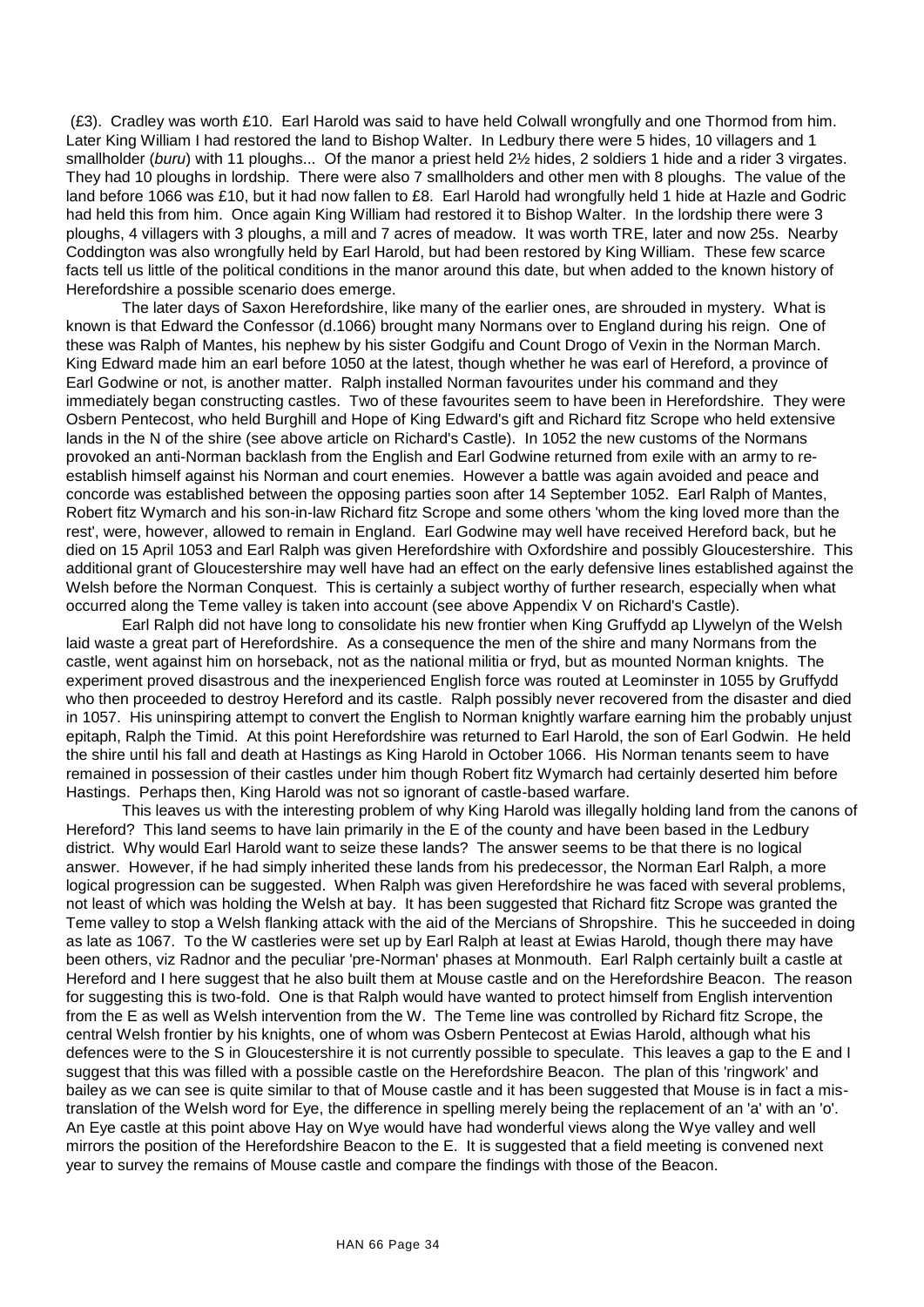The Herefordshire Beacon 'Citadel' was excavated in the late 1870's when the surface was much disturbed101 . In the 1950's the pottery evidence was re-assessed and it was concluded that it was 'twelfth century'102 . Consequently the old hill fort citadel was reclassified as a ringwork and bailey. This reclassification therefore makes it worthwhile quoting verbatim Cathcart King's comment on Mouse castle at the other side of Herefordshire.

'Hummock of ground on a high foreland site occupied by what seems to be an unfinished castle of motte, bailey and counterscarp bank. The bank is strong, and the motte, in a central position, is formed by a scarped boss of rock. The defences of the bailey, however, seem generally to be lacking'103 .

This description is equally applicable to the Herefordshire Beacon. The question has therefore to be broached as to the age of the Herefordshire Beacon castle. Two main options seemed plausible. The first is that the castle was built during the Anarchy, when King Stephen and the Angevins were fighting in Gloucestershire, with fortified places being burnt at nearby Tewkesbury and Winchcombe. However it is considered more likely by the author that the castle should, even without conclusive evidence, be tentatively classed with other early Norman 'hill castles' like Old Sarum in Dorset or Castle Neroche in Somerset.

l



The slight evidence accrued above may indicate that in this case the Herefordshire Beacon may actually be classified as an early pre-Norman castle! Remember that Earl Harold fortified Dover 'castle' during the period 1053-66, according to two apparently independent sources<sup>104</sup>.

After an early lunch at the old British Camp hotel, now the Malvern Hills Hotel, the group tackled the hill fort from the north. After a sharp climb we turned into the camp ditch at the N gate and proceeded along the counterscarp bank marvelling at the fine views into Herefordshire. Unfortunately a fine mist in the distance obscured the Welsh foothills which are normally plainly visible. From our vantage point under the citadel a good view was obtained of the northern section of the later hill fort. The construction of the great rampart could clearly be seen from here. The work teams had excavated their ditch by scarping the hill side and throwing the rubble up into the counterscarp bank. On the inner lip of the scarp was a slight trough that ran inside the fort defences. This it has been argued was a shallow quarry for rock to help build or face the rampart atop of the scarp. This feature also exists on top of the citadel and would therefore seem to indicate that it is in fact a pre-historic feature later refortified by the Normans! A discussion on the work of Gordon McDonald and the Severn Estuary Group on sea levels then took place and it was marvelled at the fact that this hill fort in its prime seems to have stood at the coast's edge, perhaps occupying a position more like Chepstow does today. The group then continued to the fort's W gate and the old 'salt way' ridge was easily traced in a bow shape as it ran first westwards and then southwards down into Eastnor Park. It was noted that the path was only about 4-5 feet wide as it zig-zagged up the side of the hill to the gateway. The group then proceeded to the S gate where the hill fort on Midsummer Hill was clearly visible, blocking another pass in the Malvern range. It was here noticed that a further rampart and ditch lay at the foot of the hill fort defences, making a right-angle with the Red Earl's dyke which divided Worcestershire from Herefordshire along the hills. The minuscule 'Giant's Cave' was also pointed out and May and Bredon Hills discerned.

<sup>104</sup>Eadmer, *Historia Novorum*, 7-8; William of Poitiers, *Histoire de Guillaume le Conquerant* [Paris, 1952], 104, 212-3.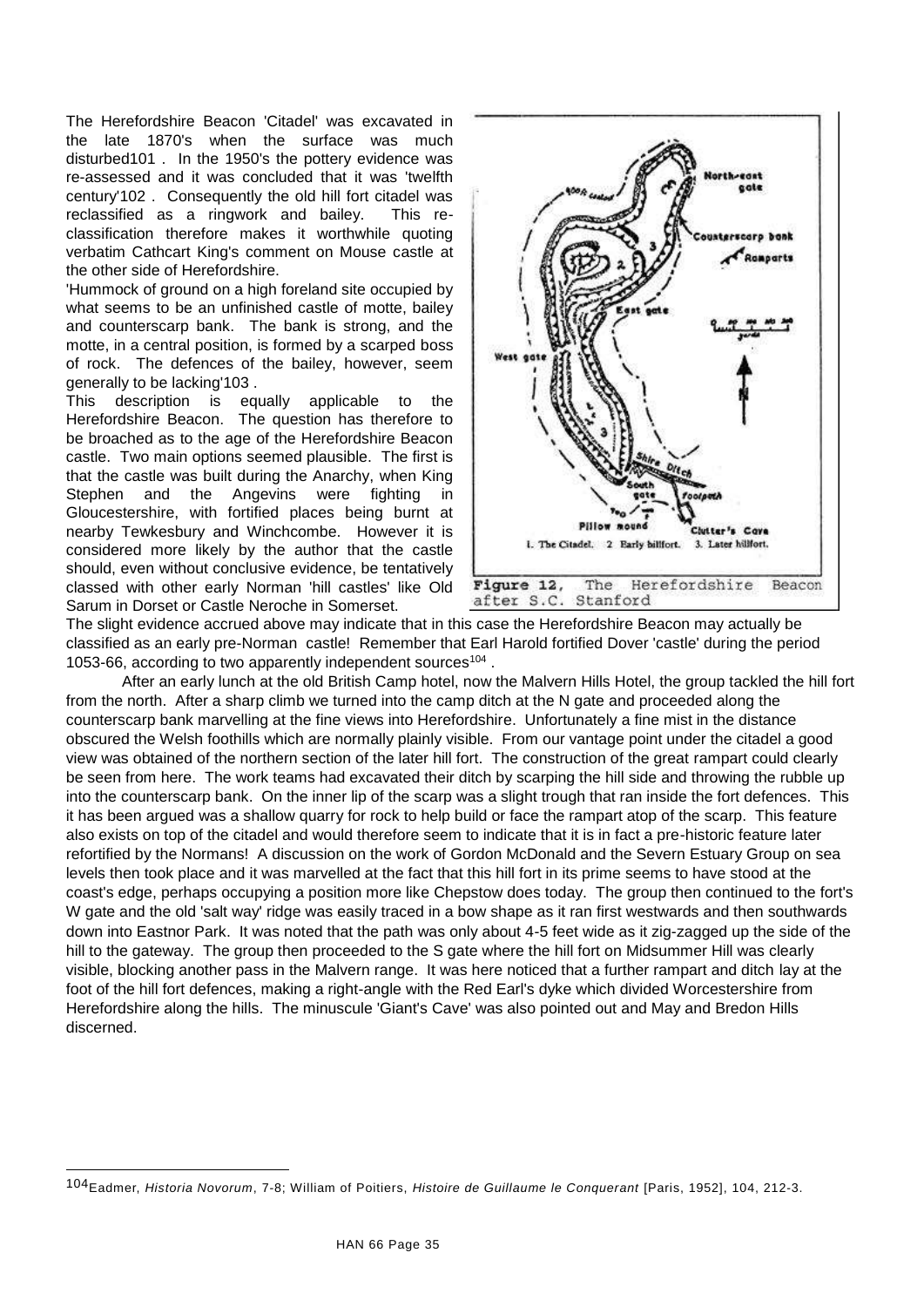From here we made our way back over the hillock contained in the southern wing of the later hill fort. Consequently the citadel was approached from the south. The first discovery was that there were three or four successive lines of defences consisting of rampart and possible ditch blocking the access up the causeway to the 'castle'. When the bailey level of the fortress was reached the party moved to the E after searching without luck for the traces of a suggested gatetower here. Modern path works have, however, greatly disfigured the site. Next the platform of the E side of the bailey was examined. At the NE corner the possible foundations of a rectangular structure were observed. It was also noticed that rabbits burrowing under the E rampart had disturbed much yellowish material. On close investigation this appeared to be a 30' deep layer of limestone. This was not to be expected in this position on the hill. Hopefully comments on this geological feature will be discussed in the next HAN. It could also be seen from these burrows that it was most unlikely that a stone curtain crowned this slight rampart.



Figure 13, The Herefordshire Beacon Citadel

An examination of the N part of the bailey shed no evidence for a medieval entrance on this front and certainly no sequential barriers as were noticed to the S. It is again to be noted that the modern concrete path has greatly disfigured this side of the castle site. The W side of the bailey becomes a 15' wide platform, in effect little more than a counterscarp bank for the main part of the castle, the large motte or mound. The purpose of this 'glacis' is now difficult to ascertain (See Penyclawdd article below).

The oval mound of the Citadel is about 40 yards E to W and 30 yards N to S. The excavations that were carried out here in 1879<sup>105</sup> have undoubtedly changed the surface of the mound beyond all recognition and no sensible comment can be passed on the numerous dips and hollows that now fill the surface. What can be seen now, and may be an original feature, is that there is quite a rampart to the E, now some 5-10 feet above the surface of the mound. It may be that this 'shield wall' was built to protect the garrison from the prevailing E wind, known for its bitterness and claimed to bring the cold all the way from the Urals, the next range of mountains to the east. The circuit of the mound was then walked and the impressive deep and steep rock-cut ditch admired. Near the S entrance a cut was examined in the side of the mound rampart. This seemed to have been formed by children or sheep repeatedly using this route up or down the mound. The cut about 2 feet deep did not seem to reach the bedrock, which was surprising considering that much of this was visible in the rock-cut scarp. Much stony material, however, was visible. With this examination completed the party made their way back to the modern N entrance to the mound where Mrs Percy told the members about Piers Ploughman and the areas he knew in the vicinity. As several members had long drives in front of them the meeting then broke up around 4.00pm.

#### **Appendix 1: Piers Plowman**

l

There are many questions asked about Piers Plowman and its author William Langland. Was he the illegitimate son of Stacy (Eustace) de Rokayle who held land under the Dispensers in Oxfordshire? Was William born near the Malvern Hills in 1332? Would the family have been in the Malvern district near the Dispenser stronghold of Hanley Castle and the monasteries of Great Malvern and Tewkesbury, houses under Dispenser patronage? Was William just the name given to the figure of the dreamer or was he the actual author? Most important of all, were the A, B & C texts all the work of one man assuming that the author and the dreamer are the same person? In this report I am making no comment nor trying to answer these questions, I will leave these to the experts.

<sup>105</sup>Hilton Price, F.G., *Trans Woolhope NFC* 1880, 220-7.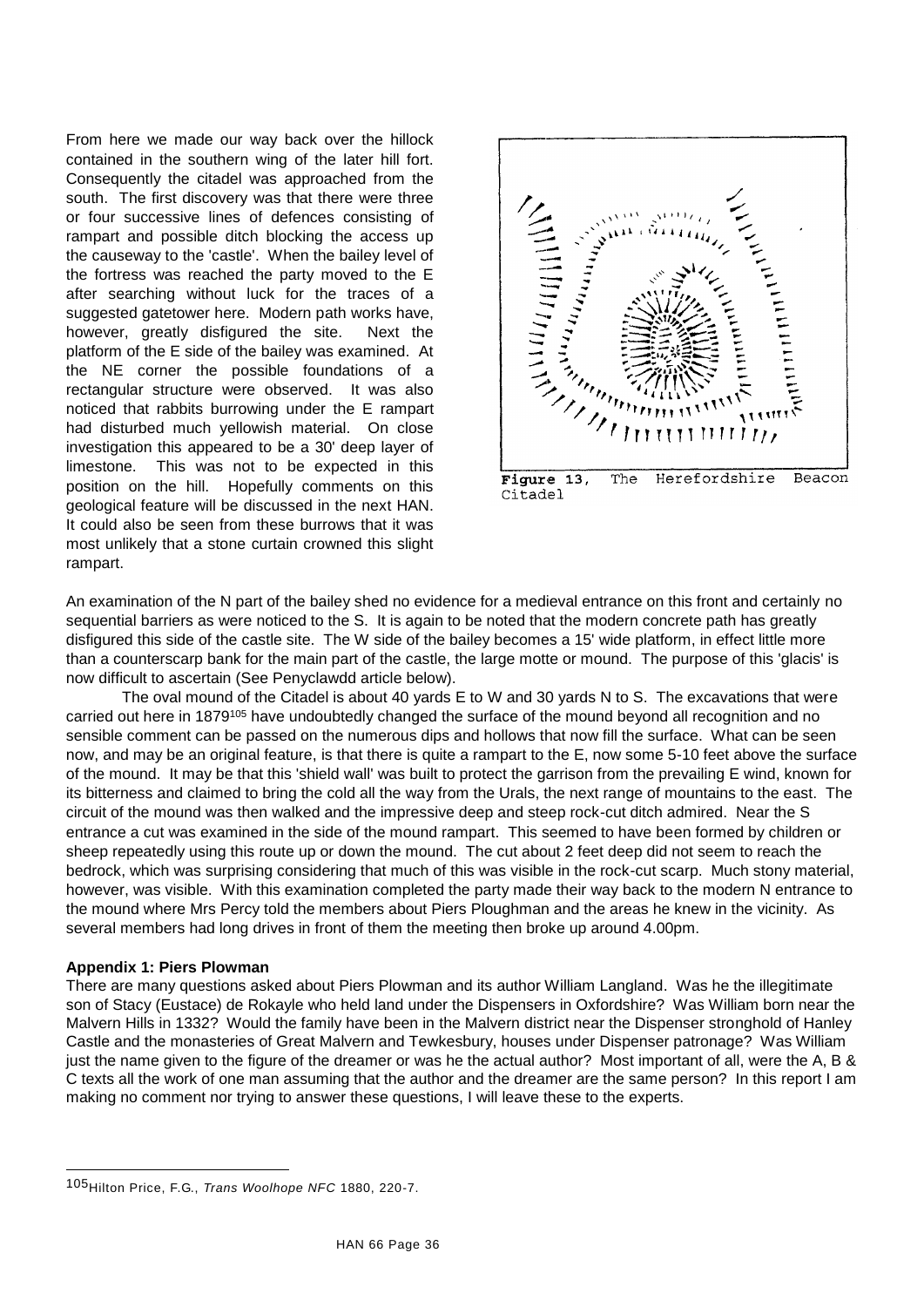The word Langlands was discovered in a court roll of the manor of Barton Colwall dated 23 April 1719. The Pewtress Spring formerly known as the Primeswell had been known traditionally as the place where Langland fell asleep and saw his vision. It was recorded twice in print.

# **William Langland the man**

William Langland was probably born at Ledbury and not at Cleobury Mortimer as had been supposed. There is no reference to Cleobury in Langland's writings, no place of the name of Langland in the neighbourhood and no connection with his family can be discovered in relation to that place. Only in 1550 Robert Crowley published the first printed edition of Langland's works where it stated that 'Cleybirie' is 8 miles from the Malvern Hills. In fact Cleobury Mortimer is 23 miles away. In 1557-9 further writings and references mention 'Clybery near Malvern Hill'. Perhaps the word Clibery had become substituted for Lidbery.

William probably went to school at the Priory at Great Malvern or Little Malvern. His home was at the Langland in Colwall Parish on the Ledbury boundary where he possibly lived with his mother's relations. On 20 December 1348 he was ordained an acolyte in the parish church of Bromyard when he was 16 or 17 years old. He is sometimes called Robert, but never used the name himself, calling himself Will or Long Will.

# **Longland or the Langlands**

On the S boundary of the parish of Colwall is a large arable field which has been called for centuries and still is called Longland or the Langlands. This is not an uncommon name being derived from the field being two furlongs or furrowlongs in length. This field was the common arable field of the tenants of the manor of Barton Colwall. It lies on a flat piece of ground 387 feet above sea-level. Westward the ground slopes up to the wooded hills of Hope End, to the E it rises to the Herefordshire Beacon. A quarter of a mile away, overlooking it is a hamlet of cottages and farms and an inn, the Wellington. In the 14<sup>th</sup> C people living in this area worked on the manorial demesne of the prebendary of Barton Colwall. At this time the track which leads from Upton on Severn passed over the hill at what is now known as Winds Point, descended into the valley and after passing Old Castle broke into two tracks one leading to Netherpaths, Colwall Green, Brockbury and the Church of St James the Great, while the other, skirting the foot of the hill, turned sharply to the S and came out almost at the Longlands. The track from Winds Point to Old Castle is still a well defined hollow-way and was known traditionally as the Pig or Pyx track due to the fact that the consecrated wafers were carried this way from Little Malvern Priory via Brockbury to the Parish Church.

In a terrier written at the beginning of the 19<sup>th</sup> C is this entry: 'The old house by the Longlands adjoining the Turnpike Road leading to Ledbury and the old lane that divides Colwall and Ledbury leading towards Dumpleton is Lord Somers' land'. The 'old lane' was once the high road before the present road was made. The 'old house' now pulled down and replaced by two cottages, is in Ledbury Parish. This old house may have been the home of William Langland. It was here that 'folk' came to ask Piers the way to find St Truth. Most of the folk helped Piers with his work but some idlers sat in the alehouse and said "Hey! trolly lolly". Longlands with the ale-house overlooking it sets the scene.



#### **The Vision**

The poem tells how William, weary of wandering, sleeps under a broad bank beside a little stream on the Malvern Hills one May morning and how he has a marvellous vision. What suggested the vision? Was it nothing more than the world as represented in a mystery play with Paradise on one side, Hell on the other and the world in between. The English method of presenting such plays was quite different, however, with separate wagons or pageants parading at intervals through the town. Thus it seems that he did actually see buildings or structures on which he based his word-picture. The road from the Longlands climbs up Chances Pitch and in a mile or so reaches the foot of Herefordshire Beacon. There is a curious fold or valley which runs from the summit crosses the road and ends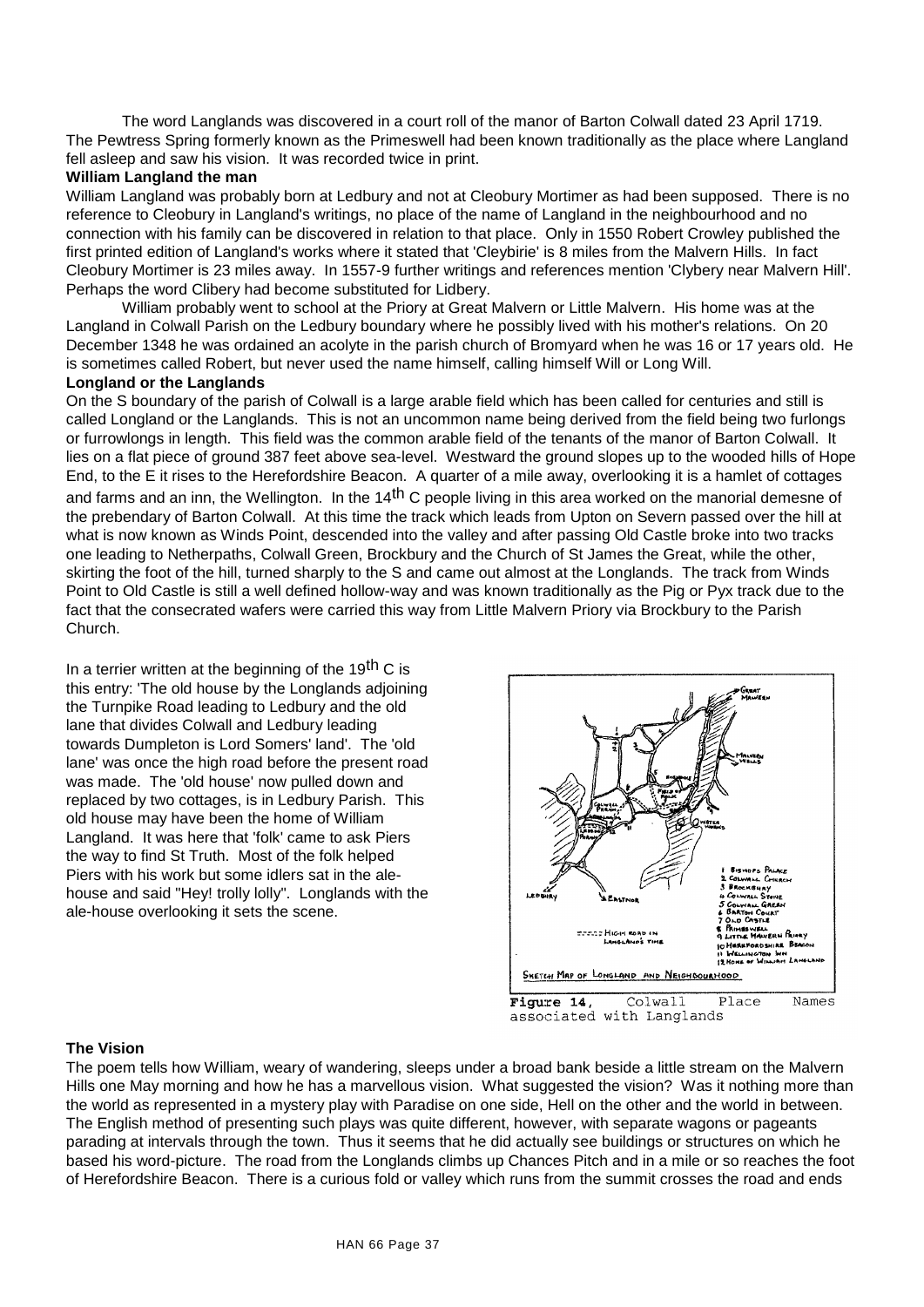in the level ground beneath. Just below the road in this valley is the Pewtress Spring from which water flows at the rate of 20,000 gallons in 24 hours. In Langland's time it was called the Prameswelle, later Primeswell. The stream which flowed from the spring was where Langland slept. Above this spot to the E is the Beacon and on its summit may still have been the remains of the Norman keep which is known to have existed in Stephen's time. Even if it had disappeared before Langland's day, the tradition would still remain. A deep dale was at the dreamer's feet while a little to his left was the dungeon of Old Castle. Although nothing now remains of the castle, the moat still exists and the island on which the castle was built probably only crumbled into the water around 150 years ago. Between Old Castle and the Beacon there is an area of fairly flat ground. It was here that William pictured the folk 'working and wandering as the world requires'.

Fair field full of folk... of all manner of men,

The poor and the rich, working and idling.

He gives a rich picture of 14<sup>th</sup> C life, work and characters. Ploughman, friars, bishops, lawyers, burgesses, cooks and taverners are all in the word-picture painted by Langland. One wonders if some of the characters were from the hamlet of Evendine, the taverner from Hartlands and the ploughman from Lower House Farm adjacent to the conjectural 'field of folk'. There is still evidence of ridge and furrow ploughing in these fields today. When his vision is finished William goes home to Langland, one mile distant.

# **Brutner the Braggart and the Good Knight**

Throughout Langland's writings with the exception of Piers Plowman and Haukyn, the active man, there is hardly a character who is more than sketched. The Good Knight however is a live man and in the guise of allegory appears in the early part of the poem. Who was Brutner the braggart and who was the Good Knight?

It was recorded in 1354 that there were complaints from the bishop's tenants in Cradley, Bosbury and Colwall. One William de Cowley admits his guilt. He could have been the Brutner or Breton.

The Good Knight was an amicable individual. At this time there was living in Herefordshire a family called 'de Brockbury'. They owned two manors in the county, one near Bredwardine called Brobury and the other, Brockbury, in Colwall. There is reference to a fine concerning James de Brockbury and Simon de Brockbury whose lands are in 'Codyngton and Colewall'. It seems likely that James was the Good Knight. William gives a description of Brockbury and his directions are as follows. 'Go forth by a brook till you find a ford, wade through the water; then you will come to a croft, but don't enter; two stocks stand there, but stay not, leave them on the left then turn by a hillock and come to a court, clear as the sun, with a moat the manor all around; the tower that holds Truth is set above the sun'. The Herefordshire Beacon on which was the tower, faces Brockbury about a mile away. It is probable that at one time William might have acted as tutor at Brockbury to James' second wife and her stepchildren.

#### **William's Later Life**

About 1355 William went to London. He had no name and he could not advance in the Church because of his illegitimacy. In Colwall he was known as Will or Long Will and his ordination name was given as *Willelmus de Colewall*, but he would not have dared seriously to take the name of Colwall as Bishop Trilleck was lord of the manor of Colwall and had a residence in that Parish (The Bishop's hunting lodge, now Park Farm). William therefore adopted the name of Langland or Longland from the place where he had spent many years of his life and which may have been connected with his mother's family. He may also have enjoyed the pun. His father would not let him take his name of 'Rokayle' and finally he gives a name to himself - 'my name is Longe Wille' - William Longland. Evidently as he got older, he felt the stigma of his birth more and more and consequently disliked the name of Longland.

He mentions Malvern only four times but there is considerable significance on each occasion and in his old age his mind naturally reverted to the scenes of his youth on the Malvern Hills. He died in 1399.

Marion Percy

# **Acknowledgement**

All ideas, references and quotations are taken from :- Allan H. Bright & Geoffrey Cumberlege, *New Light on Piers Plowman* [Oxford University Press].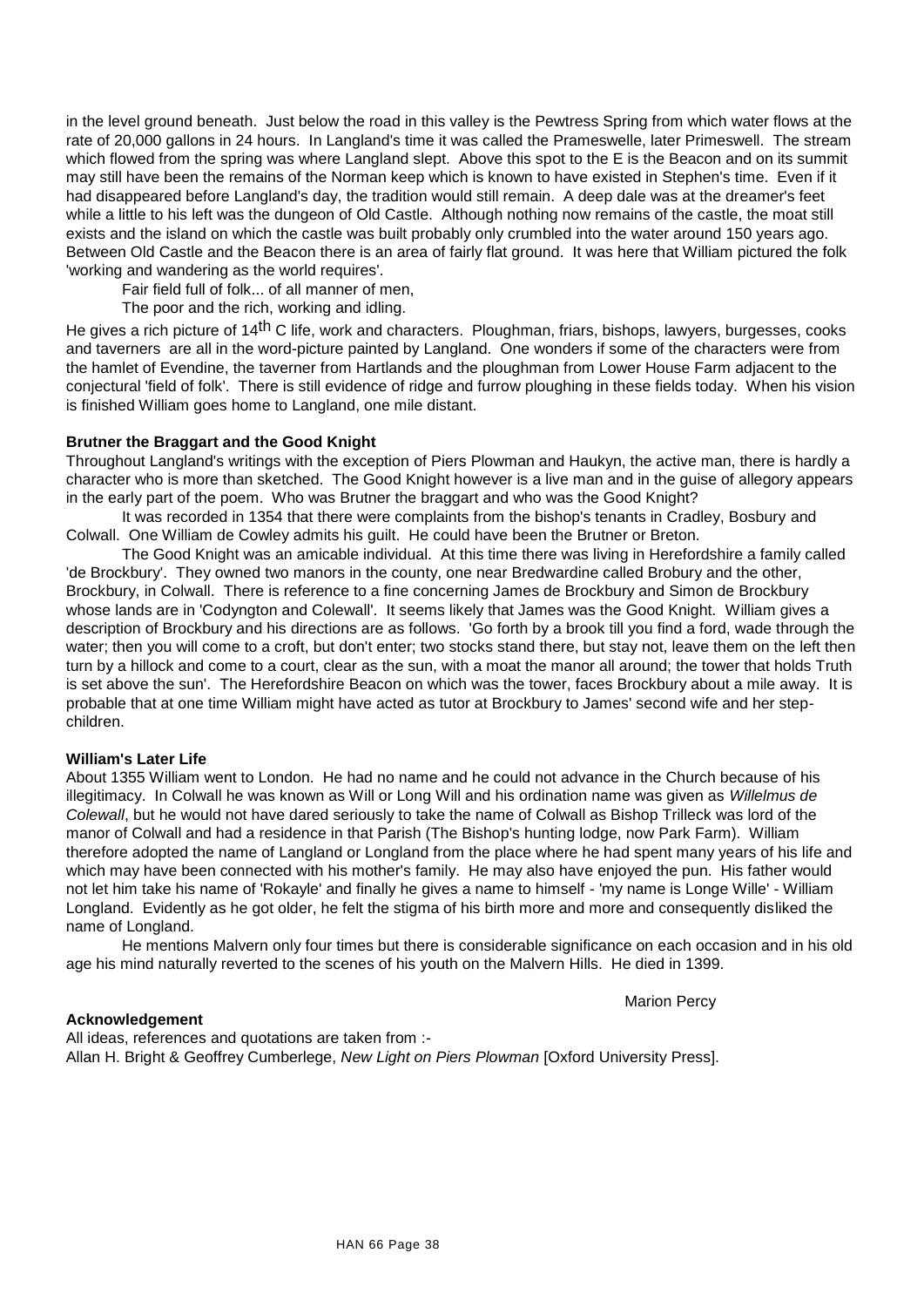#### **Investigations at Penyclawdd and the Black Mountains**

Fourteen members met at the Memorial Hall, Ewias Harold on 9/6/96 at 10.30am. for a field meeting led by Graham Sprackling. We made our way to Penyclawdd Court (SO 310 200) in the parish of Llantilio Pertholey in Gwent. This ancient Tudor manor house lies at the foot of Bryn Arw mountain in Brecon Beacons National Park.

First we examined the double moated motte and bailey earthwork at the rear of the house. This is a puzzling site, defensively weak where it backs onto the higher ground from which runs the small stream that feeds the outer moat. There appears to be a counterscarp on outer edge of the wet moat. Inside what at first sight appears to be a ringwork, a small motte or platform has been constructed, about 10ft. above the inner dry ditch, with a diameter of about 60ft. The top of the mound is solid and contains stone. The 'ringwork' if such it is has been destroyed on the E side by the medieval house, and on the S side by the walled garden and farmyard. The ringwork bank is at least 15 ft. wide and is about the same height except in the N W side where it is higher than the motte. The inner ditch is about 15 - 20 ft. wide, but appears to be wider on the side. The suggestion that it may have been a ringwork is prompted by the thickness and height of the bank, and the fact that it is as high as the mound except on the N W side where it actually overlooks the mound. The hill side behind of course overlooks the entire site.

The possibility of a bailey should be considered on the S and SE sides, under the house, garden and farmyard. The farmyard appears to be on a platform, there being a 'lip' where the access road enters the farmyard. The outer ditch also shows signs of having originally continued further. From these Norman origins, by 1349 Penyclawdd had become a manor held by half a knight's fee from Abergavenny Castle, by Walter de Kymbard from Lawrence de Hastings. We were then taken on a conducted tour of the house.

#### **Penyclawdd Court**

Originally of timber-frame construction, the Tudor wing had been replaced by sandstone by 1500. The earliest part has longhouse features, the parlour wing being added in about 1620. Although documentary records are patchy, the manor seems to have come under the ownership of important families such as the Cecils, the Montagus and the Herberts. Meetings of the Courts Baron were held at Penyclawdd until the abolition of the manorial courts in 1926. After it became a tenant farm the house went into decline and neglect. Its tall chimneys and mullioned windows deteriorated, and much of the interior was altered and victorianised. In 1984 the present altered and victorianised. owners began the slow process of sympathetic restoration of the house and gardens. The house is complicated as a result of many alterations and is full of oddly shaped rooms and narrow passageways, a reflection of its erratic development over many centuries.



Figure 15, Penyclawdd Castle and Manor

Lunch was then taken at the Pandy Inn on the main road. We then proceeded through Longtown and up the Olchon valley to Olchon Cour. The house is in an elevated position at an altitude of 1, 100 feet. Tucked into the angle between the Cats Back and the main ridge of the Black Mountains. There is a glorious view down the valley of the Olchon brook, the tower of Longtown Castle being clearly visible in the distance.

The brook seems to take its name from the Welsh word *Gwolch* (to wash away), presumably referring to its scouring and eroding qualities. Further down the valley lies Olchon House (SO 306 299) where an ancient memorial stone with Latin inscriptions was discovered in the late 17<sup>th</sup> C. Nina Wedell has kindly supplied details of this find, together with references to the Celtic cross-incised stones to be seen in the Llanveynoe parish church.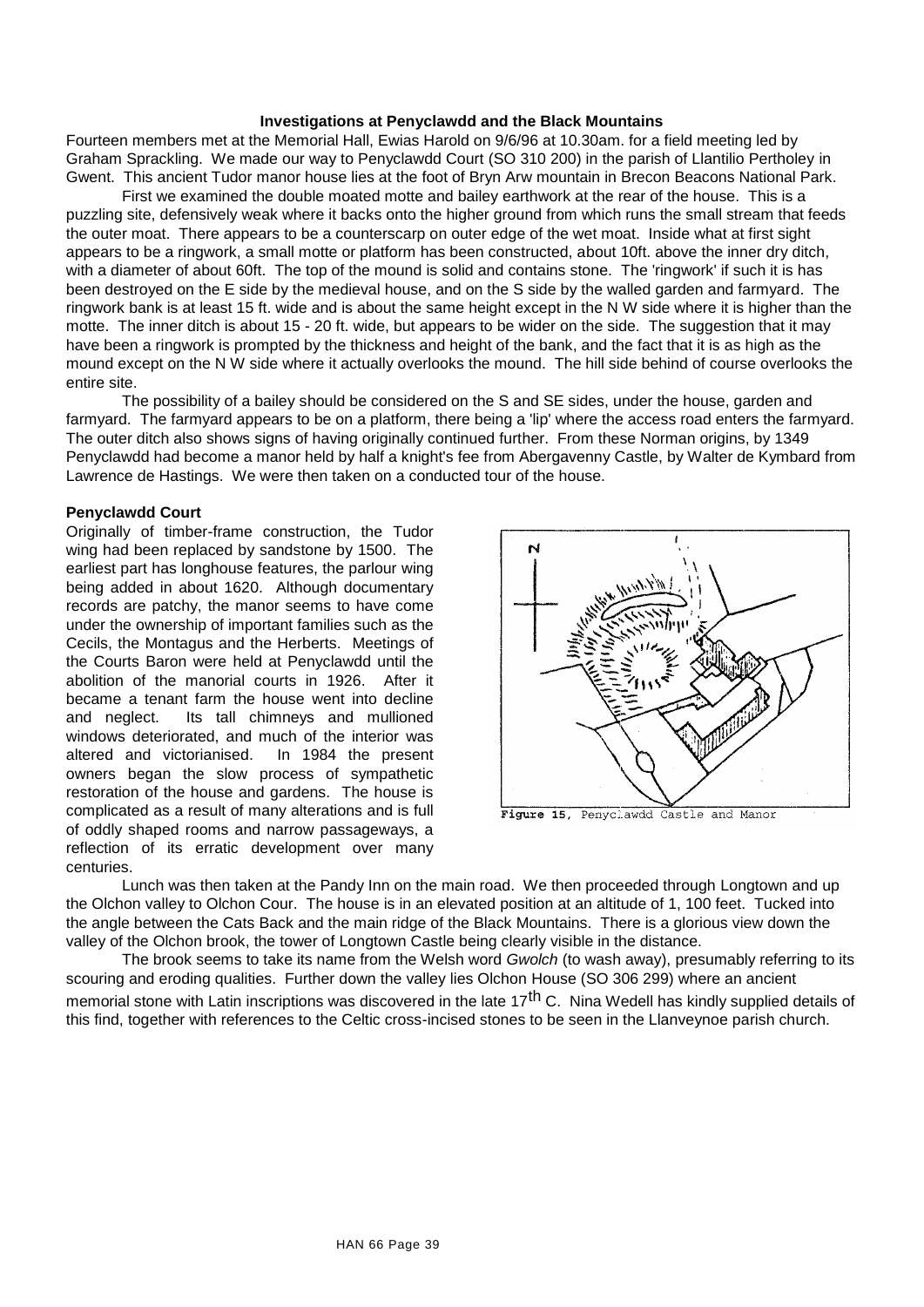#### **Olchon Court Farm (SO 279 326) in Llanveynoe parish.**

Partly of two storeys, partly of one storey and attics. On the W end ashlar dressings of 15<sup>th</sup> - 16<sup>th</sup> C. The E end is a 17<sup>th</sup> C extension. The roof of the original building has been raised. The porch and a barn on the E end are modern. The entrance doorway in the W end of the S wall is original.it has stop chamfered jambs and a four centred head. On each side of the doorway is an original window, with chamfered head, sill, jambs, and a wide mullion. A stone doorway in the W wall has a stop chamfered lintel. In the attics is a 17<sup>th</sup> C battened door. On the ground floor there is a drop in the floor levels, and a curious feature is that low down in one of the thick S walls, is a window slit or aperture almost at ground level. Notes supplied by Elizabeth Taylor reveal that in the Tithe Apportionment of 1841 the property was referred to as Court Nicholas, Homestead and meadow (tithe no. 754). Owner John Bridgewater Esq., Tenant John Nicholls.

We were also shown the barn which the owner suggested may have been the original dwelling house, a piece of cruck still being visible in one of the walls. He pointed out that the stonework was of very good quality for a barn. Once again the name of John Oldcastle was mentioned in connection with the house. We heard the familiar story of his escape from the house, and injury caused to his leg, when a maid threw a milking stool at him. (See Oldcastle - HAN 64 p.42). Referring to the stone with a 'latinized' inscription found at Olchon House our host suggested the possibility of a Roman road up the Olchon valley. Peter Halliwell then pointed out that John Sorrell, as a result of flying over the valley, has suggested the likelihood of a Roman road from Pandy to Hay-on-Wye, but running up the neighbouring Monnow Valley not the Olchon Valley.

As a result of the suggestion that the spur on which the farm is- situated might indicate a possible promontory fort site, we examined the contours of the meadow which lies in front of the house. We could find nothing to substantiate this, apart from the suitability of the site, which is between two small tributaries of the Olchon Brook (SO 283 323)

Just below Olchon Court in a field on the opposite side of the road from a farm called Beili Bach, an important archaeological find was made in 1932. The owner of Olchon Court, to whom the field then belonged, unearthed a large flat stone while ploughing. It proved to have been covering a stone lined burial chamber. It contained the skeleton of a man, with a beaker intact and flint arrowhead. Another cist of similar dimensions was found nearby. The first cist was removed intact and taken to Hereford City Museum where it can still be seen on display. It has been dated to the early bronze age 1700-1600 BC. A full report of the discovery can be found in WNFC transactions 1932. In the report there is some speculation as to where the tribal settlement could have been situated. John Van Laun has informed me that about ten years ago he found a piece of worked flint on the mountain directly overlooking the burial site. A local informant has told me that there were other burial cists a little higher up the valley, which were quietly destroyed and ploughed out by a farmer, and the flat stones "thrown down in a dingle". A glance at the map in the general area reveals a farm with the interesting name of "Auburys", although in some Kelly's Directories it is spelt "Aubreys".

Also of interest is the name of the farm opposite the burial cists near Olchon Court. Beili in Welsh can mean a small courtyard, but it can also mean mound or tumulus. So Beili Bach could indicate "small mound". There is a suggestion in the WNFC report of 1932, that the burial chambers could originally have been covered by an earthen mound.

After some very welcome refreshments provided by our hosts, we returned along the narrow road which turns sharply at Blaen Olchon and then winds back along the opposite side of the Olchon valley. At a good vantage point we stopped, and were rewarded with a superb almost aerial view of Olchon Court on its promontory, looking down the valley. It was while we were enjoying the view that Ruth Richardson pointed out some interesting small banks and undulations in the field below the house, which she thought might be the remains of the small square closures of celtic fields. Several of us took photographs. So was Olchon Court and its environs the site not of a promontory fort, but of a celtic tribal settlement or village, with its cultivated fields just down the slope? Was "Olchon man" buried within sight of his tribal family and village?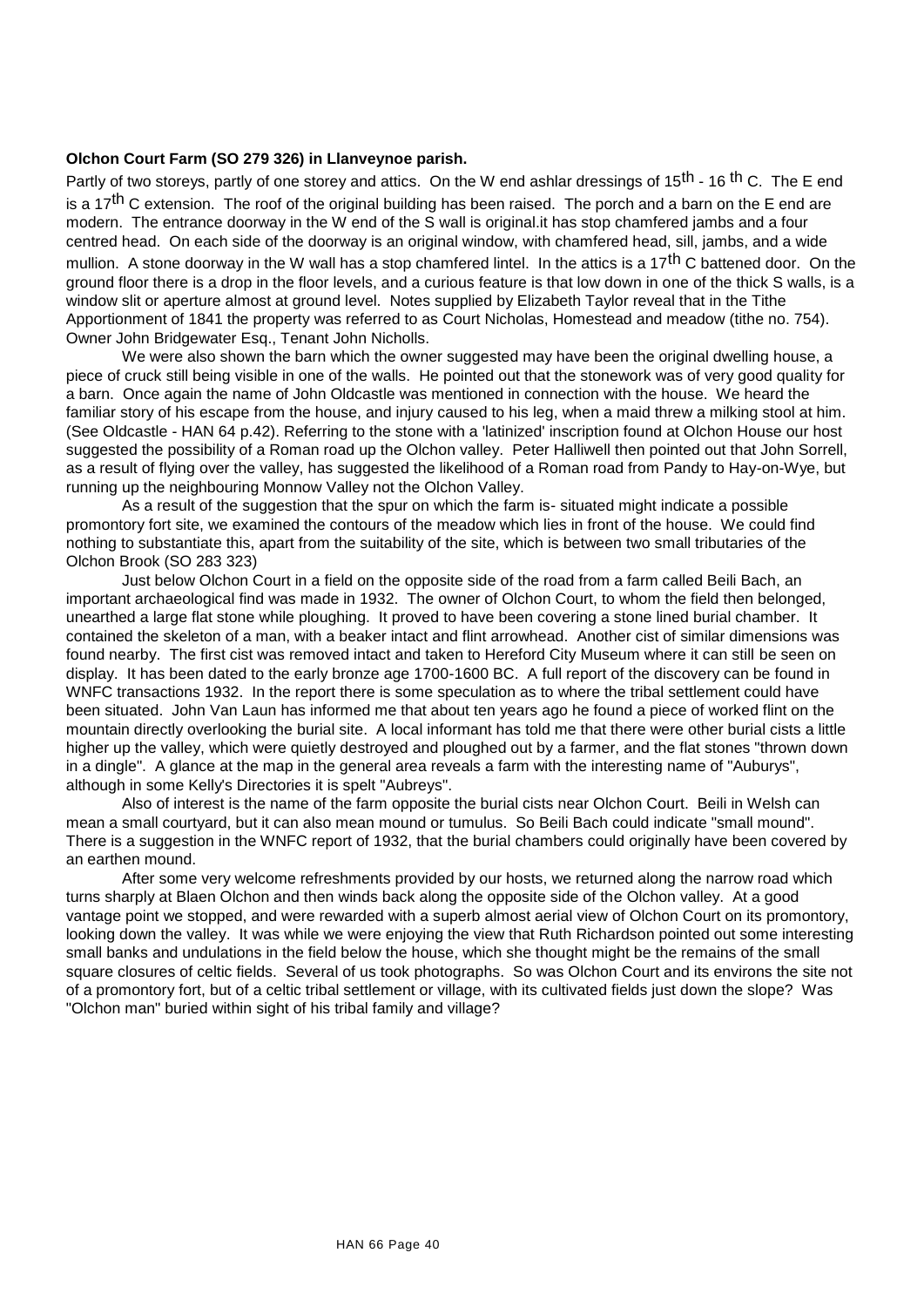#### **Acknowledgements**

Thanks are due to Elizabeth Taylor, Nina Wedell and Peter Halliwell for background information kindly supplied as mentioned in the article. Information about Penyclawdd can be found in J.A. Bradney - *A History of Monmouthshire* pt. 2 pp. 211. Fox and Raglan - *Monmouthshire Houses* pt. 2. 120. pt. 3 pp. 82, 86, 152, 166; Woolhope Transactions 1883-5, 277; 1912, 10-12. Olchon Court - *RCHM* SW pp. 176.

We are indebted to Jthe owners for their hospitality, and for allowing us into their lovely home at Olchon Court. The owners also made us very welcome at Penyclawdd Court.

Graham Sprackling.

#### **Appendix**

Some notes on the Celtic cross-incised stones found in Llanveynoe parish are appended.

Llanveynoe stone found by Olchon House. 43 NE. The stone consists of a fragmentary rough pillar-stone with the Latin inscription (incomplete) in two lines reading vertically downwards: IA]CIT IN HOC TVMVLO / [ ]LLII PARENT[I]S (?) (So-and-so) lies in this tomb, (? son of ...) Ilus his parent. The Roman capitals have half-uncial H. Some of the letters appear to have been inverted (e.g. L in line 1 and A in line 2). The reading is known only from sketches made by or for Edward Llwyd about 1698, and is very uncertain.  $6^{th}$  C (?) A.D. Now lost.

| E HVS DOSNNLL50    |
|--------------------|
| LLIIPVRENTE        |
| $-1115h0511111170$ |
| LLIIPHRELITA       |
|                    |

Figure 16, The Olchon Valley Stones

Llanveynoe stone dug up about three years ago [? in 1899], just outside the churchyard. 43 NE. Roughly shaped slab (top and left side partly fractured away, rounded at the head (?) and foot and tapering slightly downwards. The convex face bears a deeply cut plain outline Latin cross, with symmetrically disposed inscribed monograms reading horizontally; Top arm (missing), [A]. Right arm, W Stem (top), IHS. Left arm, XPC. (The Cross of) Alpha (and) Omega. Jesus Christ. Round half-uncials. In the field to the right of the cross-stem is a Latin inscription, rudely scored, in three lines reading vertically downwards: HAESDUR FECIT / CRU-CEM / ISTAM, Haesdur (? or Haerdur) made this cross. Round half-uncials, with the (capital) A's disposed vertically. The monograms are written in the Greek (xpc) and Latin (IHS) forms variously. The stone belongs to the group of 'Monogram' cross-slabs. -The simple form of the monument relates it to the cross-incised stones of Group II, and suggests an early stage in the development of the type. 9<sup>th</sup>-10<sup>th</sup> C. Inside church, built into wall.

Llanveynoe Church. 43 NE. Roughly shaped (?) slab, rounded at both ends. The face is filled with a representation of the Crucifixion rudely incised. The arms of the cross are plain and square; the foot has lightly moulded borders and is faintly splayed. Christ is shown as a youthful, beardless figure, naked save for a girdle (below the navel) and loincloth. The arms are outstretched at the level of the shoulders with the palms outwards; the legs are extended side by side, with the knees slightly bent and the feet turned to the right. The rendering appears to be in the Celtic (Irish) tradition. The surface of the stone is pockmarked with a number of hollow (? prehistoric) ring-markings, apparently artificial, which also partly deface the figure-representation. The slab probably belongs to the same group as NO. 410, with the Crucifixion rendered here pictorially, instead of emblematically by means of monograms. 9<sup>th</sup>-10<sup>th</sup> C. Inside church, built into wall.

#### **Reference**

Nash William, V.E., *The Early Christian Monuments of Wales* [1950].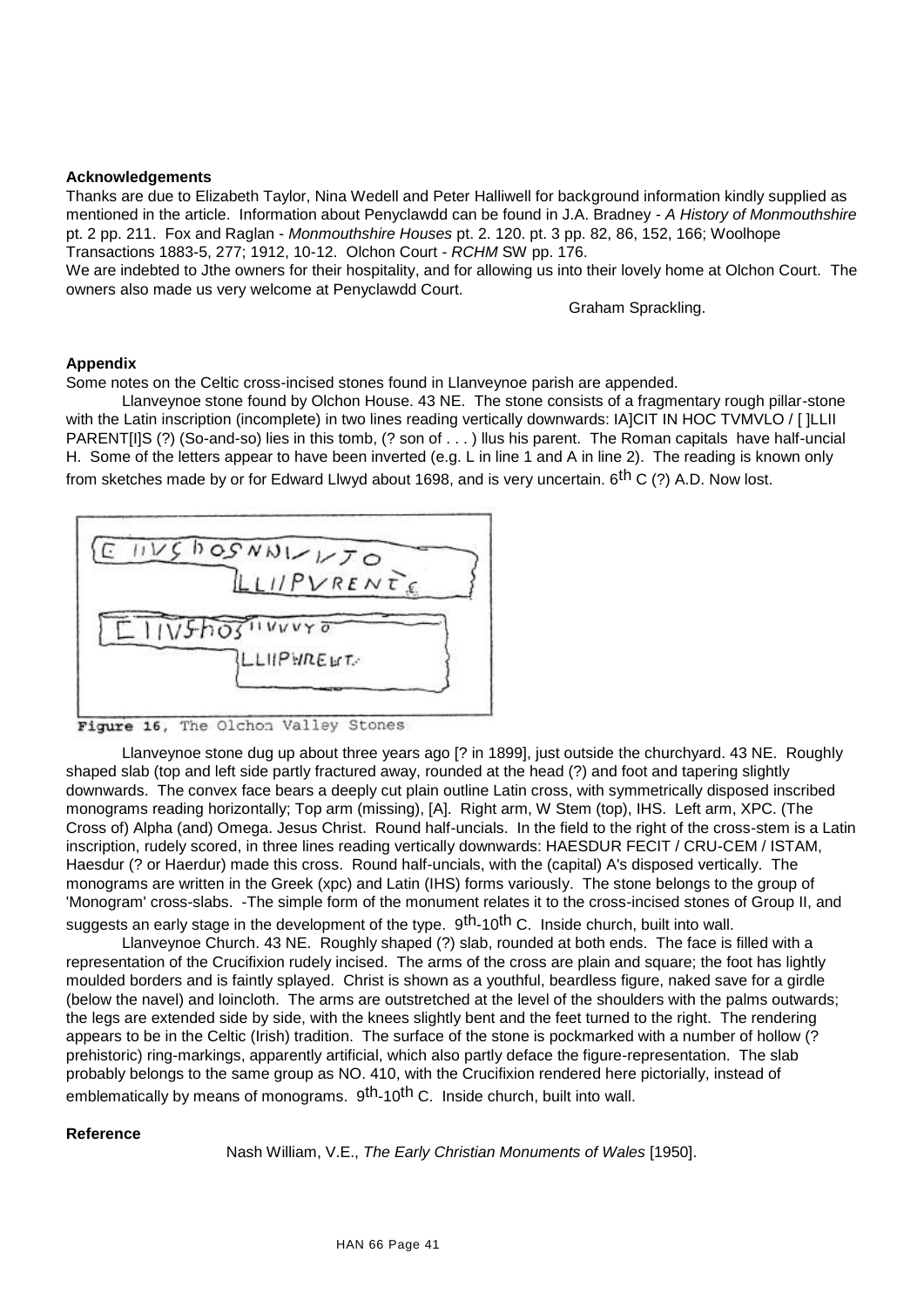#### **Castles of the Bailiwick of Guernsey**

The writer spent a holiday on the Island of Guernsey in the late summer of 1995. The Bailiwick of Guernsey consists of Guernsey, Alderney, Sark, Herm and Jethou together with many smaller islands and reefs.

Cathcart-King in his *Castellarium Anglicanum* lists in Guernsey Island Cornet, Vale, Chateau de St Maria and Jerbourg; in Alderney Essex Castle, a late fort is built on the site of an unfinished medieval fortification and no castles on Sark, Herm or Jethou.

Both Guernsey and Alderney were subject to intense post medieval fortifications which are not strictly castles (either by date or design). These include the pre--Napoleonic earth forts and open gun batteries, the famous Guernsey towers of 1778-9 (15 were constructed and 12 still remain). The Martello Towers, 3 of which were constructed, were converted into "forts" by the addition of an outer "curtain" wall complete with embrasures.

During the 19<sup>th</sup> C numerous forts of the period were also constructed on Guernsey and Alderney.

The latest phase of defensive measures was by the Germans during their war-time occupation. These have disgracefully disfigured some of the earlier defensive features and their heavy Teutonic looking concrete bunkers appear to be everywhere on the two main islands,

#### **Guernsey Map Grid References**

The writer found great difficulty in obtaining an OS map of Guernsey, eventually a 1/25,000 GSGS map overprinted with Tourist Information by the Guernsey State Government was found. The grid square is "WV", the 1/25,000 Bartholomew Channel Island Holiday Map was also most useful as was the Perrys Map 7 3/8" to 1 mile (l/8,590 approx.).

#### **Brief History**

In 1028 Duke Robert of Normandy divided the island into two fiefs, one of these was later given to the Abbot of Mont Saint Michael. In 1205 King John withdrew from Normandy. Pierre des Preaux, who had been given the Lordship of the Channel Islands in 1200 by King John, because of self interest supported the English throne. Early in the  $13<sup>th</sup>$  C a separate Bailiff was appointed for both Jersey and Guernsey. In 1254 under Henry III the Channel Islands were in effect annexed to the Crown.

Guernsey was subject to a series of vicious unprovoked raids by the French in 1214, 1305, 1336, 1338. The Island was occupied by the French from late 1338 till 1340 when they were driven out, though Castle Cornet was held till 1346 when as a result of the cold blooded murder of the crews of 6 English ships, it was reoccupied and the garrison of 500 men put to the sword. In 1214 the French hamstrung all the horses on Guernsey before withdrawing.

The island was again invaded in 1356 when both the island and the castle were occupied. The French commander was captured and was exchanged for the French evacuation.

In 1372 Guernsey was again invaded by the French under the command of Evan or Owen, Prince of Wales (Pretender), who's father had been beheaded by Edward III.



Figure 17, Castle Cornet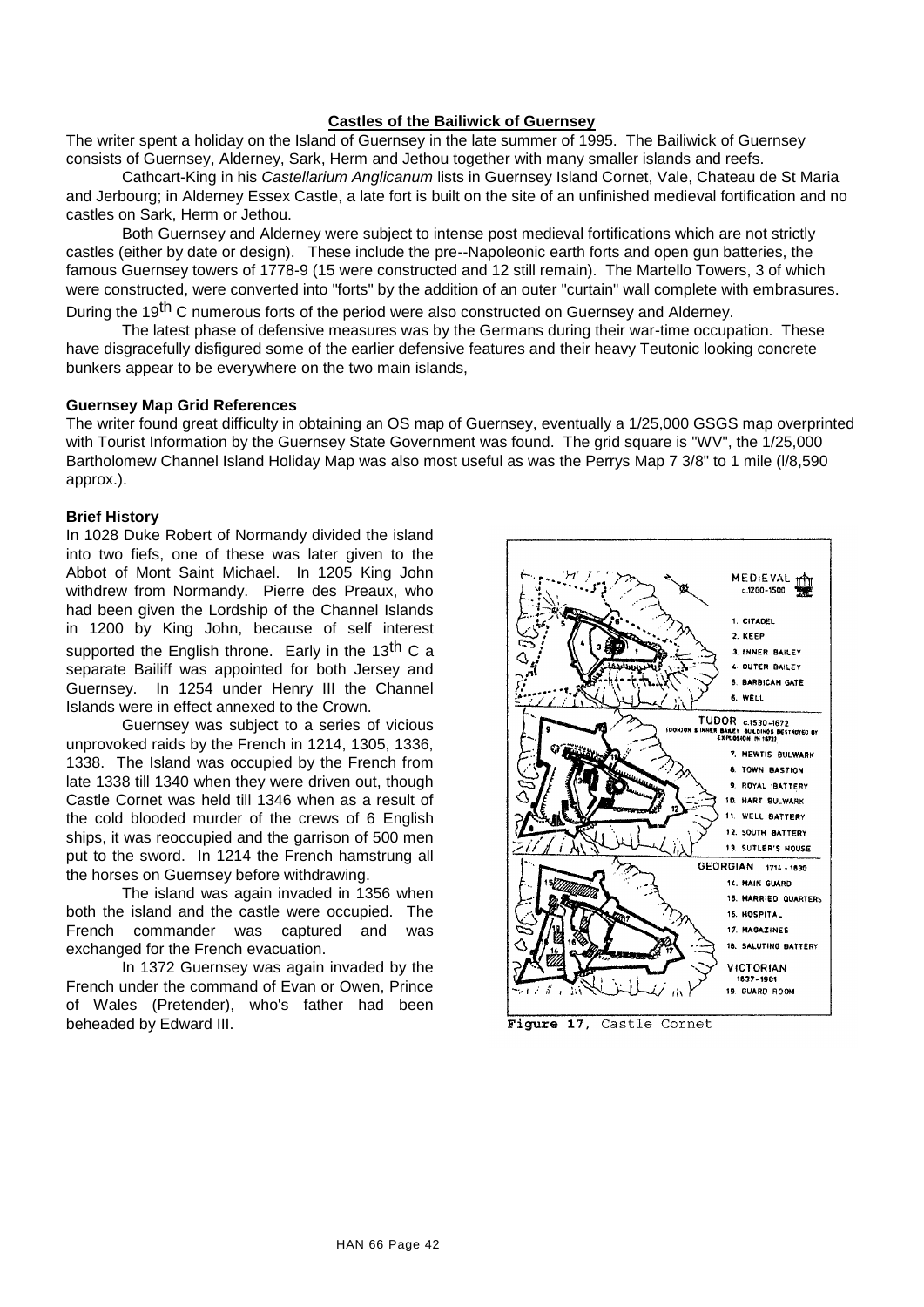Although the island was occupied after a bloody strugle, Castle Cornet held out. After 3 weeks he sailed away and besieged Vale Castle, the Prior of St Michael du Valle at Vale arranged a ransom for Owen to leave.

There are many other unrecorded French attacks on Guernsey. The entire population of the Island of Sark were massacred by the French about 1412.

#### **Castle Cornet**

This was the main castle on Guernsey on a small islet off St Peter Port (Joined to the main island in the 1860's). It is clear from documents that the building of the castle had begun by 1206 when a shipment of "Bretasches" (wooden palisading) was sent from Seaford in Sussex for the "King's Castle at Guernsey". In 1244 Henry III ordered the Warden Drew of Barentin "to have the westward wall of the King's Castle of Guernsey properly repaired and six new and two old towers of the same castle roofed with leads and a barbican built by the wall". In 1252 de Barentin carried out further repairs to the chapel and houses as well as the castle wall.

Otto de Grandison appointed Warden of the Isles and carried out repairs in 1292 and 1294. Again in 1331 repairs were done to the tower called 'La Mangonel'.

In 1535-45 bulwarks for artillery were erected (Henrican artillery defences). In 1567 additional bulwarks were created.

During the Civil War Guernsey was Parlimentarian, but the castle was Royalist, who bombarded St Peter Port. In 1672 an explosion in the magazine caused by lightning destroyed much that still remained of the medieval castles such as the keep.

In the 19<sup>th</sup> C Castle Cornet lost much of its military importance to the nearby Fort George, though later work was still carried out at Castle Cornet, the ruined keep being converted into the present Citadel. The Germans also used the castle and added their fortifications.

The remaining three castles of Guernsey can best be described as 'Places of Refugue' for the civilian population.

# **Jerbourg (Chateau de Jerbourg)**

In Guernsey the French word Chateau appears to be used for castle, while strictly it should be Chateau Fort in French.

The peninsula of Jerbourg was 'cut off' by earthworks making use of the quartz rock sill in late Neolithic and early Bronze Age times. It



Figure 18, The Jerbourg Peninsula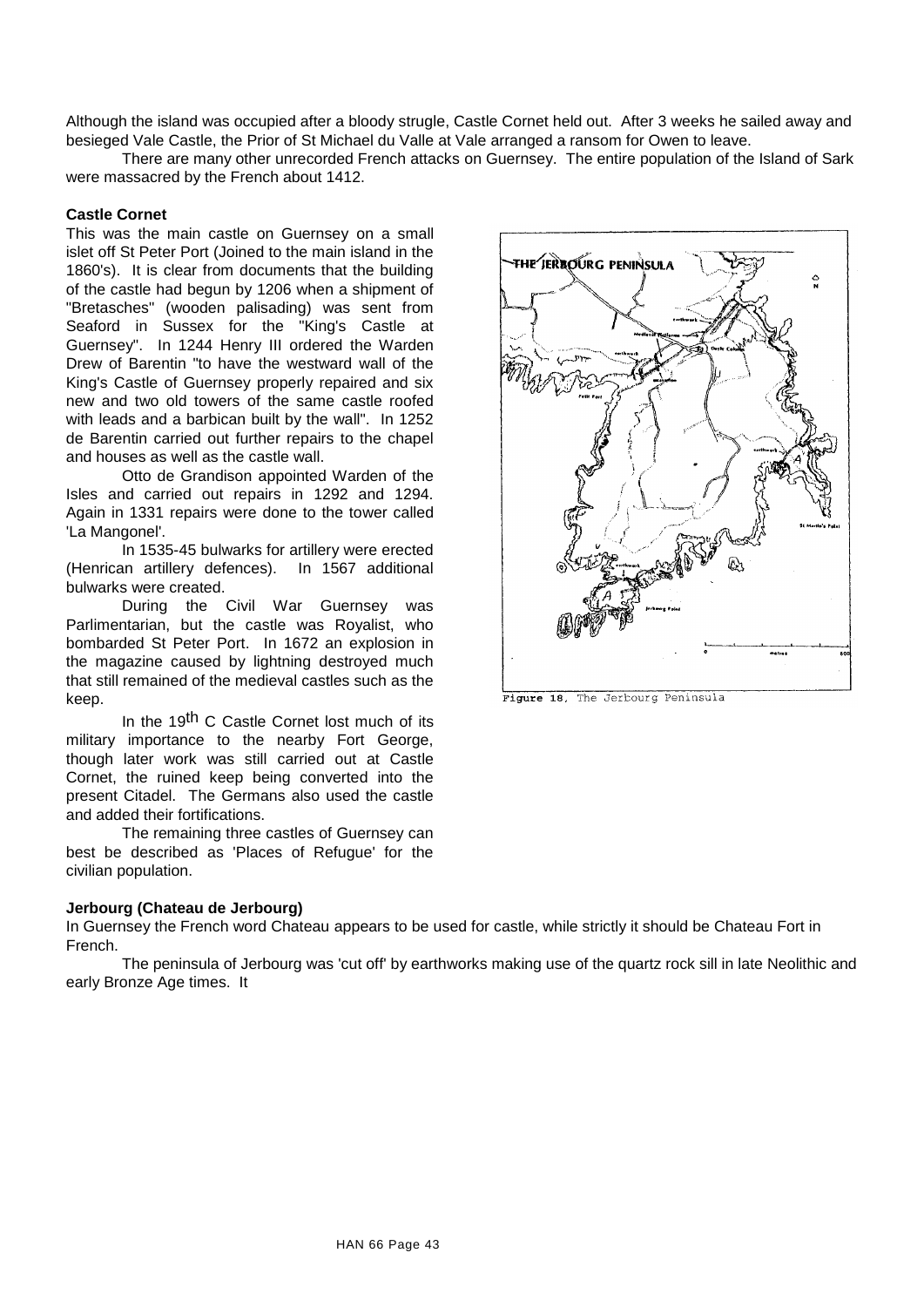

appears to have been repaired again in the Bronze Age and also in the Iron Age. The two smaller peninsulas of St Martin Point and Jerbourg Point are also 'cut off' by earthworks.

Figure 19, Valle Castle

The main earthwork was re-fortified in the reign of Edward II (1307-27) though the work was not complete till 1328. A 1330 Edward III document spoke of trenches and walls after the manner of a castle. In 1337 the castle was garrisoned by a constable and 6 archers.

Jerby Castle was probably damaged during the French occupation of 1338. In 1341-42 the castle was repaired. It had acted as the capitol during the French occupation.

It is doubtful if there was anything more than a defensive wall and ditch possibly with towers. Inside the defended peninsula would only be temporary buildings as and when required. Possible independent square tower at Jerbourg.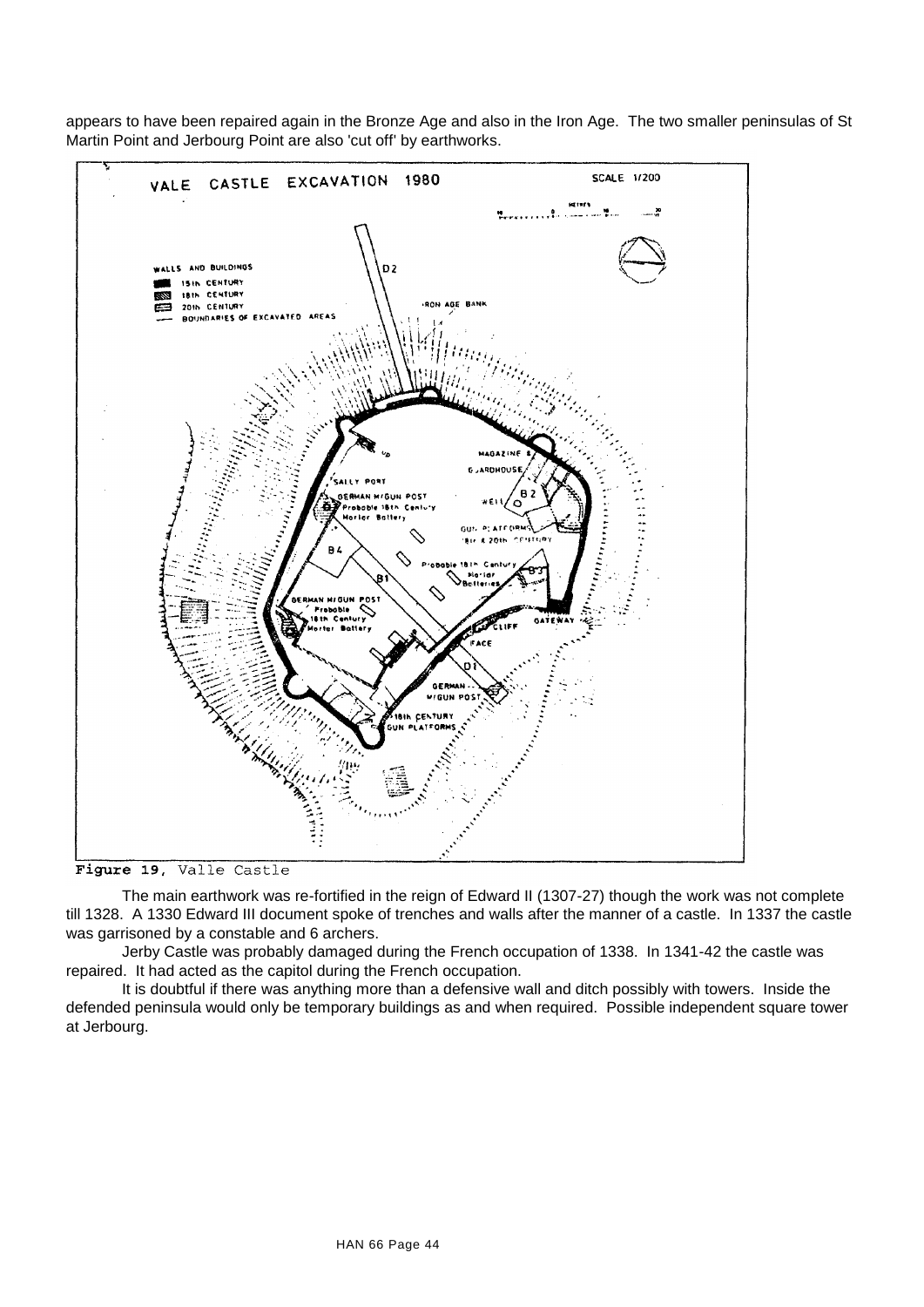# **Vale Castle (Chateau de St Michael)**

On the Clos du Valle, a separate island till 1806, when the tidal channel the Braye du Valle was enclosed for fear of unprovoked French invasion. It was built to command the eastern approach to the Braye du Valle. It is of irregular shape and probably occupies the site of an Iron Age hill fort. The date of the original masonry enclosure is believed to be early 15<sup>th</sup> C. The walls being reconstructed in the 17<sup>th</sup> C and during the War of American Independence.



Figure 20, The Braye Valley in 1800

Originally there appears to have been no internal buildings. The walls are high with four semi-circular towers butted up against the walls, perhaps of a later date. On the S side is a tower in the form of a salient and is bonded into the wall. The square simple gateway may be of a later date. In the late 18<sup>th</sup> C artillery defences were provided and the walls thickened as necessary. In the 19<sup>th</sup> C barracks were built, now demolished and as usual the ubiquitous German defences.

**Chateau des Marais (Ivy Castle' Chateau d'Orgueil)** Inland from Les Banques at the Bouet it was probably built cl230 on the edge of a marshy area. Considerable reconstruction took place in the 18<sup>th</sup> C, which has obscured the earlier work, probably a motte.

The work at present appears to have little defensive capability and this may always have been the case. It gives the impression of being constructed by local initiative rather than military control.

It may have been of use during the French occupation of Castle Cornet. As to be expected it has been defaced by a German bunker.

Other places of refuge may have existed at Albecq (another Peninsula), Corbiere and Icart both these places with unidentified earthworks



Figure 21, Marais Castle

#### **Chateau de Rocquaine**

This possible castle represents a problem. In a report made by Colonel Legge in 1680 to Charles II is a drawing of what appears to be a castle. There is also a water colour of 1775 by Captain Francis Cross of a building which certainly appears to be a castle. On a chart entitled "A New Chart" in the present Fort Grey is a pictorial representation of the castle with two round towers with conical roofs and a square tower.

Chateau de Rocquaine was demolished in 1804 when the present Martello Tower and 'curtain' wall were erected and named Fort Grey. This tower has now been restored and is used as a shipwreck museum. Was this a castle or an early pre-Napoleonic (Henrican) fort?

No early motte and bailey castles are known in Guernsey. This is unusual as they are common in Normandy at the time. The old French poem Roman d'Eustace le Moine indicates the existence of a castle in Guernsey in 1205, perhaps Chateau des Marais.

#### **St Peter Port**

In 1350 Edward III issued a licence permitting the inhabitants to build a wall round their town. There is no real evidence that this was ever built. A tower, La Tour Beauregard, was built in 1357 on Tower Hill at the S end of the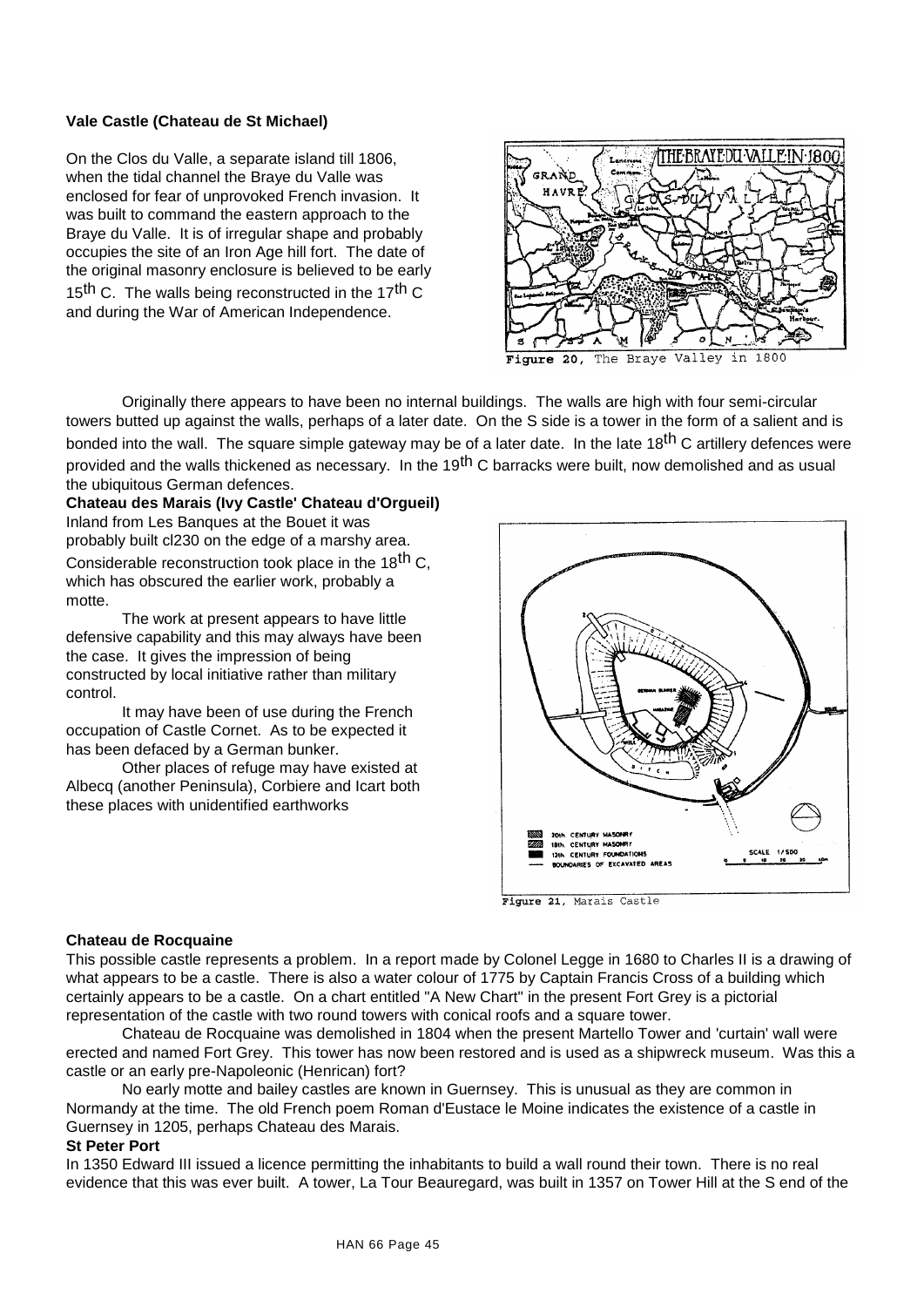town. -Traces of a defensive ditch have been excavated in Cliff Street (formerly La Coupee de La Tour Beauregard) a short distance from the site of the tower. Pottery indicated a date of c1380 for the silting up of this ditch. No trace of the tower remains today, though it was probably more than a simple tower. A second tower called La Tour Grand was built in the N side near the Plaiderie. The exact site is uncertain.

The supposed sites of the gates of the St Peter Port wall were marked by stones called Barrieres de la Ville in 1700, but these may, if they existed, only have been "bars".

# **Castel Church**

There is a tradition that the mound on which the church is built was the 'castle' of a pirate chief. The mound certainly has a defensive character.

# **Miscellaneous**

In a report made by Captain Richard Leaks on 28/5/1680 to George Legge Lieutenant Governor of his Majesty's Ordinance - Hougue a la Perre, Fort Pembroke, Chateau de Rocquaine (Fort Grey) and Chateau de Pezerie (Fort Pezerie) are mentioned as already of antiquity.

The Phillips Report has an illustration showing Fort Grey as a small medieval castles as well as a less detailed one of Pezerie.

Peter Halliwell

# **References**

The Story of the Channel Islands - John Uttley A Short History of Guernsey - Peter Johnston Martello Towers - E J Grimsley The Archaeology of Brittany, Normandy & the Channel Islands The Channel Islands. An Archaeological Guide - D B Johnston Excavations at Jerbourg - Bob Burns Bartholomew Channel Island Holiday Map 1/259000 GSGS Map of Guernsey 1/259030 Perrys Professional Guernsey Guide The History of Castle Cornet - B H St J O'Neil Castle Cornet Guide - Rona Cole Fort Grey Shipwreck Museum Guide - Rona Cole Historic Fortifications - Guernsey Tourist Board German Fortifications - Guernsey Tourist Board A Guide to Parish Churches - Guernsey Tourist Board Channel Island Churches - John McCormack Castellarium Anglicanum - Cathcart-King A History of the Bailiwick of Guernsey - L James Marr

# **Editorial Note**

Otto de Grandison could have been a relative of the Grandison of Stretton Grandison (The Grandisons are sometimes said to have come from Burgundy and at times from Savoy. In early times Savoy was part of Burgundy.)

The writer would like to greatfully acknowledge the help of Heather Sebire, the Archaeology Officer of the Guernsey Museums and Galleries.

Figures 17 to 21 are reproduced by permission of the Société Guernesiaise.

Vale Castle and Chateau de Marais are reproduced from the reports of Ken Barton and Jerburg Castle from Bob Burns.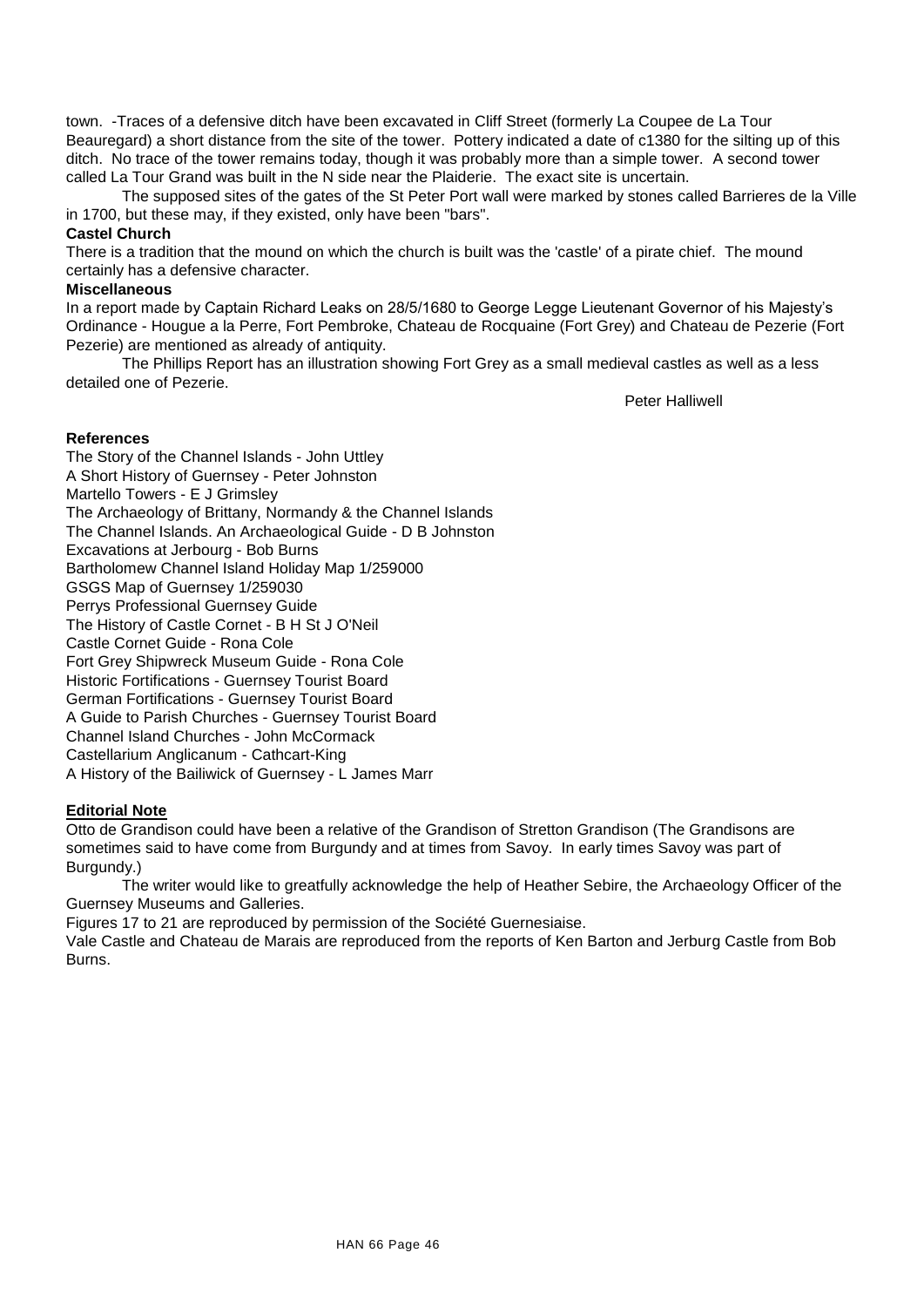# **Book Review**

*The Castles of Durham and Cumberland*, Barmkin Books, M J Jackson, price £7.00, 88 pp, 34 photographs and location map. This is volume 4 of The Medieval Castles of England, similar in style and presentation to the Shropshire, Cumbria and Northumbria volumes already published and reviewed. This is of necessity a slim volume as the area covered is small with some 37 castles being described - most in Durham. It includes GR and all known existing work on the various castles. Towers which did not receive a licence to crenellate are not included. 1600 is taken as the cut off date, which is probably more appropriate in Northern England than the reign of Henry VIII. An Amendment and Additions, 1996, has been issued for M J Jackson's *Castles of Cumbria*.

*The Castles of South West Wales*, Mike Salter, Folly Publications, 89 photographs, 43 plans, 88 pp and 2 location maps. Price £4.95. This is the third in his planned four volume coverage of Welsh Castles, and covers the former county of Dyfed, the resurrected Pembroke, Carmarthen and Cardigan.

*The Old Parish Churches of Staffordshire,* Mike Salter, Folly Publications, 89 photographs, 43 plans, location map, 100 pp. Price £4.95. This is a new enlarged edition of the 1989 book published under the title *The Old Parish Churches of Staffordshire and The West Midlands County*. The new edition covers the pre 1974 county of Staffordshire, and like the re-issued Worcestershire Church volume it contains a list of all Anglican Churches.

*A View from Hereford's Past* this beautifully presented and well illustrated book (80 pages, 44 figs), which is also very readable and accessible. This is, in effect, an interim report of the 1993 excavations in Hereford's Cathedral Close, and is written by the excavators, Richard Stone and Nic Appleton-Fox. But this is not a dry account, nor is it overly simplistic; it is well pitched at the interested public, detailing the finds from the cemetery, the 'grisly' charnel pit and various features of the late Saxon town. This report also explains why it will take so long to do all the analyses and recover the mass of information available from the records, bones, finds and samples. Published by Logaston Press at £9.95.

This review was extracted from "Archaeology" No 149 the newsletter of the county Archaeological Service.

*Anglia Archaeology* incorporating Anglia Book News is a newsletter devoted to archaeological events, especially E Anglia, with an emphasis on metal detecting, always an evocative topic. It costs £5 for four issues, but a £1 Anglia book token will accompany each issue. As it is produced by a publishing company, it contains reviews and books for sale. It is published by Anglia Publishing, Watta House, Capel St Mary, Ipswich, Suffolk, IP9 2JB. They have apparently also got the concession to publish the BBC Time Team Reports, which can be obtained from the same address.

PRH

*Handlist of the Acts of Native Welsh Rulers 1132-1283*, ed. K.L. Maund [Cardiff 1996], £25. A book neither cheap nor for the faint-hearted, chronicles as many extant, lost and partially recorded grants of the rulers of Wales as could be found. Although no mention is made of Herefordshire several acts concerning Shropshire and the old county of Radnorshire are recorded. Unfortunately the compilation does not include the acts of the Marcher Barons which would help elucidate the competing forces and the areas of influence of all parties more clearly. However this book is not meant to be definitive, but is a draft for the final work and all researchers and scholars are requested to read the book and inform the editor 'of corrections and suggestions which can be incorporated in the edition whose preparation is currently in hand'. As such the work is to be applauded as a great step towards disentangling the confused mass of information concerning the power and standing of the many leaders in Wales and the Marches. A useful tool for researchers.

PMR